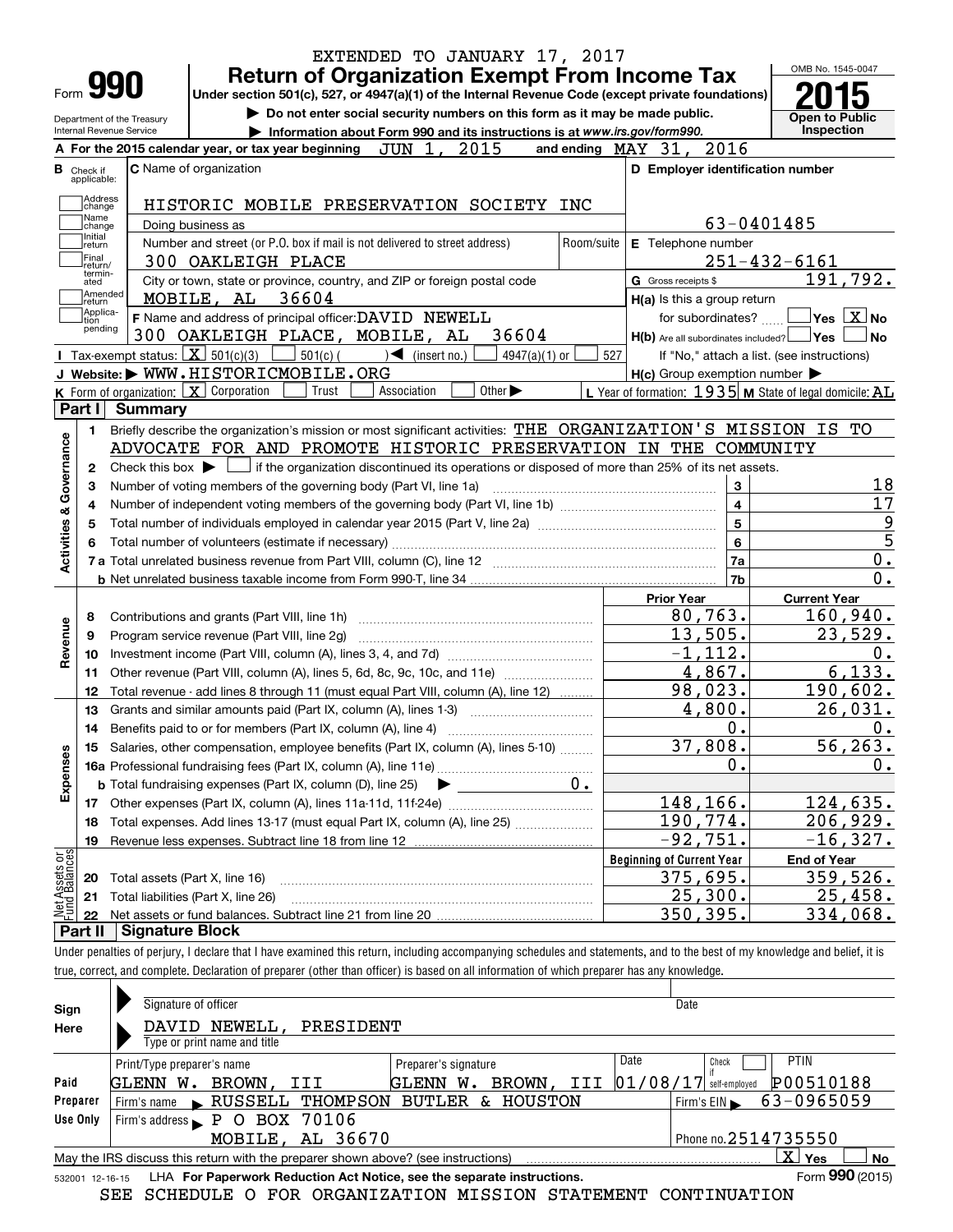|              | $63 - 0401485$<br>HISTORIC MOBILE PRESERVATION SOCIETY INC<br>Page 2<br>Form 990 (2015)<br><b>Statement of Program Service Accomplishments</b><br>Part III                        |
|--------------|-----------------------------------------------------------------------------------------------------------------------------------------------------------------------------------|
|              |                                                                                                                                                                                   |
|              |                                                                                                                                                                                   |
| 1            | Briefly describe the organization's mission:                                                                                                                                      |
|              | TO CREATE TANGIBLE LINKS TO THE PAST FOR THE BENEFIT OF THE PRESENT                                                                                                               |
|              | AND FUTURE GENERATIONS.                                                                                                                                                           |
|              |                                                                                                                                                                                   |
| $\mathbf{2}$ | Did the organization undertake any significant program services during the year which were not listed on                                                                          |
|              | $\sqrt{}$ Yes $\sqrt{}\,$ X $\sqrt{}\,$ No<br>the prior Form 990 or 990-EZ?                                                                                                       |
|              | If "Yes," describe these new services on Schedule O.                                                                                                                              |
| 3            | $ {\mathsf Y}{\mathsf e}{\mathsf s} $ $\overline{{\mathsf X}}$ No<br>Did the organization cease conducting, or make significant changes in how it conducts, any program services? |
|              | If "Yes," describe these changes on Schedule O.                                                                                                                                   |
| 4            | Describe the organization's program service accomplishments for each of its three largest program services, as measured by expenses.                                              |
|              | Section 501(c)(3) and 501(c)(4) organizations are required to report the amount of grants and allocations to others, the total expenses, and                                      |
|              | revenue, if any, for each program service reported.                                                                                                                               |
| 4a           | 26,031. ) (Revenue \$<br>69, 495. including grants of \$<br>) (Expenses \$<br>(Code:                                                                                              |
|              | THROUGH ART AND EDUCATIONAL PROGRAMS, THE SOCIETY PROMOTES THE STUDY OF                                                                                                           |
|              | LOCAL HISTORY IN SCHOOLS AND ORGANIZATIONS.<br>IT SUPPORTS THE                                                                                                                    |
|              | DEVELOPMENT OF PUBLICATIONS CONCERNING LOCAL HISTORY AND PRESERVATION                                                                                                             |
|              | OF LANDMARKS.<br>THE ARCHIVES PRESERVES RECORDS, BOOKS, DOCUMENTS AND                                                                                                             |
|              | PICTURES RELATED TO THE LOCAL AREA'S HISTORY.<br>THOUSANDS OF ITEMS ARE                                                                                                           |
|              |                                                                                                                                                                                   |
|              | STORED HERE AND ARE AVAILABLE FOR RESEARCH BY THE PUBLIC.                                                                                                                         |
|              |                                                                                                                                                                                   |
|              |                                                                                                                                                                                   |
|              |                                                                                                                                                                                   |
|              |                                                                                                                                                                                   |
|              |                                                                                                                                                                                   |
|              |                                                                                                                                                                                   |
| 4b           | 29,662.<br>109,968. including grants of \$<br>) (Revenue \$<br>) (Expenses \$<br>(Code:                                                                                           |
|              | THE ORGANIZATION IS RESPONSIBLE FOR MAINTAINING THE OPERATIONS OF THE                                                                                                             |
|              | OAKLEIGH AND COX DEASY HISTORICAL MUSEUMS,<br>INCLUDING A GIFT SHOP.                                                                                                              |
|              | ATTENDANCE AVERAGES OVER 2,900 PER YEAR.                                                                                                                                          |
|              |                                                                                                                                                                                   |
|              |                                                                                                                                                                                   |
|              |                                                                                                                                                                                   |
|              |                                                                                                                                                                                   |
|              |                                                                                                                                                                                   |
|              |                                                                                                                                                                                   |
|              |                                                                                                                                                                                   |
|              |                                                                                                                                                                                   |
|              |                                                                                                                                                                                   |
| 4с           | $\left(\text{Revenue }$ \$                                                                                                                                                        |
|              |                                                                                                                                                                                   |
|              |                                                                                                                                                                                   |
|              |                                                                                                                                                                                   |
|              |                                                                                                                                                                                   |
|              |                                                                                                                                                                                   |
|              |                                                                                                                                                                                   |
|              |                                                                                                                                                                                   |
|              |                                                                                                                                                                                   |
|              |                                                                                                                                                                                   |
|              |                                                                                                                                                                                   |
|              |                                                                                                                                                                                   |
|              |                                                                                                                                                                                   |
|              |                                                                                                                                                                                   |
|              |                                                                                                                                                                                   |
| 4d.          | Other program services (Describe in Schedule O.)                                                                                                                                  |
| 4е           | (Expenses \$<br>Revenue \$<br>including grants of \$<br>179,463.<br>Total program service expenses                                                                                |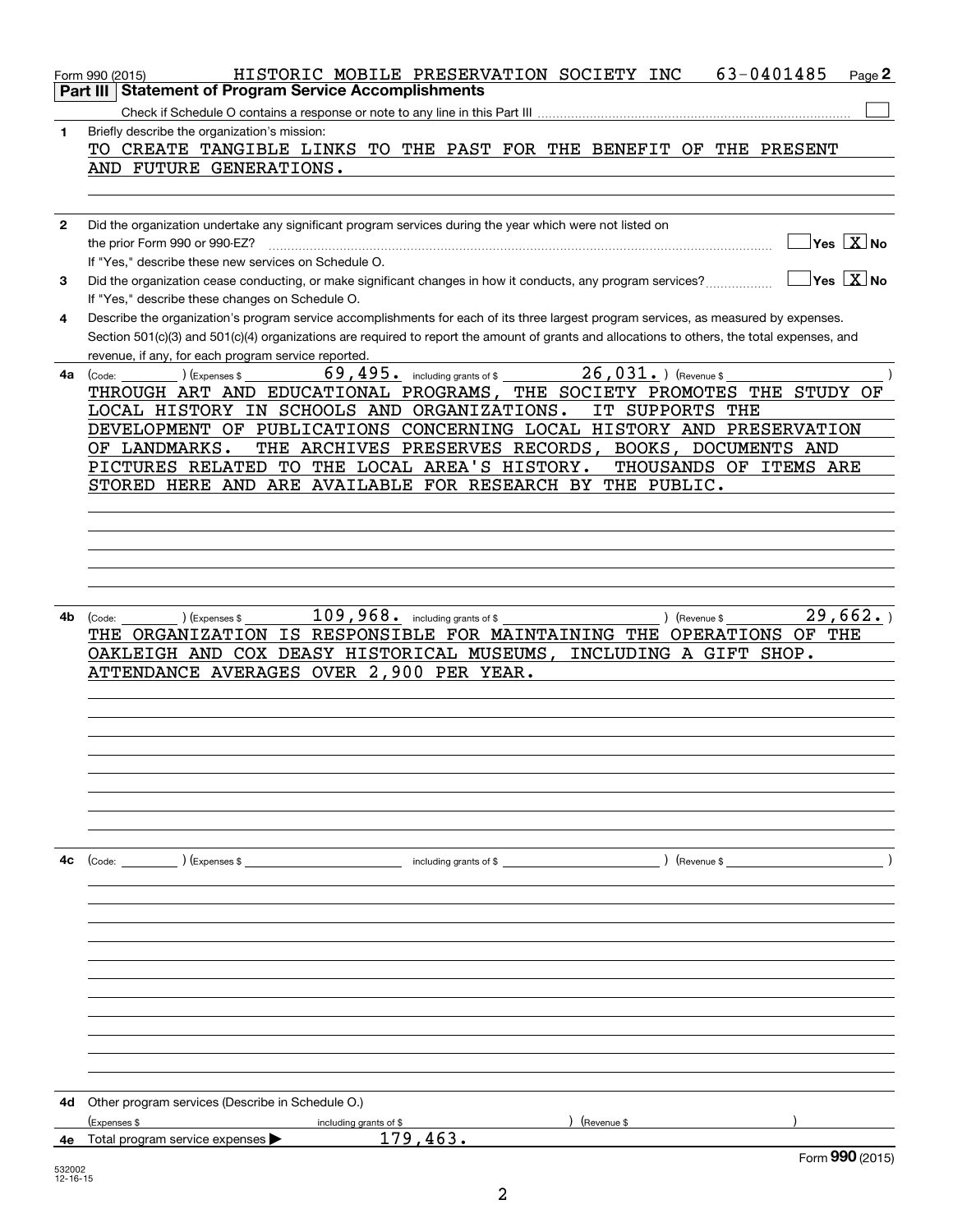| Form 990 (2015) |                                                |  | HISTORIC MOBILE PRESERVATION SOCIETY INC |  | 63-0401485 | Page 3 |
|-----------------|------------------------------------------------|--|------------------------------------------|--|------------|--------|
|                 | <b>Part IV Checklist of Required Schedules</b> |  |                                          |  |            |        |

|     |                                                                                                                                                                 |                 | Yes         | No                    |
|-----|-----------------------------------------------------------------------------------------------------------------------------------------------------------------|-----------------|-------------|-----------------------|
| 1   | Is the organization described in section $501(c)(3)$ or $4947(a)(1)$ (other than a private foundation)?                                                         |                 |             |                       |
|     |                                                                                                                                                                 | 1               | Х           |                       |
| 2   | Is the organization required to complete Schedule B, Schedule of Contributors? [11] the organization required to complete Schedule B, Schedule of Contributors? | $\mathbf{2}$    | $\mathbf X$ |                       |
| 3   | Did the organization engage in direct or indirect political campaign activities on behalf of or in opposition to candidates for                                 | 3               |             | x                     |
| 4   | Section 501(c)(3) organizations. Did the organization engage in lobbying activities, or have a section 501(h) election in effect                                |                 |             |                       |
|     |                                                                                                                                                                 | 4               |             | x                     |
| 5   | Is the organization a section 501(c)(4), 501(c)(5), or 501(c)(6) organization that receives membership dues, assessments, or                                    |                 |             |                       |
|     |                                                                                                                                                                 | 5               |             | X                     |
| 6   | Did the organization maintain any donor advised funds or any similar funds or accounts for which donors have the right to                                       |                 |             |                       |
|     | provide advice on the distribution or investment of amounts in such funds or accounts? If "Yes," complete Schedule D, Part I                                    | 6               |             | x                     |
| 7   | Did the organization receive or hold a conservation easement, including easements to preserve open space,                                                       |                 |             |                       |
|     |                                                                                                                                                                 | $\overline{7}$  |             | X                     |
| 8   | Did the organization maintain collections of works of art, historical treasures, or other similar assets? If "Yes," complete                                    |                 | Х           |                       |
|     | Did the organization report an amount in Part X, line 21, for escrow or custodial account liability, serve as a custodian for                                   | 8               |             |                       |
| 9   | amounts not listed in Part X; or provide credit counseling, debt management, credit repair, or debt negotiation services?                                       |                 |             |                       |
|     | If "Yes," complete Schedule D, Part IV                                                                                                                          | 9               |             | X                     |
|     | Did the organization, directly or through a related organization, hold assets in temporarily restricted endowments, permanent                                   |                 |             |                       |
| 10  |                                                                                                                                                                 | 10              | х           |                       |
| 11  | If the organization's answer to any of the following questions is "Yes," then complete Schedule D, Parts VI, VIII, VIII, IX, or X                               |                 |             |                       |
|     | as applicable.                                                                                                                                                  |                 |             |                       |
|     | a Did the organization report an amount for land, buildings, and equipment in Part X, line 10? If "Yes," complete Schedule D,                                   |                 |             |                       |
|     | Part VI                                                                                                                                                         | 11a             | Χ           |                       |
| b   | Did the organization report an amount for investments - other securities in Part X, line 12 that is 5% or more of its total                                     |                 |             |                       |
|     |                                                                                                                                                                 | 11 <sub>b</sub> |             | X                     |
|     | c Did the organization report an amount for investments - program related in Part X, line 13 that is 5% or more of its total                                    |                 |             |                       |
|     |                                                                                                                                                                 | 11c             |             | X                     |
|     | d Did the organization report an amount for other assets in Part X, line 15 that is 5% or more of its total assets reported in                                  |                 |             |                       |
|     |                                                                                                                                                                 | 11d             |             | X                     |
|     |                                                                                                                                                                 | 11e             | X           |                       |
| f   | Did the organization's separate or consolidated financial statements for the tax year include a footnote that addresses                                         |                 |             |                       |
|     | the organization's liability for uncertain tax positions under FIN 48 (ASC 740)? If "Yes," complete Schedule D, Part X                                          | 11f             |             | X                     |
|     | 12a Did the organization obtain separate, independent audited financial statements for the tax year? If "Yes," complete                                         |                 |             |                       |
|     | Schedule D, Parts XI and XII                                                                                                                                    | 12a             |             | X                     |
|     | <b>b</b> Was the organization included in consolidated, independent audited financial statements for the tax year?                                              |                 |             |                       |
|     | If "Yes," and if the organization answered "No" to line 12a, then completing Schedule D, Parts XI and XII is optional                                           | 12b             |             | $\overline{\text{X}}$ |
| 13  |                                                                                                                                                                 | 13              |             | X                     |
| 14a | Did the organization maintain an office, employees, or agents outside of the United States?                                                                     | 14a             |             | X                     |
| b   | Did the organization have aggregate revenues or expenses of more than \$10,000 from grantmaking, fundraising, business,                                         |                 |             |                       |
|     | investment, and program service activities outside the United States, or aggregate foreign investments valued at \$100,000                                      |                 |             |                       |
|     |                                                                                                                                                                 | 14b             |             | X                     |
| 15  | Did the organization report on Part IX, column (A), line 3, more than \$5,000 of grants or other assistance to or for any                                       |                 |             |                       |
|     |                                                                                                                                                                 | 15              |             | X                     |
| 16  | Did the organization report on Part IX, column (A), line 3, more than \$5,000 of aggregate grants or other assistance to                                        |                 |             |                       |
|     |                                                                                                                                                                 | 16              |             | X                     |
| 17  | Did the organization report a total of more than \$15,000 of expenses for professional fundraising services on Part IX,                                         |                 |             |                       |
|     |                                                                                                                                                                 | 17              |             | x                     |
| 18  | Did the organization report more than \$15,000 total of fundraising event gross income and contributions on Part VIII. lines                                    |                 |             |                       |
|     | Did the organization report more than \$15,000 of gross income from gaming activities on Part VIII, line 9a? If "Yes,"                                          | 18              | х           |                       |
| 19  |                                                                                                                                                                 |                 |             | x                     |
|     |                                                                                                                                                                 | 19              |             |                       |

Form (2015) **990**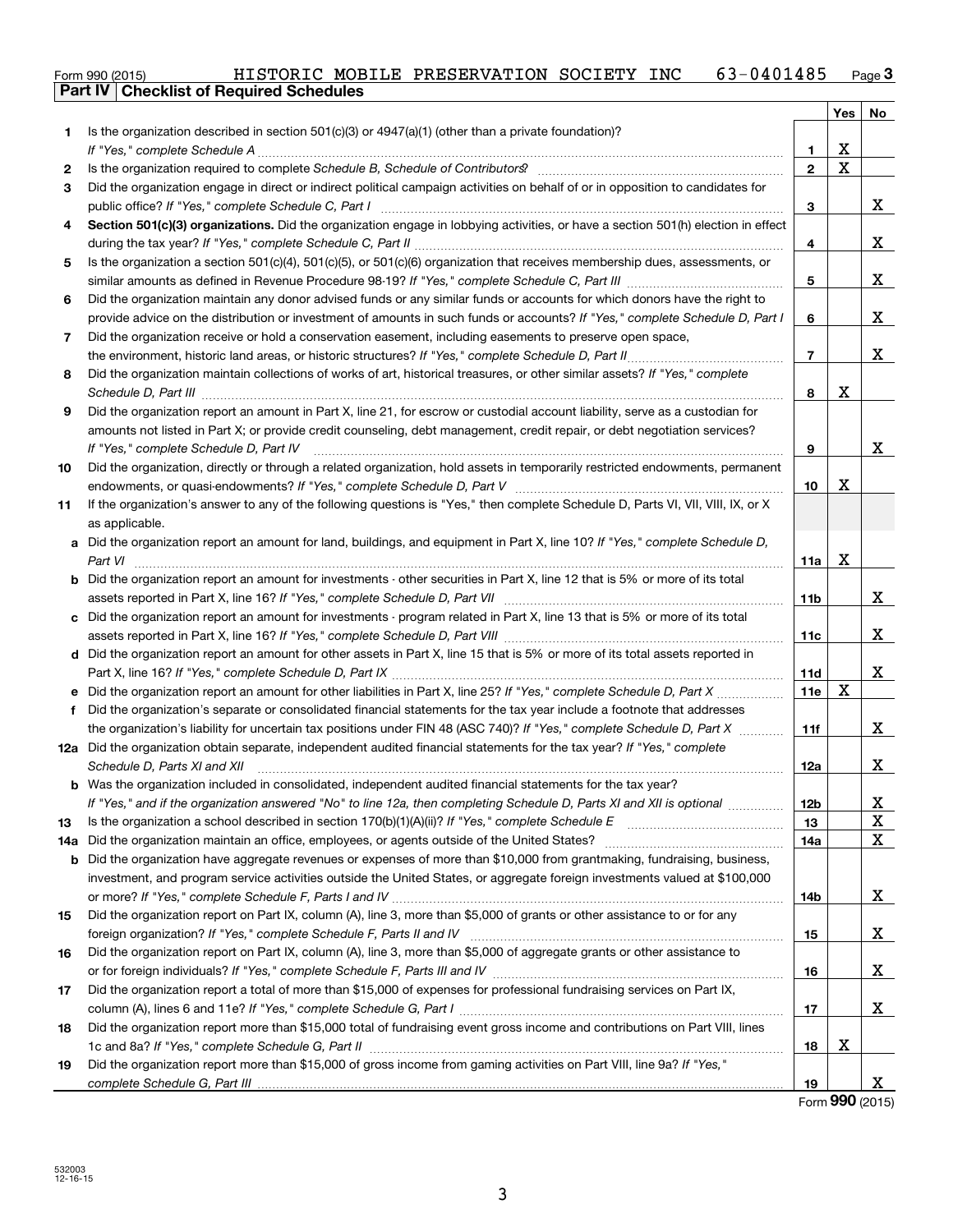| Form 990 (2015)                                              |  |  |  | HISTORIC MOBILE PRESERVATION SOCIETY |  | INC | 63-0401485 | Page 4 |
|--------------------------------------------------------------|--|--|--|--------------------------------------|--|-----|------------|--------|
| <b>Part IV   Checklist of Required Schedules (continued)</b> |  |  |  |                                      |  |     |            |        |

|     |                                                                                                                                   |            | <b>Yes</b> | No     |
|-----|-----------------------------------------------------------------------------------------------------------------------------------|------------|------------|--------|
| 20a | Did the organization operate one or more hospital facilities? If "Yes," complete Schedule H                                       | 20a        |            | х      |
| b   | If "Yes" to line 20a, did the organization attach a copy of its audited financial statements to this return?                      | 20b        |            |        |
| 21  | Did the organization report more than \$5,000 of grants or other assistance to any domestic organization or                       |            |            |        |
|     |                                                                                                                                   | 21         | х          |        |
| 22  | Did the organization report more than \$5,000 of grants or other assistance to or for domestic individuals on                     |            |            |        |
|     |                                                                                                                                   | 22         |            | x      |
| 23  | Did the organization answer "Yes" to Part VII, Section A, line 3, 4, or 5 about compensation of the organization's current        |            |            |        |
|     | and former officers, directors, trustees, key employees, and highest compensated employees? If "Yes," complete                    |            |            |        |
|     |                                                                                                                                   | 23         |            | x      |
|     | 24a Did the organization have a tax-exempt bond issue with an outstanding principal amount of more than \$100,000 as of the       |            |            |        |
|     | last day of the year, that was issued after December 31, 2002? If "Yes," answer lines 24b through 24d and complete                |            |            |        |
|     | Schedule K. If "No", go to line 25a                                                                                               | 24a        |            | x      |
| b   | Did the organization invest any proceeds of tax-exempt bonds beyond a temporary period exception?                                 | 24b        |            |        |
| c   | Did the organization maintain an escrow account other than a refunding escrow at any time during the year to defease              | 24c        |            |        |
|     |                                                                                                                                   | 24d        |            |        |
|     | 25a Section 501(c)(3), 501(c)(4), and 501(c)(29) organizations. Did the organization engage in an excess benefit                  |            |            |        |
|     |                                                                                                                                   | 25a        |            | x      |
|     | b Is the organization aware that it engaged in an excess benefit transaction with a disqualified person in a prior year, and      |            |            |        |
|     | that the transaction has not been reported on any of the organization's prior Forms 990 or 990-EZ? If "Yes," complete             |            |            |        |
|     | Schedule L, Part I                                                                                                                | 25b        |            | X      |
| 26  | Did the organization report any amount on Part X, line 5, 6, or 22 for receivables from or payables to any current or             |            |            |        |
|     | former officers, directors, trustees, key employees, highest compensated employees, or disqualified persons? If "Yes,"            |            |            |        |
|     |                                                                                                                                   | 26         |            | х      |
| 27  | Did the organization provide a grant or other assistance to an officer, director, trustee, key employee, substantial              |            |            |        |
|     | contributor or employee thereof, a grant selection committee member, or to a 35% controlled entity or family member               |            |            |        |
|     |                                                                                                                                   | 27         |            | X      |
| 28  | Was the organization a party to a business transaction with one of the following parties (see Schedule L, Part IV                 |            |            |        |
|     | instructions for applicable filing thresholds, conditions, and exceptions):                                                       |            |            |        |
| a   | A current or former officer, director, trustee, or key employee? If "Yes," complete Schedule L, Part IV                           | <b>28a</b> | х          |        |
| b   | A family member of a current or former officer, director, trustee, or key employee? If "Yes," complete Schedule L, Part IV        | 28b        |            | X      |
|     | c An entity of which a current or former officer, director, trustee, or key employee (or a family member thereof) was an officer, |            |            |        |
| 29  |                                                                                                                                   | 28c<br>29  |            | х<br>X |
| 30  | Did the organization receive contributions of art, historical treasures, or other similar assets, or qualified conservation       |            |            |        |
|     |                                                                                                                                   | 30         | х          |        |
| 31  | Did the organization liquidate, terminate, or dissolve and cease operations?                                                      |            |            |        |
|     |                                                                                                                                   | 31         |            | х      |
| 32  | Did the organization sell, exchange, dispose of, or transfer more than 25% of its net assets? If "Yes," complete                  |            |            |        |
|     |                                                                                                                                   | 32         |            | х      |
| 33  | Did the organization own 100% of an entity disregarded as separate from the organization under Regulations                        |            |            |        |
|     |                                                                                                                                   | 33         |            | х      |
| 34  | Was the organization related to any tax-exempt or taxable entity? If "Yes," complete Schedule R, Part II, III, or IV, and         |            |            |        |
|     | Part V, line 1                                                                                                                    | 34         |            | х      |
| 35а |                                                                                                                                   | 35a        |            | X      |
|     | b If "Yes" to line 35a, did the organization receive any payment from or engage in any transaction with a controlled entity       |            |            |        |
|     |                                                                                                                                   | 35b        |            |        |
| 36  | Section 501(c)(3) organizations. Did the organization make any transfers to an exempt non-charitable related organization?        |            |            |        |
|     |                                                                                                                                   | 36         |            | х      |
| 37  | Did the organization conduct more than 5% of its activities through an entity that is not a related organization                  |            |            |        |
|     |                                                                                                                                   | 37         |            | х      |
| 38  | Did the organization complete Schedule O and provide explanations in Schedule O for Part VI, lines 11b and 19?                    |            |            |        |
|     |                                                                                                                                   | 38         | X          |        |

Form (2015) **990**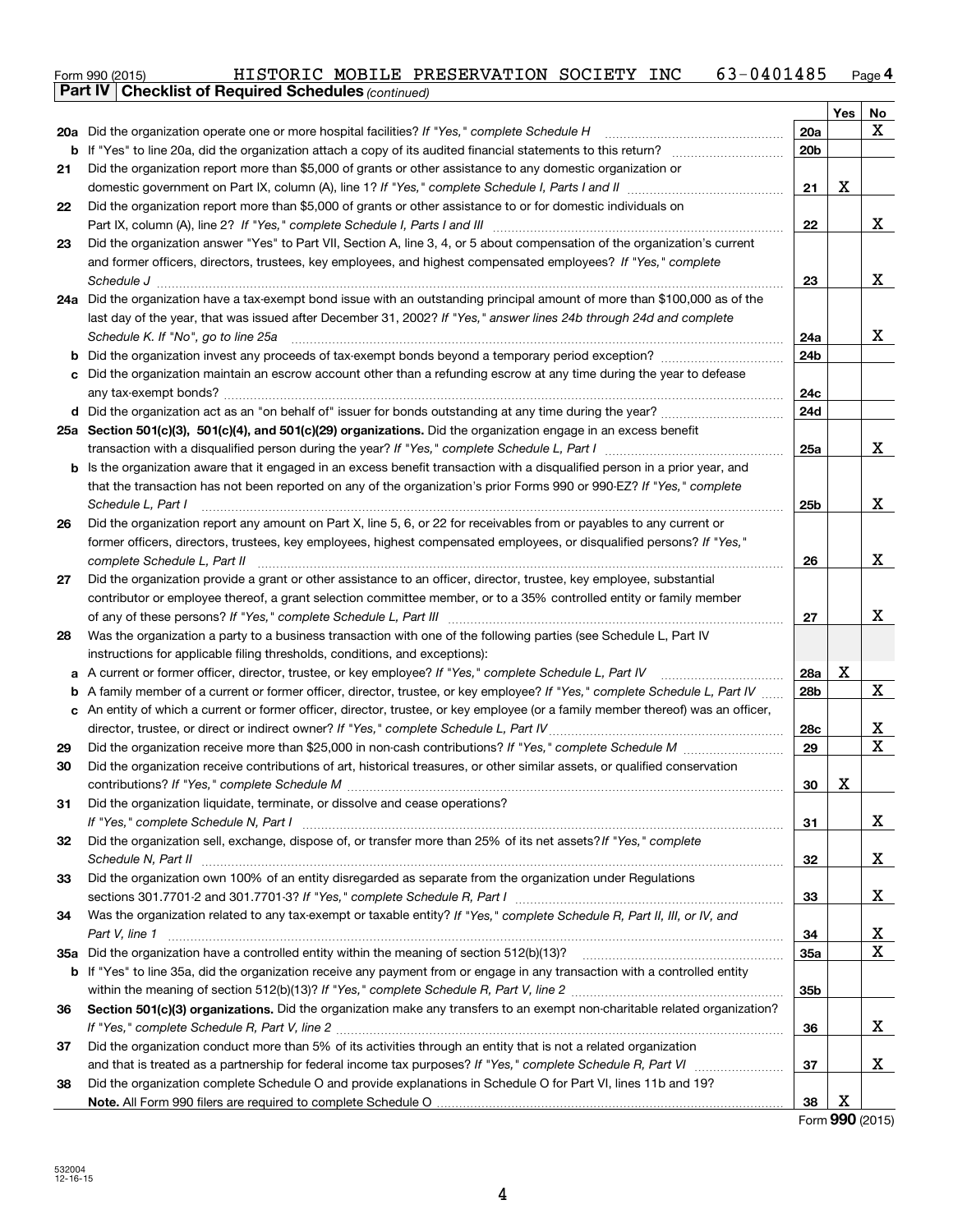|               | HISTORIC MOBILE PRESERVATION SOCIETY INC<br>Form 990 (2015)                                                                                     | 63-0401485     |                 |     | Page 5 |
|---------------|-------------------------------------------------------------------------------------------------------------------------------------------------|----------------|-----------------|-----|--------|
| <b>Part V</b> | <b>Statements Regarding Other IRS Filings and Tax Compliance</b>                                                                                |                |                 |     |        |
|               | Check if Schedule O contains a response or note to any line in this Part V                                                                      |                |                 |     |        |
|               |                                                                                                                                                 |                |                 | Yes | No     |
|               | 1a                                                                                                                                              | 6              |                 |     |        |
| b             | 1 <sub>b</sub><br>Enter the number of Forms W-2G included in line 1a. Enter -0- if not applicable                                               | 0              |                 |     |        |
| c             | Did the organization comply with backup withholding rules for reportable payments to vendors and reportable gaming                              |                |                 |     |        |
|               |                                                                                                                                                 |                | 1c              | х   |        |
|               | 2a Enter the number of employees reported on Form W-3, Transmittal of Wage and Tax Statements,                                                  |                |                 |     |        |
|               | filed for the calendar year ending with or within the year covered by this return<br>2a                                                         | 9              |                 |     |        |
|               |                                                                                                                                                 |                | 2 <sub>b</sub>  | х   |        |
|               |                                                                                                                                                 |                |                 |     |        |
| За            | Did the organization have unrelated business gross income of \$1,000 or more during the year?                                                   | 3a             |                 |     | Χ      |
|               |                                                                                                                                                 | 3 <sub>b</sub> |                 |     |        |
|               | 4a At any time during the calendar year, did the organization have an interest in, or a signature or other authority over, a                    |                |                 |     |        |
|               | financial account in a foreign country (such as a bank account, securities account, or other financial account)?                                |                | 4a              |     | X      |
|               | <b>b</b> If "Yes," enter the name of the foreign country: $\blacktriangleright$                                                                 |                |                 |     |        |
|               | See instructions for filing requirements for FinCEN Form 114, Report of Foreign Bank and Financial Accounts (FBAR).                             |                |                 |     |        |
| 5a            |                                                                                                                                                 | 5а             |                 |     | X      |
| b             |                                                                                                                                                 | 5b             |                 |     | X      |
| c             |                                                                                                                                                 |                | 5c              |     |        |
| 6a            | Does the organization have annual gross receipts that are normally greater than \$100,000, and did the organization solicit                     |                |                 |     |        |
|               |                                                                                                                                                 |                | 6a              |     | х      |
|               | <b>b</b> If "Yes," did the organization include with every solicitation an express statement that such contributions or gifts                   |                |                 |     |        |
|               |                                                                                                                                                 |                | 6b              |     |        |
| 7             | Organizations that may receive deductible contributions under section 170(c).                                                                   |                |                 |     |        |
| a             | Did the organization receive a payment in excess of \$75 made partly as a contribution and partly for goods and services provided to the payor? | 7a             |                 |     | X      |
| b             |                                                                                                                                                 |                | 7b              |     |        |
|               | c Did the organization sell, exchange, or otherwise dispose of tangible personal property for which it was required                             |                |                 |     |        |
|               |                                                                                                                                                 |                | 7c              |     | х      |
|               | 7d                                                                                                                                              |                |                 |     |        |
| е             |                                                                                                                                                 |                | 7е              |     | Х      |
| f             |                                                                                                                                                 |                | 7f              |     | X      |
| g             | If the organization received a contribution of qualified intellectual property, did the organization file Form 8899 as required?                | 7g             |                 | х   |        |
| h.            | If the organization received a contribution of cars, boats, airplanes, or other vehicles, did the organization file a Form 1098-C?              |                | 7h              | X   |        |
| 8             | Sponsoring organizations maintaining donor advised funds. Did a donor advised fund maintained by the                                            |                |                 |     |        |
|               |                                                                                                                                                 |                | 8               |     | Χ      |
|               | Sponsoring organizations maintaining donor advised funds.                                                                                       |                |                 |     |        |
| a             | Did the sponsoring organization make any taxable distributions under section 4966?                                                              |                | 9а              |     | x      |
| b             | Did the sponsoring organization make a distribution to a donor, donor advisor, or related person?                                               | 9b             |                 |     |        |
| 10            | Section 501(c)(7) organizations. Enter:                                                                                                         |                |                 |     |        |
| a             | 10a                                                                                                                                             |                |                 |     |        |
| b             | Gross receipts, included on Form 990, Part VIII, line 12, for public use of club facilities<br>10 <sub>b</sub>                                  |                |                 |     |        |
| 11            | Section 501(c)(12) organizations. Enter:                                                                                                        |                |                 |     |        |
| a             | 11a                                                                                                                                             |                |                 |     |        |
| b             | Gross income from other sources (Do not net amounts due or paid to other sources against                                                        |                |                 |     |        |
|               | 11b                                                                                                                                             |                |                 |     |        |
|               | 12a Section 4947(a)(1) non-exempt charitable trusts. Is the organization filing Form 990 in lieu of Form 1041?                                  |                | 12a             |     |        |
|               | <b>b</b> If "Yes," enter the amount of tax-exempt interest received or accrued during the year<br>12b                                           |                |                 |     |        |
| 13            | Section 501(c)(29) qualified nonprofit health insurance issuers.                                                                                |                |                 |     |        |
| a             | Is the organization licensed to issue qualified health plans in more than one state?                                                            |                | 13a             |     |        |
|               | Note. See the instructions for additional information the organization must report on Schedule O.                                               |                |                 |     |        |
|               | <b>b</b> Enter the amount of reserves the organization is required to maintain by the states in which the                                       |                |                 |     |        |
|               | 13b                                                                                                                                             |                |                 |     |        |
|               | 13с                                                                                                                                             |                |                 |     |        |
|               | 14a Did the organization receive any payments for indoor tanning services during the tax year?                                                  |                | 14a             |     | х      |
|               |                                                                                                                                                 |                | 14 <sub>b</sub> |     |        |

| Form 990 (2015) |  |
|-----------------|--|
|-----------------|--|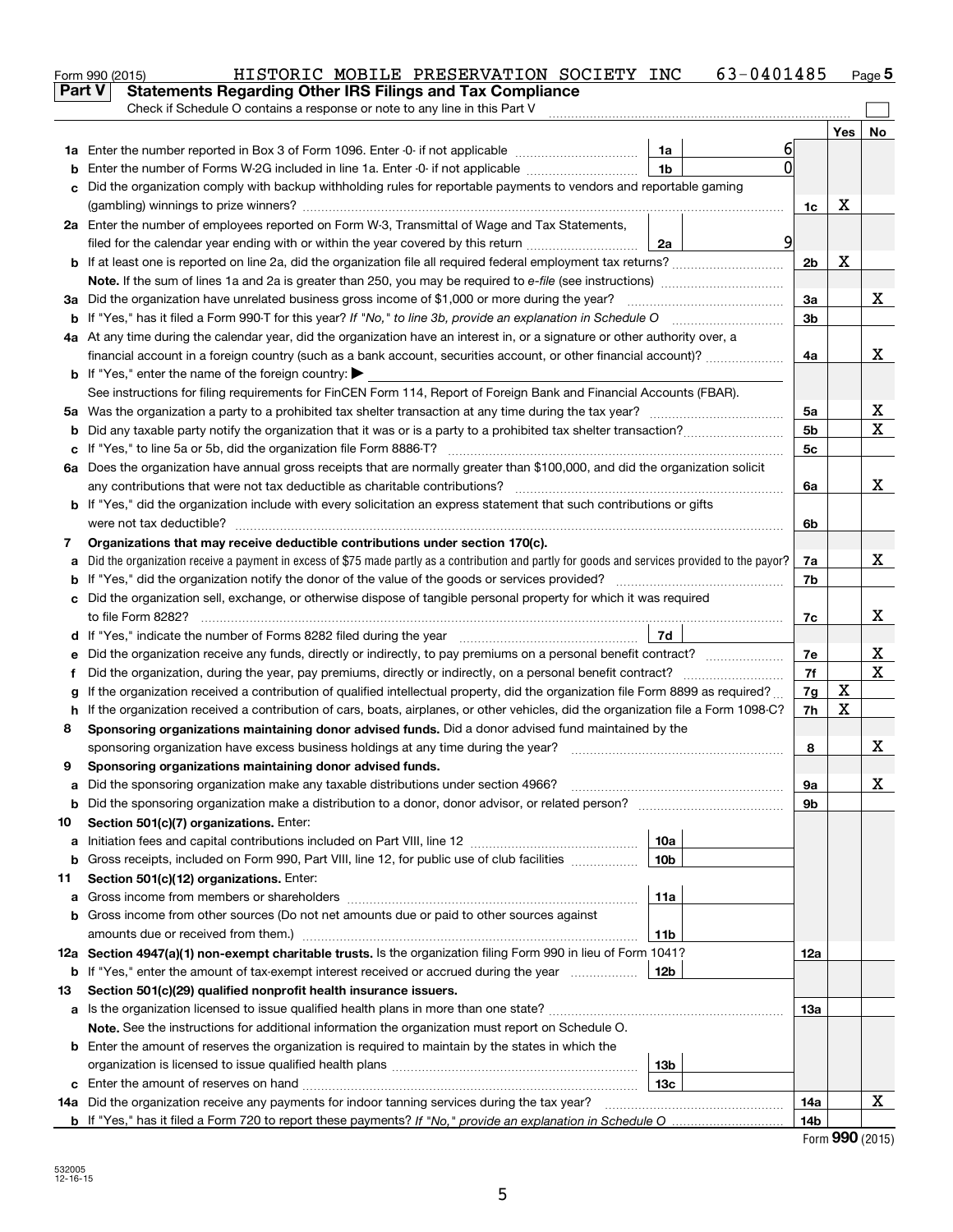| Form 990 (2015)      |  |
|----------------------|--|
| <b>Part VI Gover</b> |  |

#### HISTORIC MOBILE PRESERVATION SOCIETY INC 63-0401485 Page

**6**

**Part VI** Governance, Management, and Disclosure For each "Yes" response to lines 2 through 7b below, and for a "No" response *to line 8a, 8b, or 10b below, describe the circumstances, processes, or changes in Schedule O. See instructions.*

|     | Check if Schedule O contains a response or note to any line in this Part VI                                                               |                 |             | $\mathbf{X}$ |
|-----|-------------------------------------------------------------------------------------------------------------------------------------------|-----------------|-------------|--------------|
|     | <b>Section A. Governing Body and Management</b>                                                                                           |                 |             |              |
|     |                                                                                                                                           |                 | <b>Yes</b>  | No           |
|     | 18<br>1a Enter the number of voting members of the governing body at the end of the tax year<br>1a                                        |                 |             |              |
|     | If there are material differences in voting rights among members of the governing body, or if the governing                               |                 |             |              |
|     | body delegated broad authority to an executive committee or similar committee, explain in Schedule O.                                     |                 |             |              |
| b   | 17<br>Enter the number of voting members included in line 1a, above, who are independent<br>1b                                            |                 |             |              |
| 2   | Did any officer, director, trustee, or key employee have a family relationship or a business relationship with any other                  |                 |             |              |
|     | officer, director, trustee, or key employee?                                                                                              | 2               |             | <u>x</u>     |
| 3   | Did the organization delegate control over management duties customarily performed by or under the direct supervision                     |                 |             |              |
|     |                                                                                                                                           | 3               |             | X            |
| 4   | Did the organization make any significant changes to its governing documents since the prior Form 990 was filed?                          | 4               |             | x            |
| 5   |                                                                                                                                           | 5               |             | X            |
| 6   | Did the organization have members or stockholders?                                                                                        | 6               | X           |              |
| 7а  | Did the organization have members, stockholders, or other persons who had the power to elect or appoint one or                            |                 |             |              |
|     |                                                                                                                                           | 7a              | X           |              |
| b   | Are any governance decisions of the organization reserved to (or subject to approval by) members, stockholders, or                        |                 |             |              |
|     | persons other than the governing body?                                                                                                    | 7b              | х           |              |
| 8   | Did the organization contemporaneously document the meetings held or written actions undertaken during the year by the following:         |                 |             |              |
| a   |                                                                                                                                           | 8а              | $\mathbf X$ |              |
| b   |                                                                                                                                           | 8b              | X           |              |
| 9   | Is there any officer, director, trustee, or key employee listed in Part VII, Section A, who cannot be reached at the                      |                 |             |              |
|     |                                                                                                                                           | 9               |             | X            |
|     | Section B. Policies (This Section B requests information about policies not required by the Internal Revenue Code.)                       |                 |             |              |
|     |                                                                                                                                           |                 | Yes         | No           |
|     |                                                                                                                                           | 10a             |             | X            |
|     | <b>b</b> If "Yes," did the organization have written policies and procedures governing the activities of such chapters, affiliates,       |                 |             |              |
|     |                                                                                                                                           | 10b             |             |              |
| 11a | Has the organization provided a complete copy of this Form 990 to all members of its governing body before filing the form?               | 11a             | х           |              |
| b   | Describe in Schedule O the process, if any, used by the organization to review this Form 990.                                             |                 |             |              |
| 12a | Did the organization have a written conflict of interest policy? If "No," go to line 13                                                   | 12a             | Х           |              |
| b   |                                                                                                                                           | <b>12b</b>      | Х           |              |
| с   | Did the organization regularly and consistently monitor and enforce compliance with the policy? If "Yes," describe                        |                 |             |              |
|     | in Schedule O how this was done manufactured and an according to the state of the state of the state of the st                            | 12c             | Х           |              |
| 13  |                                                                                                                                           | 13              | х           |              |
| 14  | Did the organization have a written document retention and destruction policy? [11] manufaction manufaction in                            | 14              | х           |              |
| 15  | Did the process for determining compensation of the following persons include a review and approval by independent                        |                 |             |              |
|     | persons, comparability data, and contemporaneous substantiation of the deliberation and decision?                                         |                 |             |              |
| a   |                                                                                                                                           | 15a             |             | <u>x</u>     |
|     |                                                                                                                                           | 15b             |             | X            |
|     | If "Yes" to line 15a or 15b, describe the process in Schedule O (see instructions).                                                       |                 |             |              |
|     | 16a Did the organization invest in, contribute assets to, or participate in a joint venture or similar arrangement with a                 |                 |             |              |
|     | taxable entity during the year?                                                                                                           | 16a             |             | X            |
|     | <b>b</b> If "Yes," did the organization follow a written policy or procedure requiring the organization to evaluate its participation     |                 |             |              |
|     | in joint venture arrangements under applicable federal tax law, and take steps to safeguard the organization's                            |                 |             |              |
|     | exempt status with respect to such arrangements?                                                                                          | 16 <sub>b</sub> |             |              |
|     | <b>Section C. Disclosure</b>                                                                                                              |                 |             |              |
| 17  | List the states with which a copy of this Form 990 is required to be filed $\blacktriangleright$ AL                                       |                 |             |              |
| 18  | Section 6104 requires an organization to make its Forms 1023 (or 1024 if applicable), 990, and 990-T (Section 501(c)(3)s only) available  |                 |             |              |
|     | for public inspection. Indicate how you made these available. Check all that apply.                                                       |                 |             |              |
|     | $\lfloor x \rfloor$ Upon request<br>Own website<br>Another's website<br>Other (explain in Schedule O)                                     |                 |             |              |
| 19  | Describe in Schedule O whether (and if so, how) the organization made its governing documents, conflict of interest policy, and financial |                 |             |              |
|     | statements available to the public during the tax year.                                                                                   |                 |             |              |
| 20  | State the name, address, and telephone number of the person who possesses the organization's books and records:                           |                 |             |              |

DAVID NEWELL - 251-432-6161

300 OAKLEIGH PLACE, MOBILE, AL 36604

6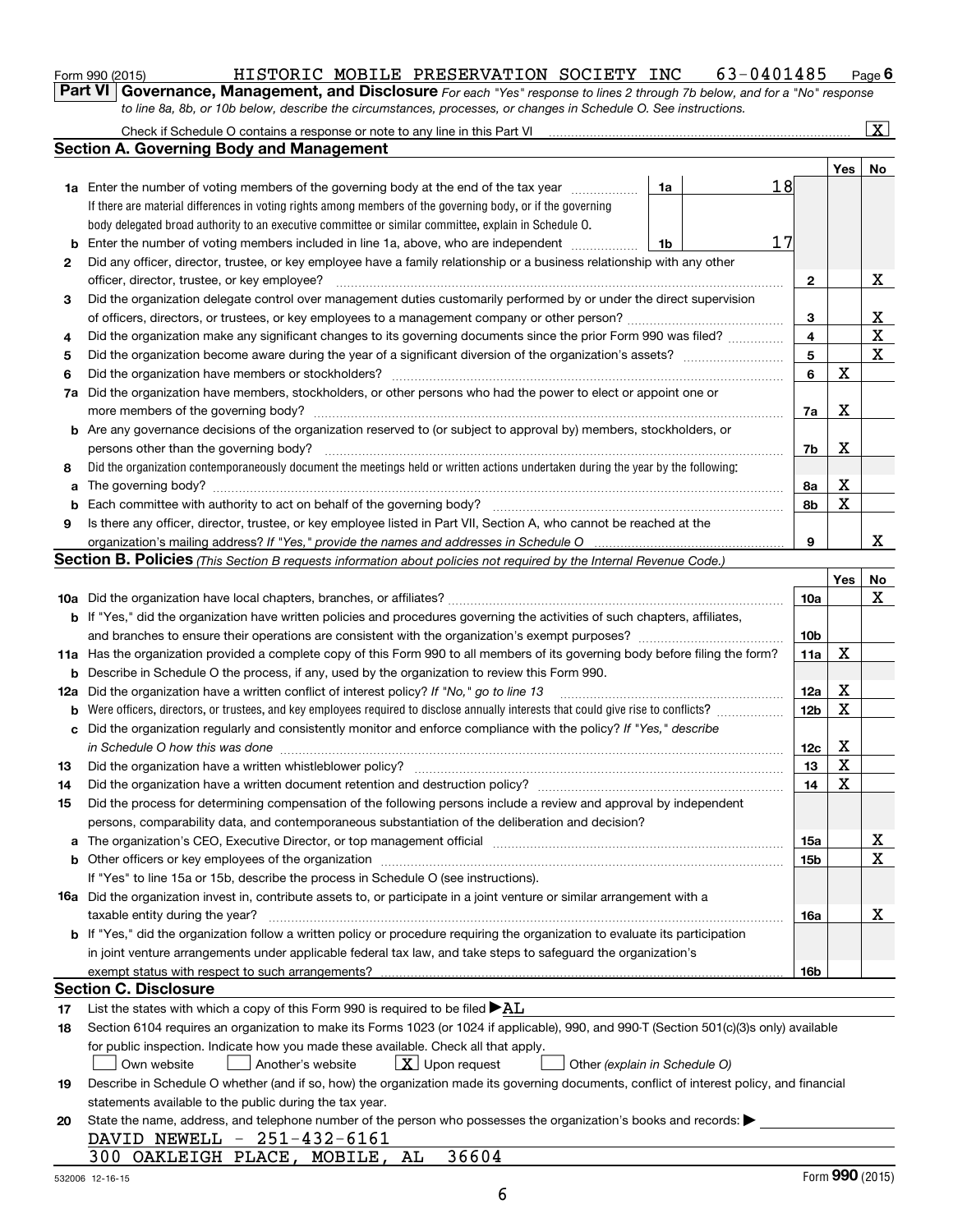#### Form 990 (2015)HISTORIC MOBILE PRESERVATION SOCIETY INC 63-0401485 Page **7 Part VII Compensation of Officers, Directors, Trustees, Key Employees, Highest Compensated Employees, and Independent Contractors**

Check if Schedule O contains a response or note to any line in this Part VII  $\overline{\phantom{a}}$ 

**Section A. Officers, Directors, Trustees, Key Employees, and Highest Compensated Employees**

**1a**  Complete this table for all persons required to be listed. Report compensation for the calendar year ending with or within the organization's tax year.

 $\bullet$  List all of the organization's current officers, directors, trustees (whether individuals or organizations), regardless of amount of compensation.

Enter  $-0$ - in columns  $(D)$ ,  $(E)$ , and  $(F)$  if no compensation was paid.

**Examber 20 List all of the organization's current** key employees, if any. See instructions for definition of "key employee."

**Examber 1** List the organization's five current highest compensated employees (other than an officer, director, trustee, or key employee) who received reportable compensation (Box 5 of Form W-2 and/or Box 7 of Form 1099-MISC) of more than \$100,000 from the organization and any related organizations.

**•** List all of the organization's former officers, key employees, and highest compensated employees who received more than \$100,000 of reportable compensation from the organization and any related organizations.

**Examber 1** List all of the organization's former directors or trustees that received, in the capacity as a former director or trustee of the organization, more than \$10,000 of reportable compensation from the organization and any related organizations.

List persons in the following order: individual trustees or directors; institutional trustees; officers; key employees; highest compensated employees; and former such persons.

 $X$  Check this box if neither the organization nor any related organization compensated any current officer, director, or trustee.

| (A)                          | (B)                  | (C)                                     |                      |                                                                  |              |                                  |        | (D)                             | (E)             | (F)                      |  |  |
|------------------------------|----------------------|-----------------------------------------|----------------------|------------------------------------------------------------------|--------------|----------------------------------|--------|---------------------------------|-----------------|--------------------------|--|--|
| Name and Title               | Average              | Position<br>(do not check more than one |                      |                                                                  |              |                                  |        | Reportable                      | Reportable      | Estimated                |  |  |
|                              | hours per            |                                         |                      | box, unless person is both an<br>officer and a director/trustee) |              |                                  |        | compensation                    | compensation    | amount of                |  |  |
|                              | week                 |                                         |                      |                                                                  |              |                                  |        | from                            | from related    | other                    |  |  |
|                              | (list any            | trustee or director                     |                      |                                                                  |              |                                  |        | the                             | organizations   | compensation             |  |  |
|                              | hours for<br>related |                                         |                      |                                                                  |              |                                  |        | organization<br>(W-2/1099-MISC) | (W-2/1099-MISC) | from the<br>organization |  |  |
|                              | organizations        |                                         |                      |                                                                  |              |                                  |        |                                 |                 | and related              |  |  |
|                              | below                |                                         | nstitutional trustee |                                                                  | Key employee |                                  |        |                                 |                 | organizations            |  |  |
|                              | line)                | Individual t                            |                      | Officer                                                          |              | Highest compensated<br> employee | Former |                                 |                 |                          |  |  |
| ERICA MCELHANEY<br>(1)       | 10.00                |                                         |                      |                                                                  |              |                                  |        |                                 |                 |                          |  |  |
| PRESIDENT                    |                      | $\mathbf x$                             |                      | $\mathbf X$                                                      |              |                                  |        | $\mathbf 0$                     | $\mathbf 0$ .   | 0.                       |  |  |
| HODGE ALVES<br>(2)           | 2.00                 |                                         |                      |                                                                  |              |                                  |        |                                 |                 |                          |  |  |
| VICE PRESIDENT               |                      | $\mathbf X$                             |                      | X                                                                |              |                                  |        | $\mathbf 0$                     | $\mathbf 0$ .   | 0.                       |  |  |
| STACEY KILLINGSWORTH<br>(3)  | 2.00                 |                                         |                      |                                                                  |              |                                  |        |                                 |                 |                          |  |  |
| <b>SECRETARY</b>             |                      | $\mathbf x$                             |                      | X                                                                |              |                                  |        | 0                               | 0               | $0_{.}$                  |  |  |
| <b>LESLEY BAKER</b><br>(4)   | 2.00                 |                                         |                      |                                                                  |              |                                  |        |                                 |                 |                          |  |  |
| <b>TREASURER</b>             |                      | $\overline{\text{X}}$                   |                      | $\mathbf X$                                                      |              |                                  |        | $\mathbf 0$                     | $\mathbf 0$     | $0_{.}$                  |  |  |
| <b>BOB ALLEN</b><br>(5)      | 10.00                |                                         |                      |                                                                  |              |                                  |        |                                 |                 |                          |  |  |
| <b>DIRECTOR</b>              |                      | $\mathbf X$                             |                      |                                                                  |              |                                  |        | $\mathbf 0$ .                   | $\mathbf 0$ .   | $0_{.}$                  |  |  |
| (6)<br>CART BLACKWELL        | 2.00                 |                                         |                      |                                                                  |              |                                  |        |                                 |                 |                          |  |  |
| <b>DIRECTOR</b>              |                      | $\mathbf X$                             |                      |                                                                  |              |                                  |        | $\mathbf 0$                     | $\mathbf 0$     | $0_{.}$                  |  |  |
| <b>BARBARA FILION</b><br>(7) | 2.00                 |                                         |                      |                                                                  |              |                                  |        |                                 |                 |                          |  |  |
| <b>DIRECTOR</b>              |                      | $\mathbf x$                             |                      |                                                                  |              |                                  |        | $\mathbf 0$                     | 0               | 0.                       |  |  |
| LYNDA G. FINLEY<br>(8)       | 2.00                 |                                         |                      |                                                                  |              |                                  |        |                                 |                 |                          |  |  |
| <b>DIRECTOR</b>              |                      | $\mathbf X$                             |                      |                                                                  |              |                                  |        | $\mathbf 0$                     | $\mathbf 0$     | $\mathbf 0$ .            |  |  |
| DR. KERN JACKSON<br>(9)      | 2.00                 |                                         |                      |                                                                  |              |                                  |        |                                 |                 |                          |  |  |
| <b>DIRECTOR</b>              |                      | $\mathbf X$                             |                      |                                                                  |              |                                  |        | 0.                              | $\mathbf 0$ .   | 0.                       |  |  |
| (10) TAYLOR ATCHISON         | 2.00                 |                                         |                      |                                                                  |              |                                  |        |                                 |                 |                          |  |  |
| <b>DIRECTOR</b>              |                      | $\mathbf X$                             |                      |                                                                  |              |                                  |        | $\mathbf 0$                     | $\mathbf 0$ .   | $0_{\cdot}$              |  |  |
| (11) CHRIS S. KING           | 2.00                 |                                         |                      |                                                                  |              |                                  |        |                                 |                 |                          |  |  |
| <b>DIRECTOR</b>              |                      | $\mathbf x$                             |                      |                                                                  |              |                                  |        | $\mathbf 0$                     | $\mathbf 0$ .   | $0_{\cdot}$              |  |  |
| (12) ROBIN ROBERTS           | 2.00                 |                                         |                      |                                                                  |              |                                  |        |                                 |                 |                          |  |  |
| <b>DIRECTOR</b>              |                      | $\mathbf X$                             |                      |                                                                  |              |                                  |        | $\mathbf 0$ .                   | $\mathbf 0$ .   | $\mathbf 0$ .            |  |  |
| (13) MIA BURMEISTER-LAWS     | 2.00                 |                                         |                      |                                                                  |              |                                  |        |                                 |                 |                          |  |  |
| <b>DIRECTOR</b>              |                      | $\mathbf X$                             |                      |                                                                  |              |                                  |        | $\mathbf 0$ .                   | $\mathbf 0$ .   | 0.                       |  |  |
| (14) DAVID NEWELL            | 2.00                 |                                         |                      |                                                                  |              |                                  |        |                                 |                 |                          |  |  |
| <b>DIRECTOR</b>              |                      | X                                       |                      |                                                                  |              |                                  |        | 0                               | 0               | $0_{.}$                  |  |  |
| (15) STEPHEN MAY             | 2.00                 |                                         |                      |                                                                  |              |                                  |        |                                 |                 |                          |  |  |
| <b>DIRECTOR</b>              |                      | $\mathbf X$                             |                      |                                                                  |              |                                  |        | 0                               | $\mathbf 0$     | $0_{\cdot}$              |  |  |
| (16) J. DAY PEAKE            | 2.00                 |                                         |                      |                                                                  |              |                                  |        |                                 |                 |                          |  |  |
| <b>DIRECTOR</b>              |                      | $\mathbf x$                             |                      |                                                                  |              |                                  |        | $\mathbf 0$                     | $\mathbf 0$     | $0_{\cdot}$              |  |  |
| (17) JENNIFER ROSELIUS       | 2.00                 |                                         |                      |                                                                  |              |                                  |        |                                 |                 |                          |  |  |
| <b>DIRECTOR</b>              |                      | $\rm X$                                 |                      |                                                                  |              |                                  |        | $\mathbf 0$                     | $\mathbf 0$ .   | $0$ .                    |  |  |

532007 12-16-15

Form (2015) **990**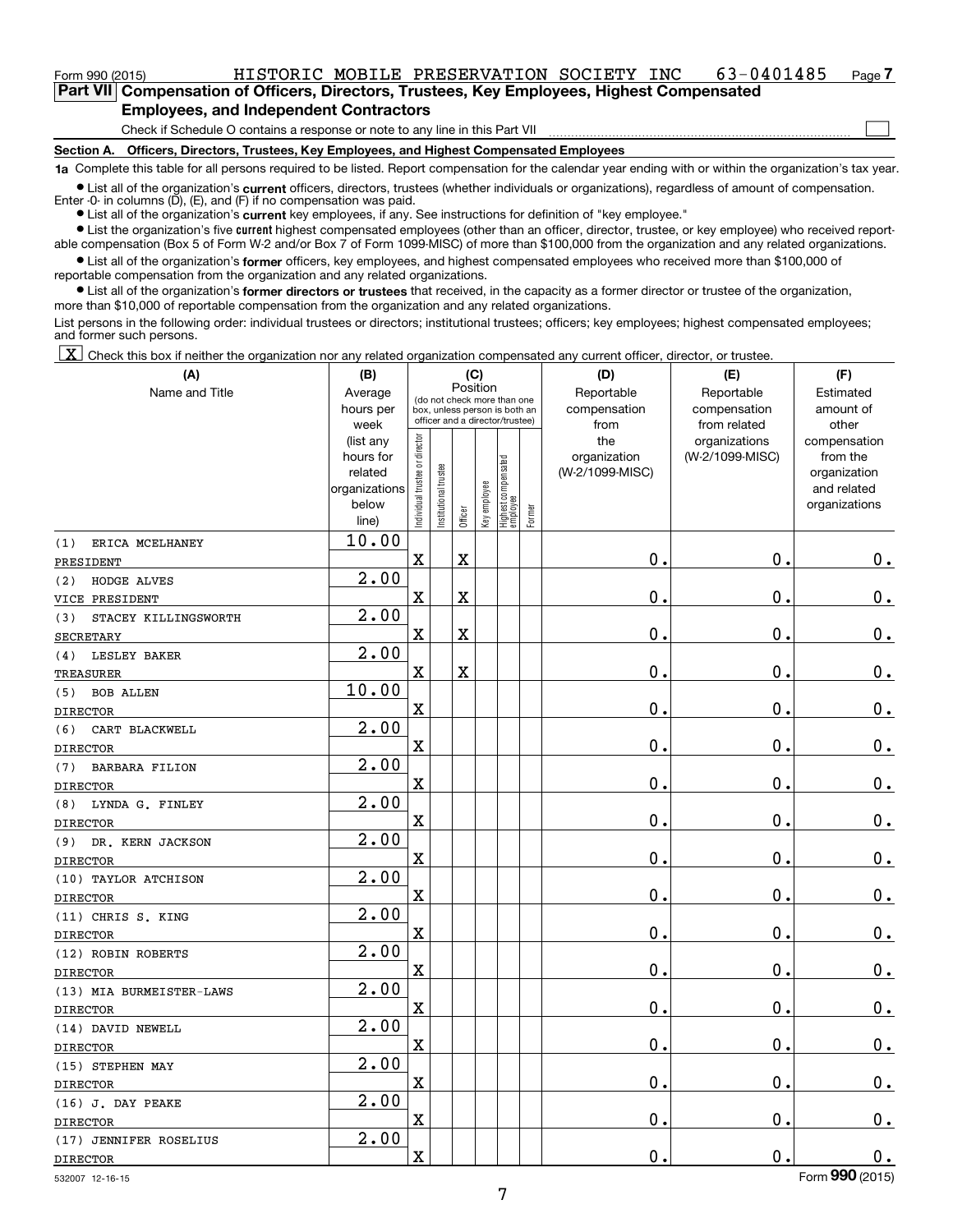|                 | Form 990 (2015)                                                                                                                                                                                                                                                   |                                                                      |                                |                       |         |                                                                                                 |                                 |                                           | HISTORIC MOBILE PRESERVATION SOCIETY INC          | 63-0401485                       |                    |                                        |                                                                          | Page 8            |
|-----------------|-------------------------------------------------------------------------------------------------------------------------------------------------------------------------------------------------------------------------------------------------------------------|----------------------------------------------------------------------|--------------------------------|-----------------------|---------|-------------------------------------------------------------------------------------------------|---------------------------------|-------------------------------------------|---------------------------------------------------|----------------------------------|--------------------|----------------------------------------|--------------------------------------------------------------------------|-------------------|
| <b>Part VII</b> | Section A. Officers, Directors, Trustees, Key Employees, and Highest Compensated Employees (continued)                                                                                                                                                            |                                                                      |                                |                       |         |                                                                                                 |                                 |                                           |                                                   |                                  |                    |                                        |                                                                          |                   |
|                 | (A)<br>Name and title                                                                                                                                                                                                                                             | (B)<br>Average<br>hours per<br>week                                  |                                | (C)<br>Position       |         | (do not check more than one<br>box, unless person is both an<br>officer and a director/trustee) |                                 | (D)<br>Reportable<br>compensation<br>from | (E)<br>Reportable<br>compensation<br>from related |                                  |                    | (F)<br>Estimated<br>amount of<br>other |                                                                          |                   |
|                 |                                                                                                                                                                                                                                                                   | (list any<br>hours for<br>related<br>organizations<br>below<br>line) | Individual trustee or director | Institutional trustee | Officer | Key employee                                                                                    | Highest compensated<br>employee | Former                                    | the<br>organization<br>(W-2/1099-MISC)            | organizations<br>(W-2/1099-MISC) |                    |                                        | compensation<br>from the<br>organization<br>and related<br>organizations |                   |
|                 | (18) PAUL SHETAK                                                                                                                                                                                                                                                  | 2.00                                                                 |                                |                       |         |                                                                                                 |                                 |                                           |                                                   |                                  |                    |                                        |                                                                          |                   |
|                 | <b>DIRECTOR</b>                                                                                                                                                                                                                                                   |                                                                      | X                              |                       |         |                                                                                                 |                                 |                                           | 0.                                                |                                  | $\mathbf 0$ .      |                                        |                                                                          | 0.                |
|                 |                                                                                                                                                                                                                                                                   |                                                                      |                                |                       |         |                                                                                                 |                                 |                                           |                                                   |                                  |                    |                                        |                                                                          |                   |
|                 |                                                                                                                                                                                                                                                                   |                                                                      |                                |                       |         |                                                                                                 |                                 |                                           |                                                   |                                  |                    |                                        |                                                                          |                   |
|                 |                                                                                                                                                                                                                                                                   |                                                                      |                                |                       |         |                                                                                                 |                                 |                                           |                                                   |                                  |                    |                                        |                                                                          |                   |
|                 |                                                                                                                                                                                                                                                                   |                                                                      |                                |                       |         |                                                                                                 |                                 |                                           |                                                   |                                  |                    |                                        |                                                                          |                   |
|                 |                                                                                                                                                                                                                                                                   |                                                                      |                                |                       |         |                                                                                                 |                                 |                                           | $\mathbf 0$ .                                     |                                  | $\mathbf 0$ .      |                                        |                                                                          | 0.                |
|                 |                                                                                                                                                                                                                                                                   |                                                                      |                                |                       |         |                                                                                                 |                                 |                                           | 0.<br>0                                           |                                  | $\mathbf 0$ .<br>0 |                                        |                                                                          | 0.<br>0.          |
| $\mathbf{2}$    | Total number of individuals (including but not limited to those listed above) who received more than \$100,000 of reportable                                                                                                                                      |                                                                      |                                |                       |         |                                                                                                 |                                 |                                           |                                                   |                                  |                    |                                        |                                                                          |                   |
|                 | compensation from the organization $\blacktriangleright$                                                                                                                                                                                                          |                                                                      |                                |                       |         |                                                                                                 |                                 |                                           |                                                   |                                  |                    |                                        | Yes                                                                      | $\mathbf 0$<br>No |
| 3               | Did the organization list any former officer, director, or trustee, key employee, or highest compensated employee on<br>line 1a? If "Yes," complete Schedule J for such individual manufactured content to the successive complete schedule J for such individual |                                                                      |                                |                       |         |                                                                                                 |                                 |                                           |                                                   |                                  |                    | З                                      |                                                                          | x                 |
|                 | For any individual listed on line 1a, is the sum of reportable compensation and other compensation from the organization<br>and related organizations greater than \$150,000? If "Yes," complete Schedule J for such individual.                                  |                                                                      |                                |                       |         |                                                                                                 |                                 |                                           |                                                   |                                  |                    | 4                                      |                                                                          | x                 |
| 5               | Did any person listed on line 1a receive or accrue compensation from any unrelated organization or individual for services<br>rendered to the organization? If "Yes," complete Schedule J for such person.                                                        |                                                                      |                                |                       |         |                                                                                                 |                                 |                                           |                                                   |                                  |                    | 5                                      |                                                                          | <u>x</u>          |
|                 | <b>Section B. Independent Contractors</b>                                                                                                                                                                                                                         |                                                                      |                                |                       |         |                                                                                                 |                                 |                                           |                                                   |                                  |                    |                                        |                                                                          |                   |
| 1               | Complete this table for your five highest compensated independent contractors that received more than \$100,000 of compensation from<br>the organization. Report compensation for the calendar year ending with or within the organization's tax year.            |                                                                      |                                |                       |         |                                                                                                 |                                 |                                           |                                                   |                                  |                    |                                        |                                                                          |                   |
|                 | (A)<br>Name and business address                                                                                                                                                                                                                                  |                                                                      |                                | <b>NONE</b>           |         |                                                                                                 |                                 |                                           | (B)<br>Description of services                    |                                  |                    | (C)                                    | Compensation                                                             |                   |
|                 |                                                                                                                                                                                                                                                                   |                                                                      |                                |                       |         |                                                                                                 |                                 |                                           |                                                   |                                  |                    |                                        |                                                                          |                   |
|                 |                                                                                                                                                                                                                                                                   |                                                                      |                                |                       |         |                                                                                                 |                                 |                                           |                                                   |                                  |                    |                                        |                                                                          |                   |
|                 |                                                                                                                                                                                                                                                                   |                                                                      |                                |                       |         |                                                                                                 |                                 |                                           |                                                   |                                  |                    |                                        |                                                                          |                   |
|                 |                                                                                                                                                                                                                                                                   |                                                                      |                                |                       |         |                                                                                                 |                                 |                                           |                                                   |                                  |                    |                                        |                                                                          |                   |
|                 |                                                                                                                                                                                                                                                                   |                                                                      |                                |                       |         |                                                                                                 |                                 |                                           |                                                   |                                  |                    |                                        |                                                                          |                   |
| 2               | Total number of independent contractors (including but not limited to those listed above) who received more than<br>\$100,000 of compensation from the organization                                                                                               |                                                                      |                                |                       |         |                                                                                                 | 0                               |                                           |                                                   |                                  |                    |                                        |                                                                          |                   |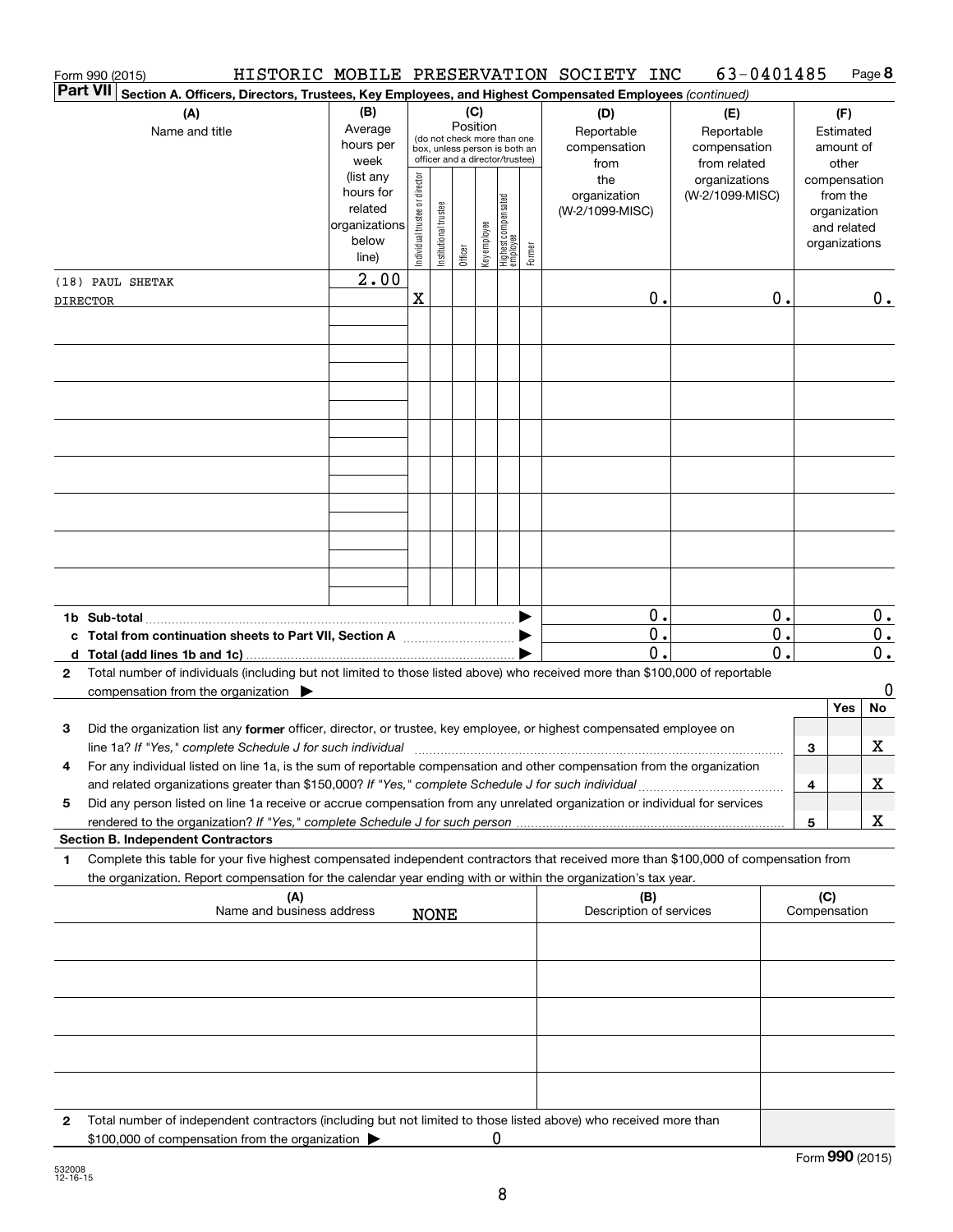|                                                           |                  | Form 990 (2015)                                                                                                                                                                                                                                                                                      |                                                                      |                                        |                      | HISTORIC MOBILE PRESERVATION SOCIETY INC        | 63-0401485                                         | Page 9                                                                         |
|-----------------------------------------------------------|------------------|------------------------------------------------------------------------------------------------------------------------------------------------------------------------------------------------------------------------------------------------------------------------------------------------------|----------------------------------------------------------------------|----------------------------------------|----------------------|-------------------------------------------------|----------------------------------------------------|--------------------------------------------------------------------------------|
|                                                           | <b>Part VIII</b> | <b>Statement of Revenue</b>                                                                                                                                                                                                                                                                          |                                                                      |                                        |                      |                                                 |                                                    |                                                                                |
|                                                           |                  |                                                                                                                                                                                                                                                                                                      |                                                                      |                                        | (A)<br>Total revenue | (B)<br>Related or<br>exempt function<br>revenue | $\overline{C}$<br>Unrelated<br>business<br>revenue | (D)<br>Revenue excluded<br>from tax under<br>sections<br>sections<br>512 - 514 |
| Contributions, Gifts, Grants<br>and Other Similar Amounts |                  | 1 a Federated campaigns<br><b>b</b> Membership dues<br>c Fundraising events<br>d Related organizations<br>e Government grants (contributions)<br>f All other contributions, gifts, grants, and<br>similar amounts not included above<br><b>g</b> Noncash contributions included in lines 1a-1f: \$   | 1a<br>1 <sub>b</sub><br>1 <sub>c</sub><br>1 <sub>d</sub><br>1e<br>1f | 17,342.<br>30, 238.<br><u>113,360.</u> |                      |                                                 |                                                    |                                                                                |
|                                                           |                  |                                                                                                                                                                                                                                                                                                      |                                                                      |                                        | 160,940.             |                                                 |                                                    |                                                                                |
|                                                           | b                | 2 a ADMISSIONS<br><u> 1989 - Andrea Barbara, poeta espainiar político e a la propia de la propia de la propia de la propia de la p</u>                                                                                                                                                               |                                                                      | <b>Business Code</b><br>561520         | 23,529.              | 23,529.                                         |                                                    |                                                                                |
| Program Service<br>Revenue                                | c<br>d<br>е      | <u> 1980 - Jan Samuel Barbara, martin da shekara 1980 - An tsa a tsa a tsa a tsa a tsa a tsa a tsa a tsa a tsa a</u><br><u> 1989 - Johann Harry Harry Harry Harry Harry Harry Harry Harry Harry Harry Harry Harry Harry Harry Harry Harry</u><br>f All other program service revenue <i>mimiming</i> |                                                                      |                                        |                      |                                                 |                                                    |                                                                                |
|                                                           |                  |                                                                                                                                                                                                                                                                                                      |                                                                      | $\blacktriangleright$                  | 23,529.              |                                                 |                                                    |                                                                                |
|                                                           | 3<br>4           | Investment income (including dividends, interest, and<br>Income from investment of tax-exempt bond proceeds                                                                                                                                                                                          |                                                                      | ▶<br>▶                                 |                      |                                                 |                                                    |                                                                                |
|                                                           | 5                |                                                                                                                                                                                                                                                                                                      | (i) Real                                                             | (ii) Personal                          |                      |                                                 |                                                    |                                                                                |
|                                                           |                  | 6 a Gross rents<br><b>b</b> Less: rental expenses<br>c Rental income or (loss)                                                                                                                                                                                                                       |                                                                      |                                        |                      |                                                 |                                                    |                                                                                |
|                                                           |                  | 7 a Gross amount from sales of<br>assets other than inventory<br><b>b</b> Less: cost or other basis                                                                                                                                                                                                  | (i) Securities                                                       | (ii) Other                             |                      |                                                 |                                                    |                                                                                |
|                                                           |                  | and sales expenses                                                                                                                                                                                                                                                                                   |                                                                      |                                        |                      |                                                 |                                                    |                                                                                |
| <b>Other Revenue</b>                                      |                  | 8 a Gross income from fundraising events (not<br>including \$ 30, 238. of<br>contributions reported on line 1c). See                                                                                                                                                                                 |                                                                      | υ.                                     |                      |                                                 |                                                    |                                                                                |
|                                                           |                  |                                                                                                                                                                                                                                                                                                      |                                                                      | 0.                                     |                      |                                                 |                                                    |                                                                                |
|                                                           |                  | c Net income or (loss) from fundraising events<br>9 a Gross income from gaming activities. See                                                                                                                                                                                                       |                                                                      | .                                      | 0.                   |                                                 |                                                    |                                                                                |
|                                                           |                  | c Net income or (loss) from gaming activities<br>10 a Gross sales of inventory, less returns                                                                                                                                                                                                         | $\mathbf b$                                                          | ▶<br>7,323.                            |                      |                                                 |                                                    |                                                                                |
|                                                           |                  | c Net income or (loss) from sales of inventory  ▶<br>Miscellaneous Revenue                                                                                                                                                                                                                           | $\mathbf{b}$                                                         | 1,190.<br><b>Business Code</b>         | 6,133.               | 6,133.                                          |                                                    |                                                                                |
|                                                           | 11 $a$<br>b      | <u> 1999 - Johann Barn, mars ann an Catharin ann an t-</u><br><u> 1989 - Johann Harry Harry Harry Harry Harry Harry Harry Harry Harry Harry Harry Harry Harry Harry Harry Harry</u>                                                                                                                  |                                                                      |                                        |                      |                                                 |                                                    |                                                                                |
|                                                           | c                | the contract of the contract of the contract of the contract of the contract of                                                                                                                                                                                                                      |                                                                      |                                        |                      |                                                 |                                                    |                                                                                |
|                                                           | 12               |                                                                                                                                                                                                                                                                                                      |                                                                      |                                        | 190,602.             | 29,662.                                         | 0.                                                 | 0.                                                                             |

Form (2015) **990**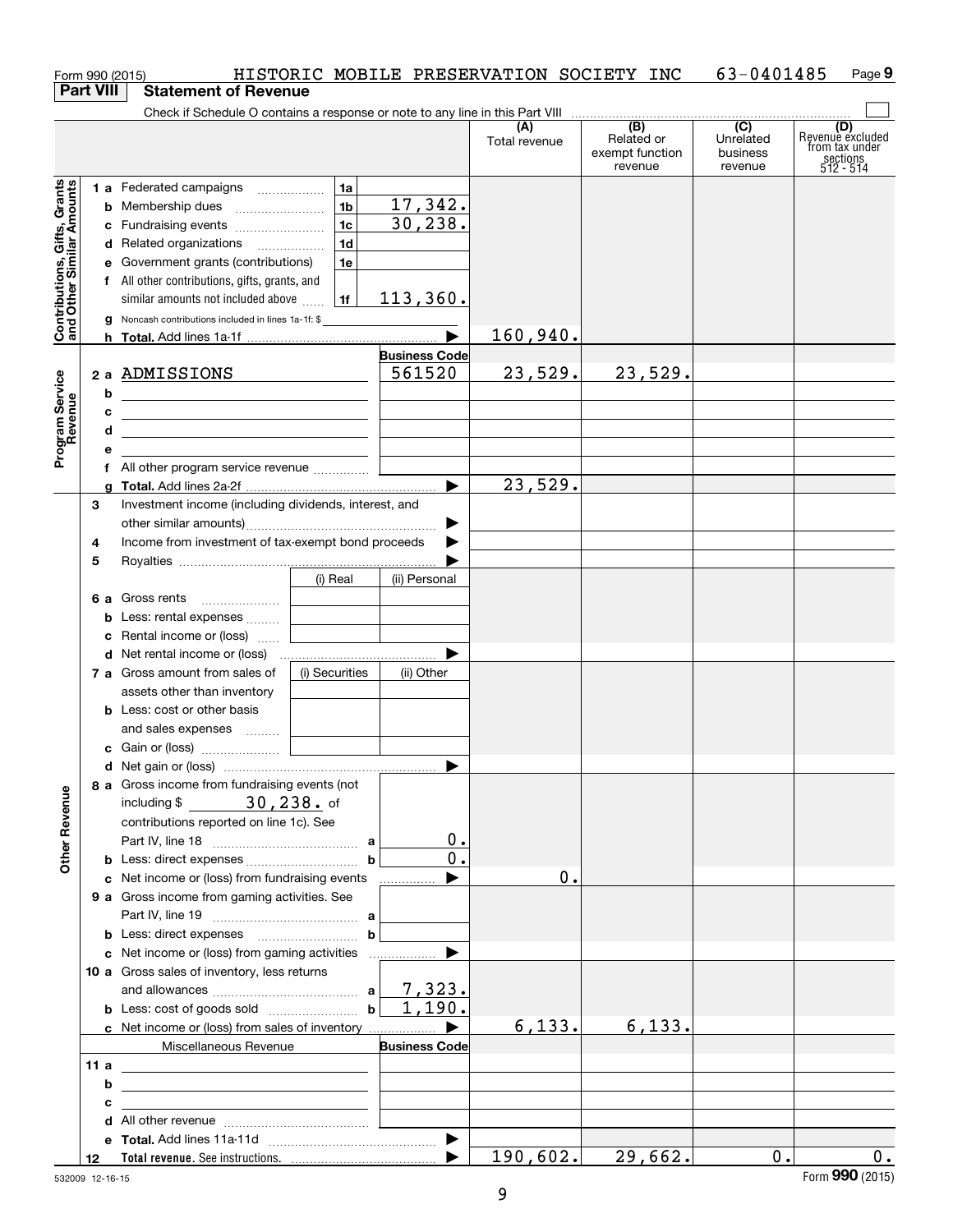#### Form 990 (2015) HISTORIC MOBILE PRESERVATION SOCIETY INC 63-0401485 Page 63-0401485 Page 10 **Part IX | Statement of Functional Expenses** HISTORIC MOBILE PRESERVATION SOCIETY INC 63-0401485

*Section 501(c)(3) and 501(c)(4) organizations must complete all columns. All other organizations must complete column (A).*

|              | Do not include amounts reported on lines 6b,<br>7b, 8b, 9b, and 10b of Part VIII.                                                                           | (A)<br>Total expenses | (B)<br>Program service<br>expenses | $\overline{C}$<br>Management and<br>general expenses | (D)<br>Fundraising<br>expenses |  |  |  |  |  |  |
|--------------|-------------------------------------------------------------------------------------------------------------------------------------------------------------|-----------------------|------------------------------------|------------------------------------------------------|--------------------------------|--|--|--|--|--|--|
| 1.           | Grants and other assistance to domestic organizations                                                                                                       |                       |                                    |                                                      |                                |  |  |  |  |  |  |
|              | and domestic governments. See Part IV, line 21                                                                                                              | 26,031.               | $26,031$ .                         |                                                      |                                |  |  |  |  |  |  |
| $\mathbf{2}$ | Grants and other assistance to domestic                                                                                                                     |                       |                                    |                                                      |                                |  |  |  |  |  |  |
|              | individuals. See Part IV, line 22                                                                                                                           |                       |                                    |                                                      |                                |  |  |  |  |  |  |
| 3            | Grants and other assistance to foreign                                                                                                                      |                       |                                    |                                                      |                                |  |  |  |  |  |  |
|              | organizations, foreign governments, and foreign                                                                                                             |                       |                                    |                                                      |                                |  |  |  |  |  |  |
|              | individuals. See Part IV, lines 15 and 16                                                                                                                   |                       |                                    |                                                      |                                |  |  |  |  |  |  |
| 4            | Benefits paid to or for members                                                                                                                             |                       |                                    |                                                      |                                |  |  |  |  |  |  |
| 5            | Compensation of current officers, directors,                                                                                                                |                       |                                    |                                                      |                                |  |  |  |  |  |  |
|              | trustees, and key employees                                                                                                                                 |                       |                                    |                                                      |                                |  |  |  |  |  |  |
| 6            | Compensation not included above, to disqualified                                                                                                            |                       |                                    |                                                      |                                |  |  |  |  |  |  |
|              | persons (as defined under section $4958(f)(1)$ ) and                                                                                                        |                       |                                    |                                                      |                                |  |  |  |  |  |  |
|              | persons described in section $4958(c)(3)(B)$                                                                                                                |                       |                                    |                                                      |                                |  |  |  |  |  |  |
| 7            | Other salaries and wages                                                                                                                                    | 47,592.               | 47,592.                            |                                                      |                                |  |  |  |  |  |  |
| 8            | Pension plan accruals and contributions (include                                                                                                            |                       |                                    |                                                      |                                |  |  |  |  |  |  |
|              | section 401(k) and 403(b) employer contributions)                                                                                                           |                       |                                    |                                                      |                                |  |  |  |  |  |  |
| 9            |                                                                                                                                                             |                       |                                    |                                                      |                                |  |  |  |  |  |  |
| 10           |                                                                                                                                                             | 8,671.                | 8,671.                             |                                                      |                                |  |  |  |  |  |  |
| 11           | Fees for services (non-employees):                                                                                                                          |                       |                                    |                                                      |                                |  |  |  |  |  |  |
| a            |                                                                                                                                                             |                       |                                    |                                                      |                                |  |  |  |  |  |  |
| b            |                                                                                                                                                             |                       |                                    |                                                      |                                |  |  |  |  |  |  |
| c            |                                                                                                                                                             | 9,027.                |                                    | 9,027.                                               |                                |  |  |  |  |  |  |
| d            |                                                                                                                                                             |                       |                                    |                                                      |                                |  |  |  |  |  |  |
|              | Professional fundraising services. See Part IV, line 17                                                                                                     |                       |                                    |                                                      |                                |  |  |  |  |  |  |
| f            | Investment management fees                                                                                                                                  |                       |                                    |                                                      |                                |  |  |  |  |  |  |
| g            | Other. (If line 11g amount exceeds 10% of line 25,                                                                                                          |                       |                                    |                                                      |                                |  |  |  |  |  |  |
|              | column (A) amount, list line 11g expenses on Sch O.)                                                                                                        |                       |                                    |                                                      |                                |  |  |  |  |  |  |
| 12           |                                                                                                                                                             |                       |                                    |                                                      |                                |  |  |  |  |  |  |
| 13           |                                                                                                                                                             | 2,741.                |                                    | 2,741.                                               |                                |  |  |  |  |  |  |
| 14           |                                                                                                                                                             |                       |                                    |                                                      |                                |  |  |  |  |  |  |
| 15           |                                                                                                                                                             |                       |                                    |                                                      |                                |  |  |  |  |  |  |
| 16           |                                                                                                                                                             |                       |                                    |                                                      |                                |  |  |  |  |  |  |
| 17           | Travel                                                                                                                                                      |                       |                                    |                                                      |                                |  |  |  |  |  |  |
| 18           | Payments of travel or entertainment expenses                                                                                                                |                       |                                    |                                                      |                                |  |  |  |  |  |  |
|              | for any federal, state, or local public officials                                                                                                           |                       |                                    |                                                      |                                |  |  |  |  |  |  |
| 19           | Conferences, conventions, and meetings                                                                                                                      | 3,003.                |                                    | 3,003.                                               |                                |  |  |  |  |  |  |
| 20           | Interest                                                                                                                                                    | 1,543.                |                                    | 1,543.                                               |                                |  |  |  |  |  |  |
| 21           | Depreciation, depletion, and amortization                                                                                                                   | 9,915.                | 9,915.                             |                                                      |                                |  |  |  |  |  |  |
| 22           | Insurance                                                                                                                                                   | 12,600.               | 11,592.                            | 1,008.                                               |                                |  |  |  |  |  |  |
| 23           | Other expenses. Itemize expenses not covered                                                                                                                |                       |                                    |                                                      |                                |  |  |  |  |  |  |
| 24           | above. (List miscellaneous expenses in line 24e. If line<br>24e amount exceeds 10% of line 25, column (A)<br>amount, list line 24e expenses on Schedule O.) |                       |                                    |                                                      |                                |  |  |  |  |  |  |
| a            | OAKLEIGH MUSEUM EXPENSE                                                                                                                                     | $30,042$ .            | 30,042.                            |                                                      |                                |  |  |  |  |  |  |
| b            | BELLE'S LEADERSHIP                                                                                                                                          | 14,862.               | 14,862.                            |                                                      |                                |  |  |  |  |  |  |
| C            | UTILITIES                                                                                                                                                   | 13,799.               | 9,204.                             | 4,595.                                               |                                |  |  |  |  |  |  |
| d            | CONTRACT LABOR                                                                                                                                              | 9,650.                | 9,650.                             |                                                      |                                |  |  |  |  |  |  |
|              | e All other expenses                                                                                                                                        | 17,453.               | 11,904.                            | 5,549.                                               |                                |  |  |  |  |  |  |
| 25           | Total functional expenses. Add lines 1 through 24e                                                                                                          | 206,929.              | 179,463.                           | 27,466.                                              | 0.                             |  |  |  |  |  |  |
| 26           | <b>Joint costs.</b> Complete this line only if the organization                                                                                             |                       |                                    |                                                      |                                |  |  |  |  |  |  |
|              | reported in column (B) joint costs from a combined                                                                                                          |                       |                                    |                                                      |                                |  |  |  |  |  |  |
|              | educational campaign and fundraising solicitation.                                                                                                          |                       |                                    |                                                      |                                |  |  |  |  |  |  |
|              | Check here $\blacktriangleright$<br>if following SOP 98-2 (ASC 958-720)                                                                                     |                       |                                    |                                                      |                                |  |  |  |  |  |  |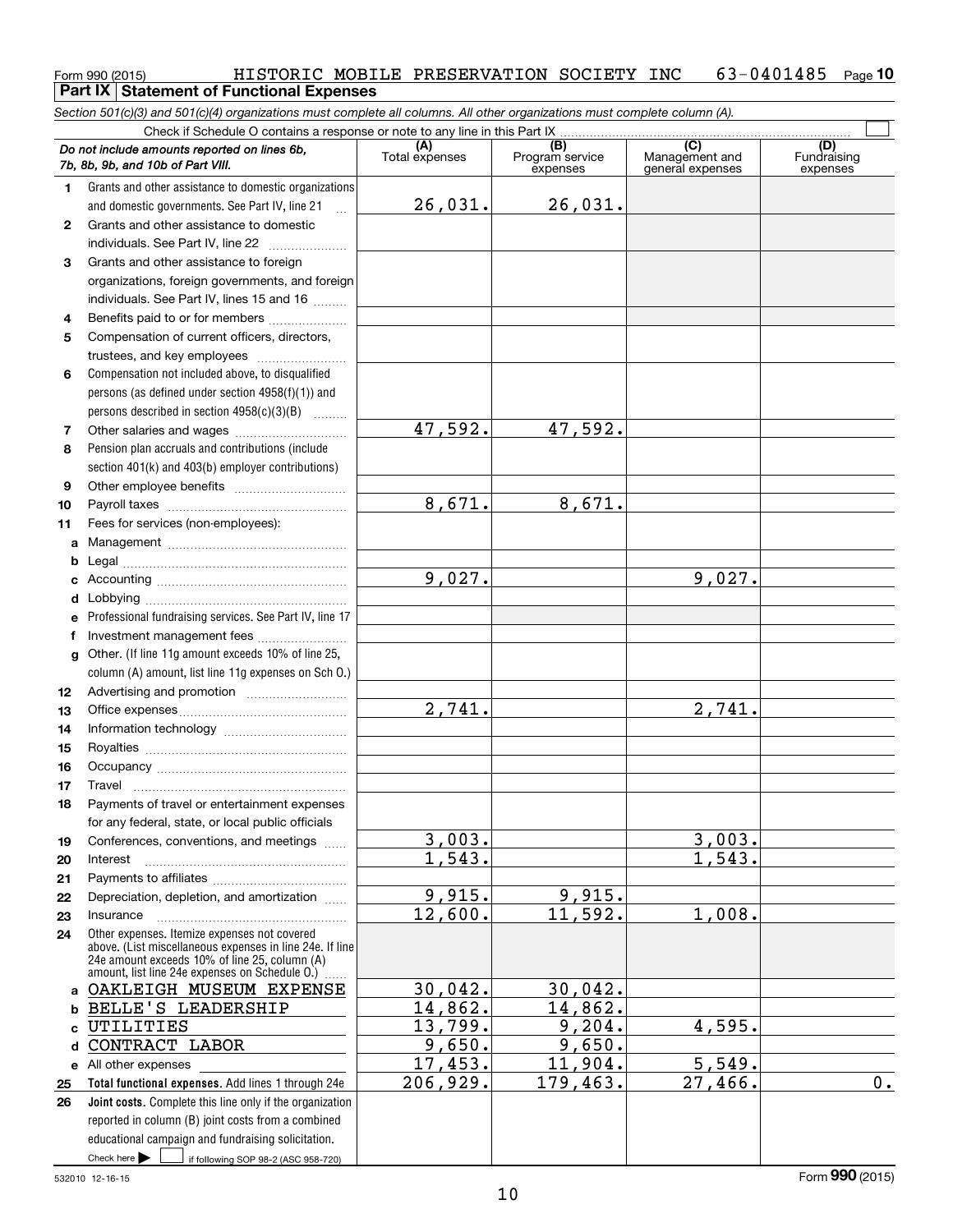## HISTORIC MOBILE PRESERVATION SOCIETY INC 63-0401485 Page 11

|                             |              |                                                                                                                     |                 |                 | (A)<br>Beginning of year |                 | (B)<br>End of year |
|-----------------------------|--------------|---------------------------------------------------------------------------------------------------------------------|-----------------|-----------------|--------------------------|-----------------|--------------------|
|                             | 1            |                                                                                                                     |                 |                 | 56, 261.                 | $\mathbf{1}$    | 54,801.            |
|                             | $\mathbf{2}$ |                                                                                                                     |                 |                 |                          | $\mathbf{2}$    |                    |
|                             | з            |                                                                                                                     |                 |                 |                          | 3               |                    |
|                             | 4            |                                                                                                                     |                 |                 |                          | 4               |                    |
|                             | 5            | Loans and other receivables from current and former officers, directors,                                            |                 |                 |                          |                 |                    |
|                             |              | trustees, key employees, and highest compensated employees. Complete                                                |                 |                 |                          |                 |                    |
|                             |              |                                                                                                                     |                 |                 |                          | 5               |                    |
|                             | 6            | Loans and other receivables from other disqualified persons (as defined under                                       |                 |                 |                          |                 |                    |
|                             |              | section $4958(f)(1)$ , persons described in section $4958(c)(3)(B)$ , and contributing                              |                 |                 |                          |                 |                    |
|                             |              | employers and sponsoring organizations of section 501(c)(9) voluntary                                               |                 |                 |                          |                 |                    |
|                             |              | employees' beneficiary organizations (see instr). Complete Part II of Sch L                                         |                 |                 |                          | 6               |                    |
| Assets                      | 7            |                                                                                                                     |                 |                 |                          | $\overline{7}$  |                    |
|                             | 8            |                                                                                                                     |                 |                 | 7,473.                   | 8               | 2,679.             |
|                             | 9            | Prepaid expenses and deferred charges [11] [11] prepaid expenses and deferred charges [11] [11] minimum materials   |                 |                 |                          | 9               |                    |
|                             |              | 10a Land, buildings, and equipment: cost or other                                                                   |                 |                 |                          |                 |                    |
|                             |              | basis. Complete Part VI of Schedule D  10a                                                                          |                 | <u>725,578.</u> |                          |                 |                    |
|                             |              | <b>b</b> Less: accumulated depreciation                                                                             | 10 <sub>b</sub> | 423,532.        | 311,961.                 | 10 <sub>c</sub> | 302,046.           |
|                             | 11           |                                                                                                                     |                 |                 |                          | 11              |                    |
|                             | 12           |                                                                                                                     |                 |                 |                          | 12              |                    |
|                             | 13           |                                                                                                                     |                 |                 |                          | 13              |                    |
|                             | 14           |                                                                                                                     |                 |                 |                          | 14              |                    |
|                             | 15           |                                                                                                                     |                 |                 |                          | 15              |                    |
|                             | 16           |                                                                                                                     |                 |                 | 375,695.                 | 16              | 359,526.           |
|                             | 17           |                                                                                                                     |                 |                 |                          | 17              |                    |
|                             | 18           |                                                                                                                     |                 |                 | 18                       |                 |                    |
|                             | 19           | Deferred revenue manual contracts and contracts are all the manual contracts and contracts are all the contracts of |                 |                 | 19                       |                 |                    |
|                             | 20           |                                                                                                                     |                 |                 |                          | 20              |                    |
|                             | 21           | Escrow or custodial account liability. Complete Part IV of Schedule D                                               |                 | $\cdots$        |                          | 21              |                    |
|                             | 22           | Loans and other payables to current and former officers, directors, trustees,                                       |                 |                 |                          |                 |                    |
| Liabilities                 |              | key employees, highest compensated employees, and disqualified persons.                                             |                 |                 |                          |                 |                    |
|                             |              |                                                                                                                     |                 |                 |                          | 22              |                    |
|                             | 23           | Secured mortgages and notes payable to unrelated third parties                                                      |                 |                 |                          | 23              |                    |
|                             | 24           |                                                                                                                     |                 |                 | 24,295.                  | 24              | 23,818.            |
|                             | 25           | Other liabilities (including federal income tax, payables to related third                                          |                 |                 |                          |                 |                    |
|                             |              | parties, and other liabilities not included on lines 17-24). Complete Part X of                                     |                 |                 |                          |                 |                    |
|                             |              | Schedule D                                                                                                          |                 |                 | 1,005.                   | 25              | 1,640.             |
|                             | 26           |                                                                                                                     |                 |                 | 25,300.                  | 26              | 25,458.            |
|                             |              | Organizations that follow SFAS 117 (ASC 958), check here $\blacktriangleright \Box X$ and                           |                 |                 |                          |                 |                    |
|                             |              | complete lines 27 through 29, and lines 33 and 34.                                                                  |                 |                 |                          |                 |                    |
|                             | 27           |                                                                                                                     |                 |                 | 299,475.                 | 27              | <u>302,702.</u>    |
|                             | 28           |                                                                                                                     |                 |                 | 50,920.                  | 28              | 31, 366.           |
|                             | 29           | Permanently restricted net assets                                                                                   |                 |                 |                          | 29              |                    |
|                             |              | Organizations that do not follow SFAS 117 (ASC 958), check here ▶ $\Box$                                            |                 |                 |                          |                 |                    |
|                             |              | and complete lines 30 through 34.                                                                                   |                 |                 |                          |                 |                    |
|                             | 30           |                                                                                                                     |                 |                 |                          | 30              |                    |
|                             | 31           | Paid-in or capital surplus, or land, building, or equipment fund                                                    |                 |                 |                          | 31              |                    |
| Net Assets or Fund Balances | 32           | Retained earnings, endowment, accumulated income, or other funds                                                    |                 |                 |                          | 32              |                    |
|                             | 33           |                                                                                                                     |                 |                 | 350, 395.                | 33              | 334,068.           |
|                             | 34           |                                                                                                                     |                 |                 | 375,695.                 | 34              | 359,526.           |

Form (2015) **990**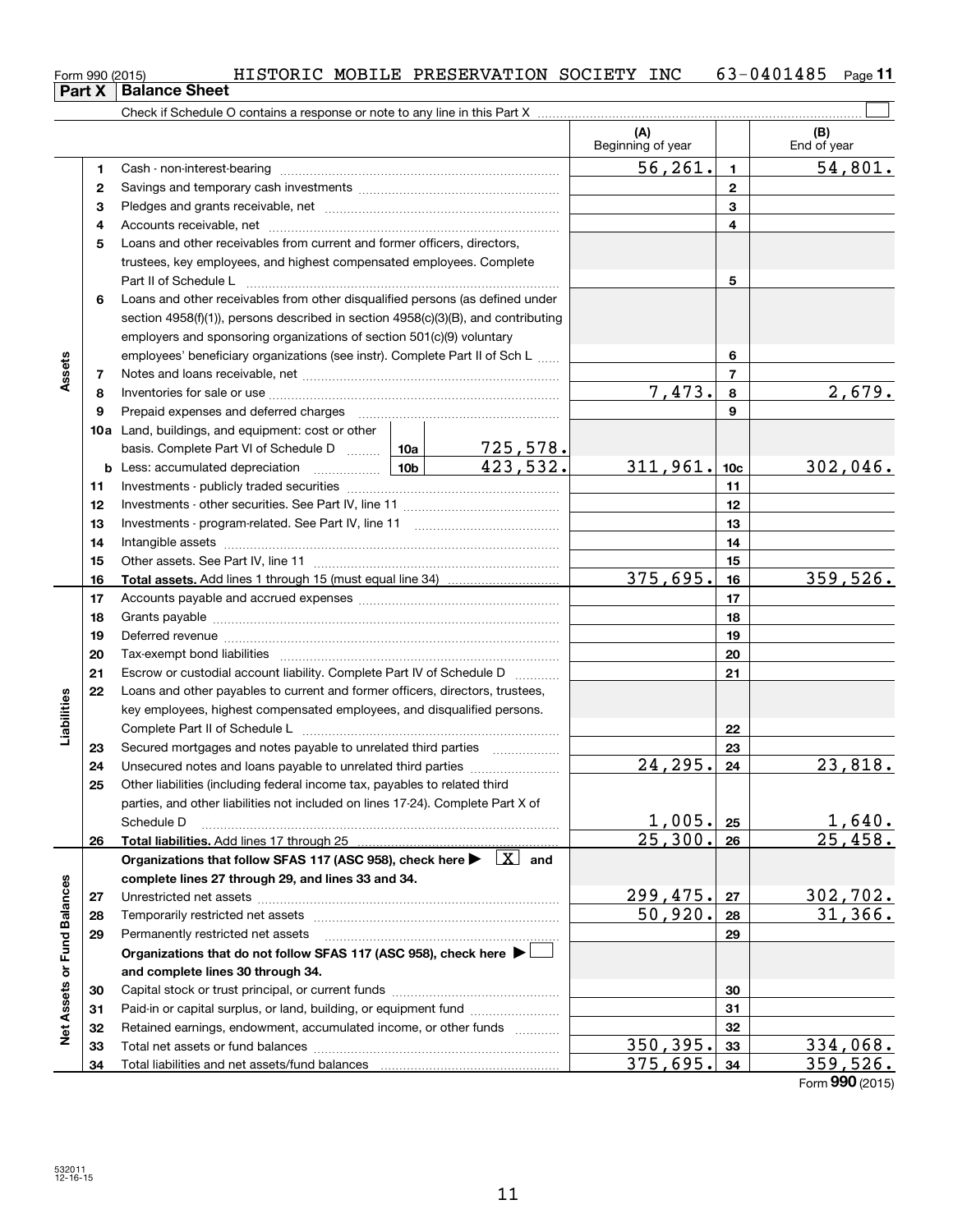|    | HISTORIC MOBILE PRESERVATION SOCIETY INC<br>Form 990 (2015)                                                                                                                                                                    | 63-0401485     |                 |     | Page 12         |
|----|--------------------------------------------------------------------------------------------------------------------------------------------------------------------------------------------------------------------------------|----------------|-----------------|-----|-----------------|
|    | Part XI   Reconciliation of Net Assets                                                                                                                                                                                         |                |                 |     |                 |
|    |                                                                                                                                                                                                                                |                |                 |     |                 |
|    |                                                                                                                                                                                                                                |                |                 |     |                 |
| 1  |                                                                                                                                                                                                                                | $\mathbf{1}$   |                 |     | <u>190,602.</u> |
| 2  |                                                                                                                                                                                                                                | $\overline{2}$ |                 |     | 206,929.        |
| з  | Revenue less expenses. Subtract line 2 from line 1                                                                                                                                                                             | 3              |                 |     | $-16,327.$      |
| 4  |                                                                                                                                                                                                                                | $\overline{4}$ |                 |     | 350,395.        |
| 5  | Net unrealized gains (losses) on investments [11] matter than the control of the state of the state of the state of the state of the state of the state of the state of the state of the state of the state of the state of th | 5              |                 |     |                 |
| 6  | Donated services and use of facilities                                                                                                                                                                                         | 6              |                 |     |                 |
| 7  | Investment expenses                                                                                                                                                                                                            | $\overline{7}$ |                 |     |                 |
| 8  | Prior period adjustments                                                                                                                                                                                                       | 8              |                 |     |                 |
| 9  |                                                                                                                                                                                                                                | $\mathbf{Q}$   |                 |     | 0.              |
| 10 | Net assets or fund balances at end of year. Combine lines 3 through 9 (must equal Part X, line 33,                                                                                                                             |                |                 |     |                 |
|    | column (B))                                                                                                                                                                                                                    | 10             |                 |     | 334,068.        |
|    | Part XII Financial Statements and Reporting                                                                                                                                                                                    |                |                 |     |                 |
|    |                                                                                                                                                                                                                                |                |                 |     |                 |
|    |                                                                                                                                                                                                                                |                |                 | Yes | No              |
| 1  | $\lfloor x \rfloor$ Accrual<br>Accounting method used to prepare the Form 990: <u>[</u> Cash<br>Other                                                                                                                          |                |                 |     |                 |
|    | If the organization changed its method of accounting from a prior year or checked "Other," explain in Schedule O.                                                                                                              |                |                 |     |                 |
| 2a |                                                                                                                                                                                                                                |                | 2a              |     | X               |
|    | If "Yes," check a box below to indicate whether the financial statements for the year were compiled or reviewed on a                                                                                                           |                |                 |     |                 |
|    | separate basis, consolidated basis, or both:                                                                                                                                                                                   |                |                 |     |                 |
|    | Consolidated basis<br>Separate basis<br>Both consolidated and separate basis                                                                                                                                                   |                |                 |     |                 |
| b  |                                                                                                                                                                                                                                |                | 2 <sub>b</sub>  |     | x               |
|    | If "Yes," check a box below to indicate whether the financial statements for the year were audited on a separate basis,                                                                                                        |                |                 |     |                 |
|    | consolidated basis, or both:                                                                                                                                                                                                   |                |                 |     |                 |
|    | Separate basis<br>Both consolidated and separate basis<br>Consolidated basis                                                                                                                                                   |                |                 |     |                 |
|    | c If "Yes" to line 2a or 2b, does the organization have a committee that assumes responsibility for oversight of the audit,                                                                                                    |                |                 |     |                 |
|    | review, or compilation of its financial statements and selection of an independent accountant?                                                                                                                                 |                | 2c              |     |                 |
|    | If the organization changed either its oversight process or selection process during the tax year, explain in Schedule O.                                                                                                      |                |                 |     |                 |
|    | 3a As a result of a federal award, was the organization required to undergo an audit or audits as set forth in the Single Audit                                                                                                |                |                 |     |                 |
|    | Act and OMB Circular A-133?                                                                                                                                                                                                    |                | За              |     | x               |
|    | b If "Yes," did the organization undergo the required audit or audits? If the organization did not undergo the required audit                                                                                                  |                |                 |     |                 |
|    |                                                                                                                                                                                                                                |                | Зb              |     |                 |
|    |                                                                                                                                                                                                                                |                | Form 990 (2015) |     |                 |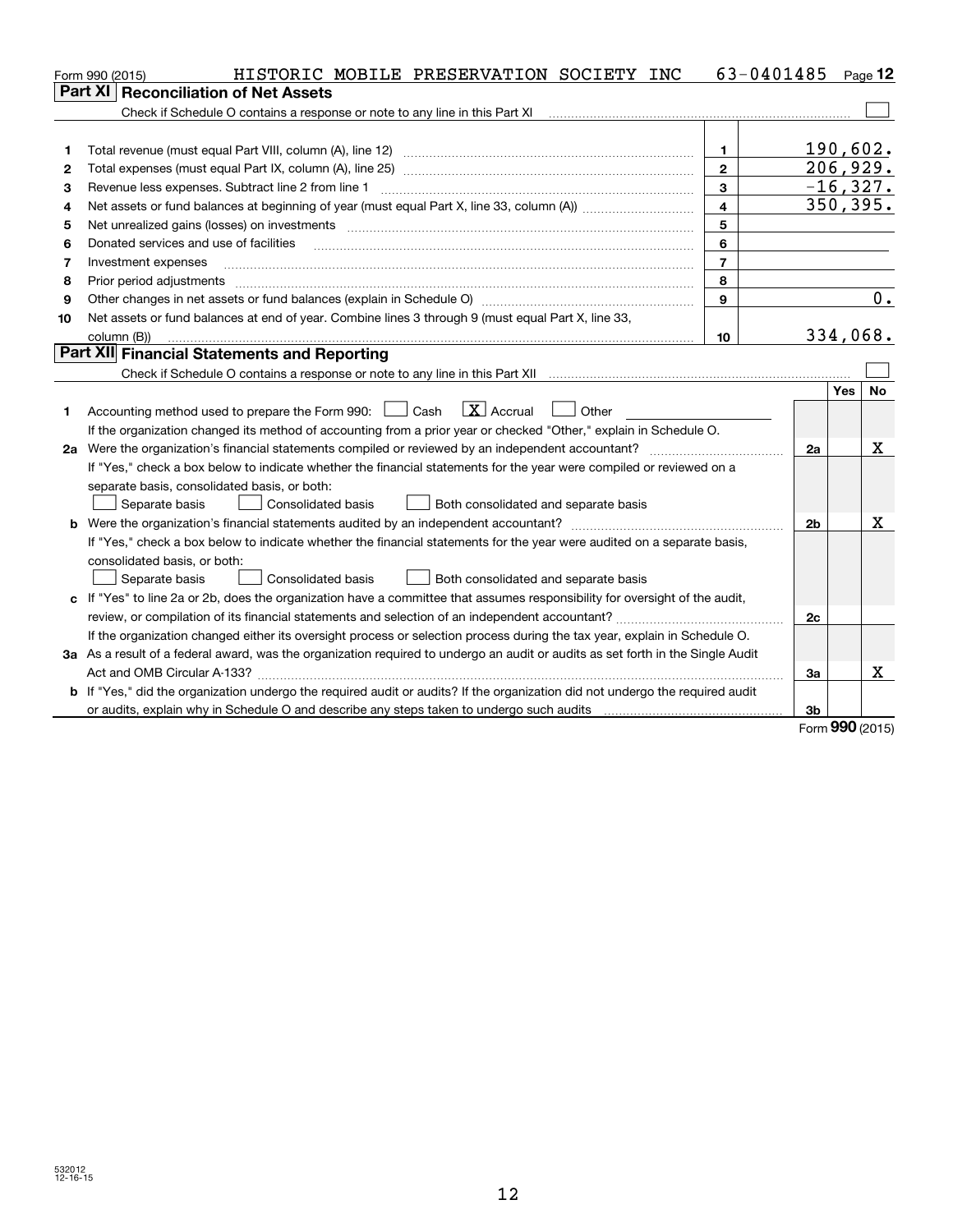| <b>SCHEDULE A</b>             |                            |                                                                        |                                                                                                                                                                                                                           |                     |                          |                        | OMB No. 1545-0047                     |
|-------------------------------|----------------------------|------------------------------------------------------------------------|---------------------------------------------------------------------------------------------------------------------------------------------------------------------------------------------------------------------------|---------------------|--------------------------|------------------------|---------------------------------------|
|                               | (Form 990 or 990-EZ)       |                                                                        | <b>Public Charity Status and Public Support</b><br>Complete if the organization is a section 501(c)(3) organization or a section                                                                                          |                     |                          |                        |                                       |
|                               | Department of the Treasury |                                                                        | 4947(a)(1) nonexempt charitable trust.<br>Attach to Form 990 or Form 990-EZ.                                                                                                                                              |                     |                          |                        | Open to Public                        |
| Internal Revenue Service      |                            |                                                                        | Information about Schedule A (Form 990 or 990-EZ) and its instructions is at www.irs.gov/form990.                                                                                                                         |                     |                          |                        | Inspection                            |
|                               | Name of the organization   |                                                                        |                                                                                                                                                                                                                           |                     |                          |                        | <b>Employer identification number</b> |
| Part I                        |                            |                                                                        | HISTORIC MOBILE PRESERVATION SOCIETY INC<br>Reason for Public Charity Status (All organizations must complete this part.) See instructions.                                                                               |                     |                          |                        | 63-0401485                            |
|                               |                            |                                                                        | The organization is not a private foundation because it is: (For lines 1 through 11, check only one box.)                                                                                                                 |                     |                          |                        |                                       |
| 1                             |                            |                                                                        | A church, convention of churches, or association of churches described in section 170(b)(1)(A)(i).                                                                                                                        |                     |                          |                        |                                       |
| 2                             |                            |                                                                        | A school described in section 170(b)(1)(A)(ii). (Attach Schedule E (Form 990 or 990-EZ).)                                                                                                                                 |                     |                          |                        |                                       |
| з                             |                            |                                                                        | A hospital or a cooperative hospital service organization described in section 170(b)(1)(A)(iii).                                                                                                                         |                     |                          |                        |                                       |
| 4                             |                            |                                                                        | A medical research organization operated in conjunction with a hospital described in section 170(b)(1)(A)(iii). Enter the hospital's name,                                                                                |                     |                          |                        |                                       |
|                               | city, and state:           |                                                                        |                                                                                                                                                                                                                           |                     |                          |                        |                                       |
| 5                             |                            |                                                                        | An organization operated for the benefit of a college or university owned or operated by a governmental unit described in                                                                                                 |                     |                          |                        |                                       |
|                               |                            | section 170(b)(1)(A)(iv). (Complete Part II.)                          |                                                                                                                                                                                                                           |                     |                          |                        |                                       |
| 6                             |                            |                                                                        | A federal, state, or local government or governmental unit described in section 170(b)(1)(A)(v).                                                                                                                          |                     |                          |                        |                                       |
| $\mathbf X$<br>$\overline{7}$ |                            |                                                                        | An organization that normally receives a substantial part of its support from a governmental unit or from the general public described in                                                                                 |                     |                          |                        |                                       |
|                               |                            | section 170(b)(1)(A)(vi). (Complete Part II.)                          |                                                                                                                                                                                                                           |                     |                          |                        |                                       |
| 8<br>9                        |                            |                                                                        | A community trust described in section 170(b)(1)(A)(vi). (Complete Part II.)<br>An organization that normally receives: (1) more than 33 1/3% of its support from contributions, membership fees, and gross receipts from |                     |                          |                        |                                       |
|                               |                            |                                                                        | activities related to its exempt functions - subject to certain exceptions, and (2) no more than 33 1/3% of its support from gross investment                                                                             |                     |                          |                        |                                       |
|                               |                            |                                                                        | income and unrelated business taxable income (less section 511 tax) from businesses acquired by the organization after June 30, 1975.                                                                                     |                     |                          |                        |                                       |
|                               |                            | See section 509(a)(2). (Complete Part III.)                            |                                                                                                                                                                                                                           |                     |                          |                        |                                       |
| 10                            |                            |                                                                        | An organization organized and operated exclusively to test for public safety. See section 509(a)(4).                                                                                                                      |                     |                          |                        |                                       |
| 11                            |                            |                                                                        | An organization organized and operated exclusively for the benefit of, to perform the functions of, or to carry out the purposes of one or                                                                                |                     |                          |                        |                                       |
|                               |                            |                                                                        | more publicly supported organizations described in section 509(a)(1) or section 509(a)(2). See section 509(a)(3). Check the box in                                                                                        |                     |                          |                        |                                       |
|                               |                            |                                                                        | lines 11a through 11d that describes the type of supporting organization and complete lines 11e, 11f, and 11g.                                                                                                            |                     |                          |                        |                                       |
| а                             |                            |                                                                        | Type I. A supporting organization operated, supervised, or controlled by its supported organization(s), typically by giving                                                                                               |                     |                          |                        |                                       |
|                               |                            |                                                                        | the supported organization(s) the power to regularly appoint or elect a majority of the directors or trustees of the supporting                                                                                           |                     |                          |                        |                                       |
| b                             |                            | organization. You must complete Part IV, Sections A and B.             | Type II. A supporting organization supervised or controlled in connection with its supported organization(s), by having                                                                                                   |                     |                          |                        |                                       |
|                               |                            |                                                                        | control or management of the supporting organization vested in the same persons that control or manage the supported                                                                                                      |                     |                          |                        |                                       |
|                               |                            | organization(s). You must complete Part IV, Sections A and C.          |                                                                                                                                                                                                                           |                     |                          |                        |                                       |
| с                             |                            |                                                                        | Type III functionally integrated. A supporting organization operated in connection with, and functionally integrated with,                                                                                                |                     |                          |                        |                                       |
|                               |                            |                                                                        | its supported organization(s) (see instructions). You must complete Part IV, Sections A, D, and E.                                                                                                                        |                     |                          |                        |                                       |
| d                             |                            |                                                                        | Type III non-functionally integrated. A supporting organization operated in connection with its supported organization(s)                                                                                                 |                     |                          |                        |                                       |
|                               |                            |                                                                        | that is not functionally integrated. The organization generally must satisfy a distribution requirement and an attentiveness                                                                                              |                     |                          |                        |                                       |
|                               |                            |                                                                        | requirement (see instructions). You must complete Part IV, Sections A and D, and Part V.                                                                                                                                  |                     |                          |                        |                                       |
| е                             |                            |                                                                        | Check this box if the organization received a written determination from the IRS that it is a Type I, Type II, Type III                                                                                                   |                     |                          |                        |                                       |
|                               |                            |                                                                        | functionally integrated, or Type III non-functionally integrated supporting organization.                                                                                                                                 |                     |                          |                        |                                       |
|                               |                            | Provide the following information about the supported organization(s). |                                                                                                                                                                                                                           |                     |                          |                        |                                       |
|                               | (i) Name of supported      | (ii) EIN                                                               | (iii) Type of organization                                                                                                                                                                                                |                     | (iv) Is the organization | (v) Amount of monetary | (vi) Amount of                        |
|                               | organization               |                                                                        | (described on lines 1-9<br>above (see instructions))                                                                                                                                                                      | governing document? | listed in your           | support (see           | other support (see                    |
|                               |                            |                                                                        |                                                                                                                                                                                                                           | Yes                 | No                       | instructions)          | instructions)                         |
|                               |                            |                                                                        |                                                                                                                                                                                                                           |                     |                          |                        |                                       |
|                               |                            |                                                                        |                                                                                                                                                                                                                           |                     |                          |                        |                                       |
|                               |                            |                                                                        |                                                                                                                                                                                                                           |                     |                          |                        |                                       |
|                               |                            |                                                                        |                                                                                                                                                                                                                           |                     |                          |                        |                                       |
|                               |                            |                                                                        |                                                                                                                                                                                                                           |                     |                          |                        |                                       |
|                               |                            |                                                                        |                                                                                                                                                                                                                           |                     |                          |                        |                                       |
|                               |                            |                                                                        |                                                                                                                                                                                                                           |                     |                          |                        |                                       |
|                               |                            |                                                                        |                                                                                                                                                                                                                           |                     |                          |                        |                                       |
|                               |                            |                                                                        |                                                                                                                                                                                                                           |                     |                          |                        |                                       |
|                               |                            |                                                                        |                                                                                                                                                                                                                           |                     |                          |                        |                                       |
| Total                         |                            |                                                                        |                                                                                                                                                                                                                           |                     |                          |                        |                                       |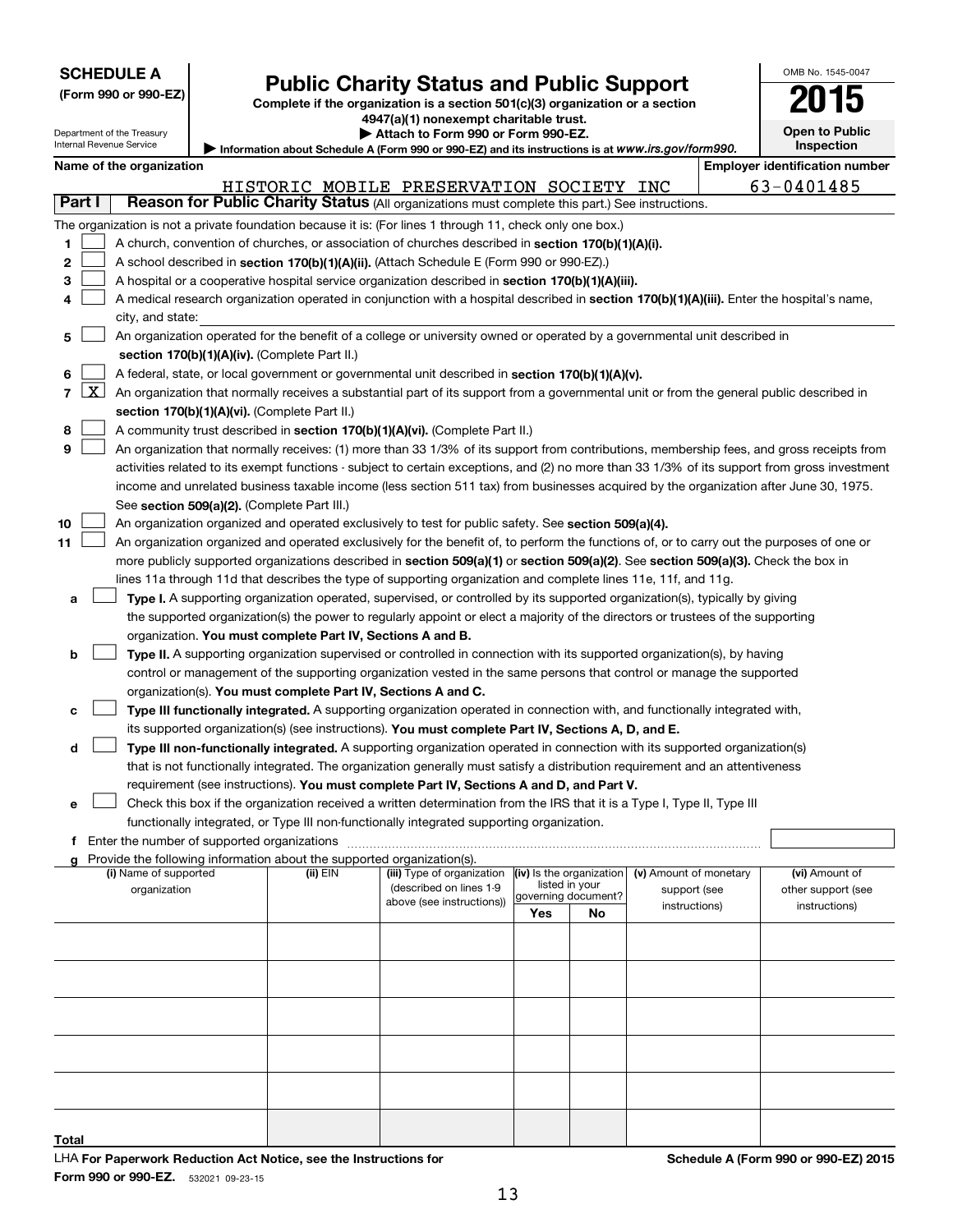#### Schedule A (Form 990 or 990-EZ) 2015 <code>HISTORIC MOBILE PRESERVATION SOCIETY INC63-0401485 Page 2</code> **Part II Support Schedule for Organizations Described in Sections 170(b)(1)(A)(iv) and 170(b)(1)(A)(vi)** HISTORIC MOBILE PRESERVATION SOCIETY INC63-0401485

(Complete only if you checked the box on line 5, 7, or 8 of Part I or if the organization failed to qualify under Part III. If the organization fails to qualify under the tests listed below, please complete Part III.)

|   | <b>Section A. Public Support</b>                                                                                                                                                                                              |           |           |                        |            |                      |                       |
|---|-------------------------------------------------------------------------------------------------------------------------------------------------------------------------------------------------------------------------------|-----------|-----------|------------------------|------------|----------------------|-----------------------|
|   | Calendar year (or fiscal year beginning in) $\blacktriangleright$                                                                                                                                                             | (a) 2011  | (b) 2012  | $(c)$ 2013             | $(d)$ 2014 | (e) 2015             | (f) Total             |
|   | 1 Gifts, grants, contributions, and                                                                                                                                                                                           |           |           |                        |            |                      |                       |
|   | membership fees received. (Do not                                                                                                                                                                                             |           |           |                        |            |                      |                       |
|   | include any "unusual grants.")                                                                                                                                                                                                | 145, 250. | 109, 241. | 112, 156.              | 33,101.    | 109,331.             | <u>509,079.</u>       |
|   | 2 Tax revenues levied for the organ-                                                                                                                                                                                          |           |           |                        |            |                      |                       |
|   | ization's benefit and either paid to                                                                                                                                                                                          |           |           |                        |            |                      |                       |
|   | or expended on its behalf                                                                                                                                                                                                     |           |           |                        |            |                      |                       |
|   | 3 The value of services or facilities                                                                                                                                                                                         |           |           |                        |            |                      |                       |
|   | furnished by a governmental unit to                                                                                                                                                                                           |           |           |                        |            |                      |                       |
|   | the organization without charge                                                                                                                                                                                               |           |           |                        |            |                      |                       |
|   | 4 Total. Add lines 1 through 3                                                                                                                                                                                                | 145,250.  | 109,241.  | 112,156.               | 33,101.    | 109,331.             | 509,079.              |
| 5 | The portion of total contributions                                                                                                                                                                                            |           |           |                        |            |                      |                       |
|   | by each person (other than a                                                                                                                                                                                                  |           |           |                        |            |                      |                       |
|   | governmental unit or publicly                                                                                                                                                                                                 |           |           |                        |            |                      |                       |
|   | supported organization) included                                                                                                                                                                                              |           |           |                        |            |                      |                       |
|   | on line 1 that exceeds 2% of the                                                                                                                                                                                              |           |           |                        |            |                      |                       |
|   | amount shown on line 11,                                                                                                                                                                                                      |           |           |                        |            |                      |                       |
|   |                                                                                                                                                                                                                               |           |           |                        |            |                      |                       |
|   |                                                                                                                                                                                                                               |           |           |                        |            |                      | 509,079.              |
|   | 6 Public support. Subtract line 5 from line 4.<br><b>Section B. Total Support</b>                                                                                                                                             |           |           |                        |            |                      |                       |
|   | Calendar year (or fiscal year beginning in) $\blacktriangleright$                                                                                                                                                             | (a) 2011  | (b) 2012  |                        | $(d)$ 2014 |                      |                       |
|   | <b>7</b> Amounts from line 4                                                                                                                                                                                                  | 145,250.  | 109,241.  | $(c)$ 2013<br>112,156. | 33,101.    | (e) 2015<br>109,331. | (f) Total<br>509,079. |
|   | 8 Gross income from interest,                                                                                                                                                                                                 |           |           |                        |            |                      |                       |
|   |                                                                                                                                                                                                                               |           |           |                        |            |                      |                       |
|   | dividends, payments received on                                                                                                                                                                                               |           |           |                        |            |                      |                       |
|   | securities loans, rents, royalties                                                                                                                                                                                            | 45.       | 121.      | 103.                   |            |                      | 269.                  |
|   | and income from similar sources                                                                                                                                                                                               |           |           |                        |            |                      |                       |
|   | 9 Net income from unrelated business                                                                                                                                                                                          |           |           |                        |            |                      |                       |
|   | activities, whether or not the                                                                                                                                                                                                |           |           |                        |            |                      |                       |
|   | business is regularly carried on                                                                                                                                                                                              |           |           |                        |            |                      |                       |
|   | 10 Other income. Do not include gain                                                                                                                                                                                          |           |           |                        |            |                      |                       |
|   | or loss from the sale of capital                                                                                                                                                                                              |           |           |                        |            |                      |                       |
|   | assets (Explain in Part VI.)                                                                                                                                                                                                  |           |           |                        |            |                      |                       |
|   | 11 Total support. Add lines 7 through 10                                                                                                                                                                                      |           |           |                        |            |                      | 509, 348.             |
|   | <b>12</b> Gross receipts from related activities, etc. (see instructions)                                                                                                                                                     |           |           |                        |            | 12                   | 580,291.              |
|   | 13 First five years. If the Form 990 is for the organization's first, second, third, fourth, or fifth tax year as a section 501(c)(3)                                                                                         |           |           |                        |            |                      |                       |
|   | organization, check this box and stop here manufactured and announced contract of the state of the state of the<br><b>Section C. Computation of Public Support Percentage</b>                                                 |           |           |                        |            |                      |                       |
|   |                                                                                                                                                                                                                               |           |           |                        |            |                      |                       |
|   | 14 Public support percentage for 2015 (line 6, column (f) divided by line 11, column (f) <i>manumumumumum</i>                                                                                                                 |           |           |                        |            | 14                   | 99.95<br>%            |
|   |                                                                                                                                                                                                                               |           |           |                        |            | 15                   | 99.94<br>$\%$         |
|   | 16a 33 1/3% support test - 2015. If the organization did not check the box on line 13, and line 14 is 33 1/3% or more, check this box and                                                                                     |           |           |                        |            |                      |                       |
|   | stop here. The organization qualifies as a publicly supported organization manufaction manufacture or the organization manufacture or the organization manufacture or the organization of the state of the state of the state |           |           |                        |            |                      | ▶│Ⅹ│                  |
|   | b 33 1/3% support test - 2014. If the organization did not check a box on line 13 or 16a, and line 15 is 33 1/3% or more, check this box                                                                                      |           |           |                        |            |                      |                       |
|   |                                                                                                                                                                                                                               |           |           |                        |            |                      |                       |
|   | 17a 10% -facts-and-circumstances test - 2015. If the organization did not check a box on line 13, 16a, or 16b, and line 14 is 10% or more,                                                                                    |           |           |                        |            |                      |                       |
|   | and if the organization meets the "facts-and-circumstances" test, check this box and stop here. Explain in Part VI how the organization                                                                                       |           |           |                        |            |                      |                       |
|   | meets the "facts-and-circumstances" test. The organization qualifies as a publicly supported organization                                                                                                                     |           |           |                        |            |                      |                       |
|   | <b>b 10%</b> -facts-and-circumstances test - 2014. If the organization did not check a box on line 13, 16a, 16b, or 17a, and line 15 is 10% or                                                                                |           |           |                        |            |                      |                       |
|   | more, and if the organization meets the "facts-and-circumstances" test, check this box and stop here. Explain in Part VI how the                                                                                              |           |           |                        |            |                      |                       |
|   | organization meets the "facts-and-circumstances" test. The organization qualifies as a publicly supported organization                                                                                                        |           |           |                        |            |                      |                       |
|   | 18 Private foundation. If the organization did not check a box on line 13, 16a, 16b, 17a, or 17b, check this box and see instructions                                                                                         |           |           |                        |            |                      |                       |

**Schedule A (Form 990 or 990-EZ) 2015**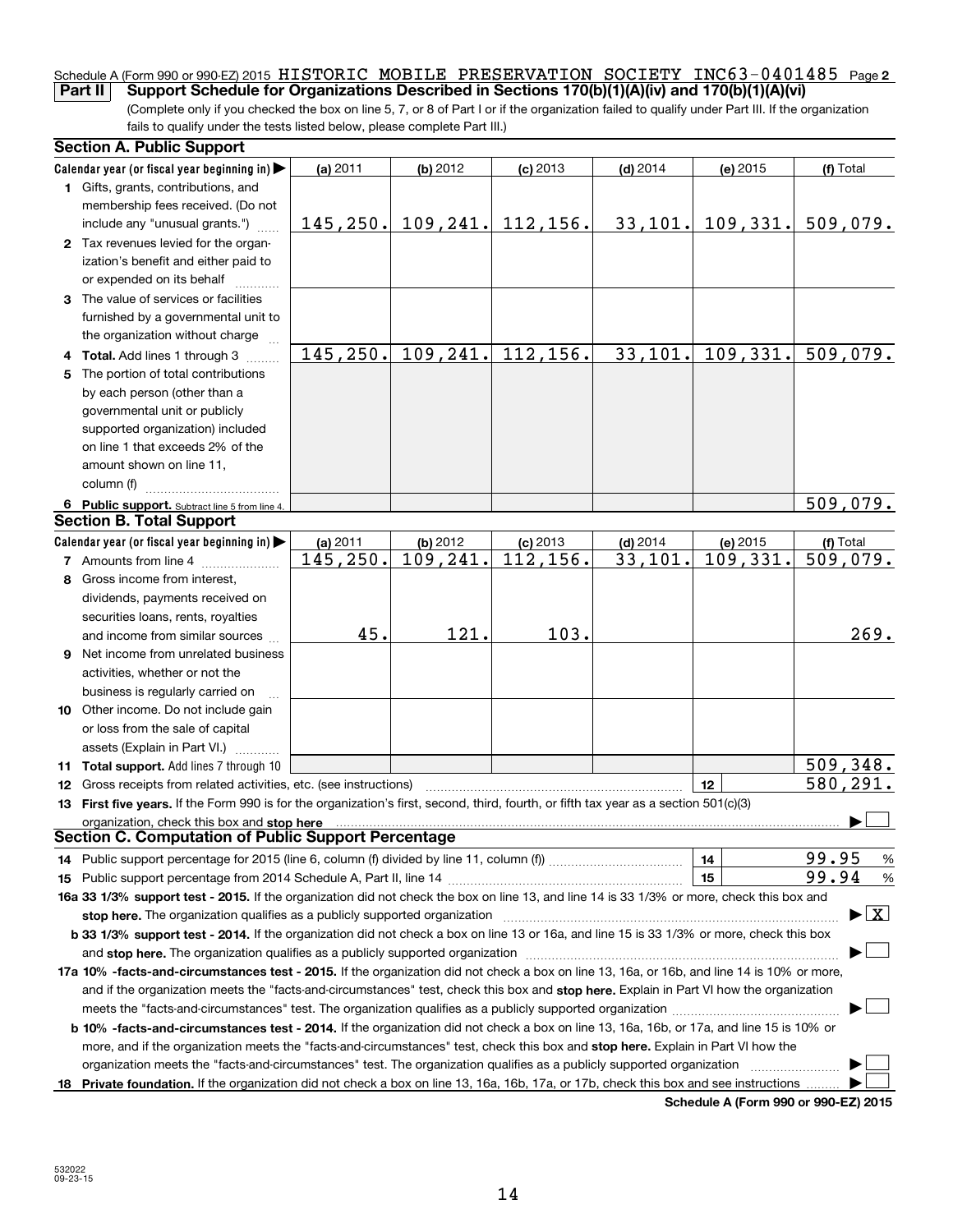#### Schedule A (Form 990 or 990-EZ) 2015 HISTORIC MOBILE PRESERVATION SOCIETY INC63-0401485 Page 3 **Part III Support Schedule for Organizations Described in Section 509(a)(2)**

(Complete only if you checked the box on line 9 of Part I or if the organization failed to qualify under Part II. If the organization fails to qualify under the tests listed below, please complete Part II.)

| <b>Section A. Public Support</b>                                                                                                                                                                                               |            |          |            |            |          |           |
|--------------------------------------------------------------------------------------------------------------------------------------------------------------------------------------------------------------------------------|------------|----------|------------|------------|----------|-----------|
| Calendar year (or fiscal year beginning in)                                                                                                                                                                                    | (a) $2011$ | (b) 2012 | $(c)$ 2013 | $(d)$ 2014 | (e) 2015 | (f) Total |
| 1 Gifts, grants, contributions, and                                                                                                                                                                                            |            |          |            |            |          |           |
| membership fees received. (Do not                                                                                                                                                                                              |            |          |            |            |          |           |
| include any "unusual grants.")                                                                                                                                                                                                 |            |          |            |            |          |           |
| <b>2</b> Gross receipts from admissions,                                                                                                                                                                                       |            |          |            |            |          |           |
| merchandise sold or services per-                                                                                                                                                                                              |            |          |            |            |          |           |
| formed, or facilities furnished in                                                                                                                                                                                             |            |          |            |            |          |           |
| any activity that is related to the                                                                                                                                                                                            |            |          |            |            |          |           |
| organization's tax-exempt purpose                                                                                                                                                                                              |            |          |            |            |          |           |
| 3 Gross receipts from activities that                                                                                                                                                                                          |            |          |            |            |          |           |
| are not an unrelated trade or bus-                                                                                                                                                                                             |            |          |            |            |          |           |
| iness under section 513                                                                                                                                                                                                        |            |          |            |            |          |           |
| 4 Tax revenues levied for the organ-                                                                                                                                                                                           |            |          |            |            |          |           |
| ization's benefit and either paid to                                                                                                                                                                                           |            |          |            |            |          |           |
| or expended on its behalf<br>.                                                                                                                                                                                                 |            |          |            |            |          |           |
| 5 The value of services or facilities                                                                                                                                                                                          |            |          |            |            |          |           |
| furnished by a governmental unit to                                                                                                                                                                                            |            |          |            |            |          |           |
| the organization without charge                                                                                                                                                                                                |            |          |            |            |          |           |
| <b>6 Total.</b> Add lines 1 through 5                                                                                                                                                                                          |            |          |            |            |          |           |
| 7a Amounts included on lines 1, 2, and                                                                                                                                                                                         |            |          |            |            |          |           |
| 3 received from disqualified persons                                                                                                                                                                                           |            |          |            |            |          |           |
| <b>b</b> Amounts included on lines 2 and 3 received                                                                                                                                                                            |            |          |            |            |          |           |
| from other than disqualified persons that                                                                                                                                                                                      |            |          |            |            |          |           |
| exceed the greater of \$5,000 or 1% of the<br>amount on line 13 for the year                                                                                                                                                   |            |          |            |            |          |           |
| c Add lines 7a and 7b                                                                                                                                                                                                          |            |          |            |            |          |           |
| 8 Public support. (Subtract line 7c from line 6.)                                                                                                                                                                              |            |          |            |            |          |           |
| <b>Section B. Total Support</b>                                                                                                                                                                                                |            |          |            |            |          |           |
| Calendar year (or fiscal year beginning in)                                                                                                                                                                                    | (a) $2011$ | (b) 2012 | $(c)$ 2013 | $(d)$ 2014 | (e) 2015 | (f) Total |
| 9 Amounts from line 6                                                                                                                                                                                                          |            |          |            |            |          |           |
| <b>10a</b> Gross income from interest,                                                                                                                                                                                         |            |          |            |            |          |           |
| dividends, payments received on                                                                                                                                                                                                |            |          |            |            |          |           |
| securities loans, rents, royalties<br>and income from similar sources                                                                                                                                                          |            |          |            |            |          |           |
| <b>b</b> Unrelated business taxable income                                                                                                                                                                                     |            |          |            |            |          |           |
| (less section 511 taxes) from businesses                                                                                                                                                                                       |            |          |            |            |          |           |
| acquired after June 30, 1975                                                                                                                                                                                                   |            |          |            |            |          |           |
|                                                                                                                                                                                                                                |            |          |            |            |          |           |
| c Add lines 10a and 10b                                                                                                                                                                                                        |            |          |            |            |          |           |
| 11 Net income from unrelated business<br>activities not included in line 10b,                                                                                                                                                  |            |          |            |            |          |           |
| whether or not the business is                                                                                                                                                                                                 |            |          |            |            |          |           |
| regularly carried on                                                                                                                                                                                                           |            |          |            |            |          |           |
| 12 Other income. Do not include gain<br>or loss from the sale of capital                                                                                                                                                       |            |          |            |            |          |           |
| assets (Explain in Part VI.)                                                                                                                                                                                                   |            |          |            |            |          |           |
| 13 Total support. (Add lines 9, 10c, 11, and 12.)                                                                                                                                                                              |            |          |            |            |          |           |
| 14 First five years. If the Form 990 is for the organization's first, second, third, fourth, or fifth tax year as a section 501(c)(3) organization,                                                                            |            |          |            |            |          |           |
| check this box and stop here manufactured and and stop here are all the manufactured and stop here and stop here and stop here and stop here and stop here and stop here and stop here and stop here and stop here and stop he |            |          |            |            |          |           |
| <b>Section C. Computation of Public Support Percentage</b>                                                                                                                                                                     |            |          |            |            |          |           |
|                                                                                                                                                                                                                                |            |          |            |            | 15       | %         |
| 16 Public support percentage from 2014 Schedule A, Part III, line 15                                                                                                                                                           |            |          |            |            | 16       | %         |
| Section D. Computation of Investment Income Percentage                                                                                                                                                                         |            |          |            |            |          |           |
|                                                                                                                                                                                                                                |            |          |            |            | 17       | %         |
| 18 Investment income percentage from 2014 Schedule A, Part III, line 17                                                                                                                                                        |            |          |            |            | 18       | %         |
| 19a 33 1/3% support tests - 2015. If the organization did not check the box on line 14, and line 15 is more than 33 1/3%, and line 17 is not                                                                                   |            |          |            |            |          |           |
| more than 33 1/3%, check this box and stop here. The organization qualifies as a publicly supported organization                                                                                                               |            |          |            |            |          |           |
| b 33 1/3% support tests - 2014. If the organization did not check a box on line 14 or line 19a, and line 16 is more than 33 1/3%, and                                                                                          |            |          |            |            |          |           |
| line 18 is not more than 33 1/3%, check this box and stop here. The organization qualifies as a publicly supported organization                                                                                                |            |          |            |            |          |           |
|                                                                                                                                                                                                                                |            |          |            |            |          |           |
|                                                                                                                                                                                                                                |            |          |            |            |          |           |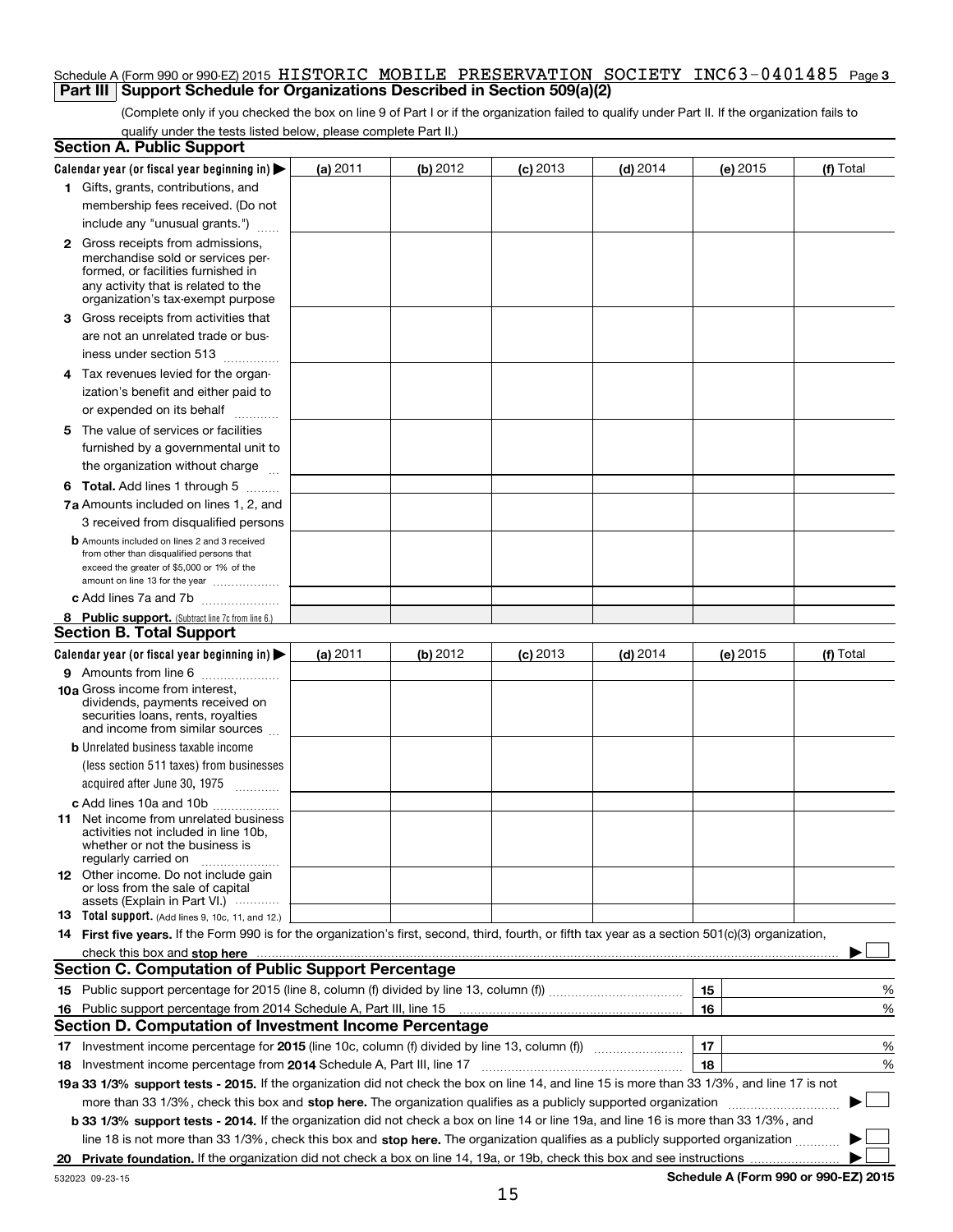#### Schedule A (Form 990 or 990-EZ) 2015 HISTORIC MOBILE PRESERVATION SOCIETY INC63-0401485 Page 4

## **Part IV** | Supporting Organizations

(Complete only if you checked a box in line 11 on Part I. If you checked 11a of Part I, complete Sections Aand B. If you checked 11b of Part I, complete Sections A and C. If you checked 11c of Part I, completeSections A, D, and E. If you checked 11d of Part I, complete Sections A and D, and complete Part V.)

### **Section A. All Supporting Organizations**

|   |                                                                                                                           |                         | Ye: |
|---|---------------------------------------------------------------------------------------------------------------------------|-------------------------|-----|
| 1 | Are all of the organization's supported organizations listed by name in the organization's governing                      |                         |     |
|   | documents? If "No" describe in Part VI how the supported organizations are designated. If designated by                   |                         |     |
|   | class or purpose, describe the designation. If historic and continuing relationship, explain.                             | 1                       |     |
| 2 | Did the organization have any supported organization that does not have an IRS determination of status                    |                         |     |
|   | under section 509(a)(1) or (2)? If "Yes," explain in Part VI how the organization determined that the supported           |                         |     |
|   | organization was described in section 509(a)(1) or (2).                                                                   | $\mathbf 2$             |     |
|   | 3a Did the organization have a supported organization described in section 501(c)(4), (5), or (6)? If "Yes," answer       |                         |     |
|   | (b) and (c) below.                                                                                                        | 3a                      |     |
|   | <b>b</b> Did the organization confirm that each supported organization qualified under section 501(c)(4), (5), or (6) and |                         |     |
|   | satisfied the public support tests under section 509(a)(2)? If "Yes," describe in Part VI when and how the                |                         |     |
|   | organization made the determination.                                                                                      | 3b                      |     |
|   | c Did the organization ensure that all support to such organizations was used exclusively for section $170(c)(2)(B)$      |                         |     |
|   | purposes? If "Yes," explain in Part VI what controls the organization put in place to ensure such use.                    | 3c                      |     |
|   | 4a Was any supported organization not organized in the United States ("foreign supported organization")? If               |                         |     |
|   | "Yes," and if you checked 11a or 11b in Part I, answer (b) and (c) below.                                                 | 4a                      |     |
| b | Did the organization have ultimate control and discretion in deciding whether to make grants to the foreign               |                         |     |
|   | supported organization? If "Yes," describe in Part VI how the organization had such control and discretion                |                         |     |
|   | despite being controlled or supervised by or in connection with its supported organizations.                              | 4b                      |     |
|   | c Did the organization support any foreign supported organization that does not have an IRS determination                 |                         |     |
|   | under sections 501(c)(3) and 509(a)(1) or (2)? If "Yes," explain in Part VI what controls the organization used           |                         |     |
|   | to ensure that all support to the foreign supported organization was used exclusively for section $170(c)(2)(B)$          |                         |     |
|   | purposes.                                                                                                                 | 4c                      |     |
|   | 5a Did the organization add, substitute, or remove any supported organizations during the tax year? If "Yes,"             |                         |     |
|   | answer (b) and (c) below (if applicable). Also, provide detail in Part VI, including (i) the names and EIN                |                         |     |
|   | numbers of the supported organizations added, substituted, or removed; (ii) the reasons for each such action;             |                         |     |
|   | (iii) the authority under the organization's organizing document authorizing such action; and (iv) how the action         |                         |     |
|   | was accomplished (such as by amendment to the organizing document).                                                       | 5a                      |     |
|   | <b>b</b> Type I or Type II only. Was any added or substituted supported organization part of a class already              |                         |     |
|   | designated in the organization's organizing document?                                                                     | 5b                      |     |
| с | Substitutions only. Was the substitution the result of an event beyond the organization's control?                        | 5c                      |     |
| 6 | Did the organization provide support (whether in the form of grants or the provision of services or facilities) to        |                         |     |
|   | anyone other than (i) its supported organizations, (ii) individuals that are part of the charitable class                 |                         |     |
|   | benefited by one or more of its supported organizations, or (iii) other supporting organizations that also                |                         |     |
|   | support or benefit one or more of the filing organization's supported organizations? If "Yes," provide detail in          |                         |     |
|   | Part VI.                                                                                                                  | 6                       |     |
| 7 | Did the organization provide a grant, loan, compensation, or other similar payment to a substantial contributor           |                         |     |
|   | (defined in section 4958(c)(3)(C)), a family member of a substantial contributor, or a 35% controlled entity with         |                         |     |
|   | regard to a substantial contributor? If "Yes," complete Part I of Schedule L (Form 990 or 990-EZ).                        | $\overline{\mathbf{r}}$ |     |
| 8 | Did the organization make a loan to a disqualified person (as defined in section 4958) not described in line 7?           |                         |     |
|   | If "Yes," complete Part I of Schedule L (Form 990 or 990-EZ).                                                             | 8                       |     |
|   | <b>93</b> Wes the organization controlled directly or indirectly at any time during the tax year by one or more           |                         |     |

- **9 a** in section 509(a)(1) or (2))? *If "Yes," provide detail in Part VI.* Was the organization controlled directly or indirectly at any time during the tax year by one or more disqualified persons as defined in section 4946 (other than foundation managers and organizations described
- **b** Did one or more disqualified persons (as defined in line 9a) hold a controlling interest in any entity in which the supporting organization had an interest? If "Yes," provide detail in Part VI.
- **c** Did a disqualified person (as defined in line 9a) have an ownership interest in, or derive any personal benefitfrom, assets in which the supporting organization also had an interest? If "Yes," *provide detail in Part VI.*
- **10 a** Was the organization subject to the excess business holdings rules of section 4943 because of sectionsupporting organizations)? If "Yes," answer 10b below. 4943(f) (regarding certain Type II supporting organizations, and all Type III non-functionally integrated
	- **b** Did the organization have any excess business holdings in the tax year? (Use Schedule C, Form 4720, to *determine whether the organization had excess business holdings.)*

**Schedule A (Form 990 or 990-EZ) 2015**

**9a**

**9b**

**9c**

**10a**

**10b**

**Yes No**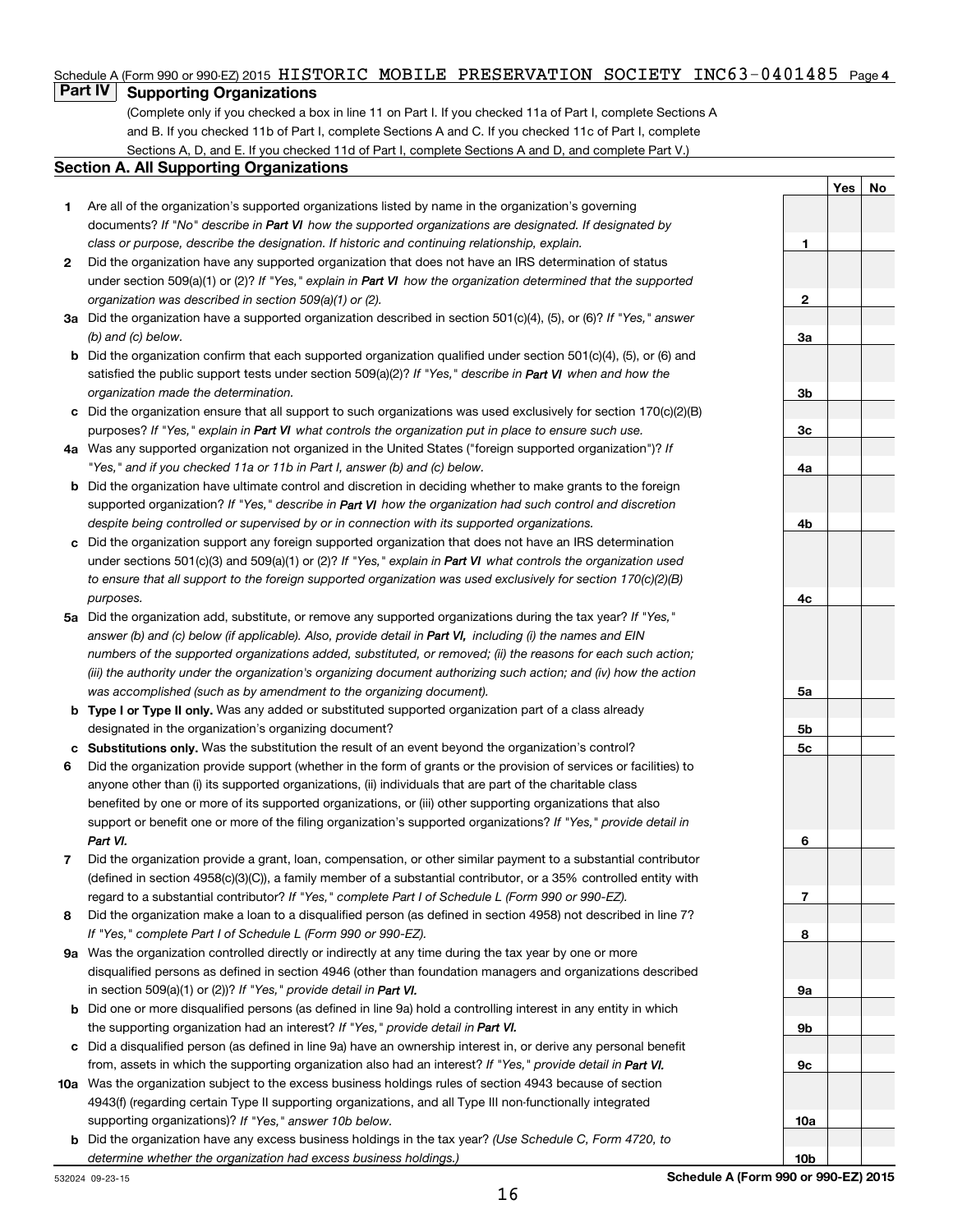#### Schedule A (Form 990 or 990-EZ) 2015 HISTORIC MOBILE PRESERVATION SOCIETY INC63-0401485 Page 5 **Part IV Supporting Organizations** *(continued)*

| Has the organization accepted a gift or contribution from any of the following persons?<br>a A person who directly or indirectly controls, either alone or together with persons described in (b) and (c)<br>below, the governing body of a supported organization?<br><b>b</b> A family member of a person described in (a) above?<br>c A 35% controlled entity of a person described in (a) or (b) above? If "Yes" to a, b, or c, provide detail in Part VI.<br><b>Section B. Type I Supporting Organizations</b><br>Did the directors, trustees, or membership of one or more supported organizations have the power to | 11a<br>11 <sub>b</sub><br>11c                                                                                                                                                                                                                                                                                                           | Yes | No                                                          |
|----------------------------------------------------------------------------------------------------------------------------------------------------------------------------------------------------------------------------------------------------------------------------------------------------------------------------------------------------------------------------------------------------------------------------------------------------------------------------------------------------------------------------------------------------------------------------------------------------------------------------|-----------------------------------------------------------------------------------------------------------------------------------------------------------------------------------------------------------------------------------------------------------------------------------------------------------------------------------------|-----|-------------------------------------------------------------|
|                                                                                                                                                                                                                                                                                                                                                                                                                                                                                                                                                                                                                            |                                                                                                                                                                                                                                                                                                                                         |     |                                                             |
|                                                                                                                                                                                                                                                                                                                                                                                                                                                                                                                                                                                                                            |                                                                                                                                                                                                                                                                                                                                         |     |                                                             |
|                                                                                                                                                                                                                                                                                                                                                                                                                                                                                                                                                                                                                            |                                                                                                                                                                                                                                                                                                                                         |     |                                                             |
|                                                                                                                                                                                                                                                                                                                                                                                                                                                                                                                                                                                                                            |                                                                                                                                                                                                                                                                                                                                         |     |                                                             |
|                                                                                                                                                                                                                                                                                                                                                                                                                                                                                                                                                                                                                            |                                                                                                                                                                                                                                                                                                                                         |     |                                                             |
|                                                                                                                                                                                                                                                                                                                                                                                                                                                                                                                                                                                                                            |                                                                                                                                                                                                                                                                                                                                         |     |                                                             |
|                                                                                                                                                                                                                                                                                                                                                                                                                                                                                                                                                                                                                            |                                                                                                                                                                                                                                                                                                                                         |     |                                                             |
|                                                                                                                                                                                                                                                                                                                                                                                                                                                                                                                                                                                                                            |                                                                                                                                                                                                                                                                                                                                         |     |                                                             |
| regularly appoint or elect at least a majority of the organization's directors or trustees at all times during the                                                                                                                                                                                                                                                                                                                                                                                                                                                                                                         |                                                                                                                                                                                                                                                                                                                                         |     |                                                             |
| tax year? If "No," describe in Part VI how the supported organization(s) effectively operated, supervised, or                                                                                                                                                                                                                                                                                                                                                                                                                                                                                                              |                                                                                                                                                                                                                                                                                                                                         |     |                                                             |
| controlled the organization's activities. If the organization had more than one supported organization,                                                                                                                                                                                                                                                                                                                                                                                                                                                                                                                    |                                                                                                                                                                                                                                                                                                                                         |     |                                                             |
| describe how the powers to appoint and/or remove directors or trustees were allocated among the supported                                                                                                                                                                                                                                                                                                                                                                                                                                                                                                                  |                                                                                                                                                                                                                                                                                                                                         |     |                                                             |
| organizations and what conditions or restrictions, if any, applied to such powers during the tax year.                                                                                                                                                                                                                                                                                                                                                                                                                                                                                                                     |                                                                                                                                                                                                                                                                                                                                         |     |                                                             |
|                                                                                                                                                                                                                                                                                                                                                                                                                                                                                                                                                                                                                            |                                                                                                                                                                                                                                                                                                                                         |     |                                                             |
|                                                                                                                                                                                                                                                                                                                                                                                                                                                                                                                                                                                                                            |                                                                                                                                                                                                                                                                                                                                         |     |                                                             |
|                                                                                                                                                                                                                                                                                                                                                                                                                                                                                                                                                                                                                            |                                                                                                                                                                                                                                                                                                                                         |     |                                                             |
|                                                                                                                                                                                                                                                                                                                                                                                                                                                                                                                                                                                                                            |                                                                                                                                                                                                                                                                                                                                         |     |                                                             |
|                                                                                                                                                                                                                                                                                                                                                                                                                                                                                                                                                                                                                            | Did the organization operate for the benefit of any supported organization other than the supported<br>organization(s) that operated, supervised, or controlled the supporting organization? If "Yes," explain in<br><b>Part VI</b> how providing such benefit carried out the purposes of the supported organization(s) that operated, |     | 2<br>supervised, or controlled the supporting organization. |

|                                                                                                                  | Yes | No |
|------------------------------------------------------------------------------------------------------------------|-----|----|
| Were a majority of the organization's directors or trustees during the tax year also a majority of the directors |     |    |
| or trustees of each of the organization's supported organization(s)? If "No," describe in Part VI how control    |     |    |
| or management of the supporting organization was vested in the same persons that controlled or managed           |     |    |
| the supported organization(s).                                                                                   |     |    |

#### **Section D. All Type III Supporting Organizations**

|                |                                                                                                                        |              | Yes |  |
|----------------|------------------------------------------------------------------------------------------------------------------------|--------------|-----|--|
|                | Did the organization provide to each of its supported organizations, by the last day of the fifth month of the         |              |     |  |
|                | organization's tax year, (i) a written notice describing the type and amount of support provided during the prior tax  |              |     |  |
|                | year, (ii) a copy of the Form 990 that was most recently filed as of the date of notification, and (iii) copies of the |              |     |  |
|                | organization's governing documents in effect on the date of notification, to the extent not previously provided?       |              |     |  |
| $\overline{2}$ | Were any of the organization's officers, directors, or trustees either (i) appointed or elected by the supported       |              |     |  |
|                | organization(s) or (ii) serving on the governing body of a supported organization? If "No," explain in Part VI how     |              |     |  |
|                | the organization maintained a close and continuous working relationship with the supported organization(s).            | $\mathbf{2}$ |     |  |
| 3              | By reason of the relationship described in (2), did the organization's supported organizations have a                  |              |     |  |
|                | significant voice in the organization's investment policies and in directing the use of the organization's             |              |     |  |
|                | income or assets at all times during the tax year? If "Yes," describe in Part VI the role the organization's           |              |     |  |
|                | supported organizations played in this regard.                                                                         | з            |     |  |

#### **Section E. Type III Functionally-Integrated Supporting Organizations**

- **1** Check the box next to the method that the organization used to satisfy the Integral Part Test during the yeafsee instructions):
- **a** The organization satisfied the Activities Test. Complete line 2 below.
- **b** The organization is the parent of each of its supported organizations. *Complete line 3* below.  $\Box$
- **c** The organization supported a governmental entity. Describe in Part VI how you supported a government entity (see instructions).  $\Box$
- **2** Activities Test.  *Answer (a) and (b) below.*
- **a** Did substantially all of the organization's activities during the tax year directly further the exempt purposes ofthe supported organization(s) to which the organization was responsive? If "Yes," *then in Part VI identify how these activities directly furthered their exempt purposes, how the organization was responsive to those supported organizations, and how the organization determined that these activities constituted substantially all of its activities. those supported organizations and explain*
- **b** Did the activities described in (a) constitute activities that, but for the organization's involvement, one or more of the organization's supported organization(s) would have been engaged in? If "Yes," explain in Part VI the *reasons for the organization's position that its supported organization(s) would have engaged in these activities but for the organization's involvement.*
- **3** Parent of Supported Organizations. *Answer (a) and (b) below.*
- **a** Did the organization have the power to regularly appoint or elect a majority of the officers, directors, ortrustees of each of the supported organizations? Provide details in *Part VI.*
- **b** Did the organization exercise a substantial degree of direction over the policies, programs, and activities of eachof its supported organizations? If "Yes," describe in *Part VI* the role played by the organization in this regard.

**2a**

**2b**

**3a**

**3b**

**Yes No**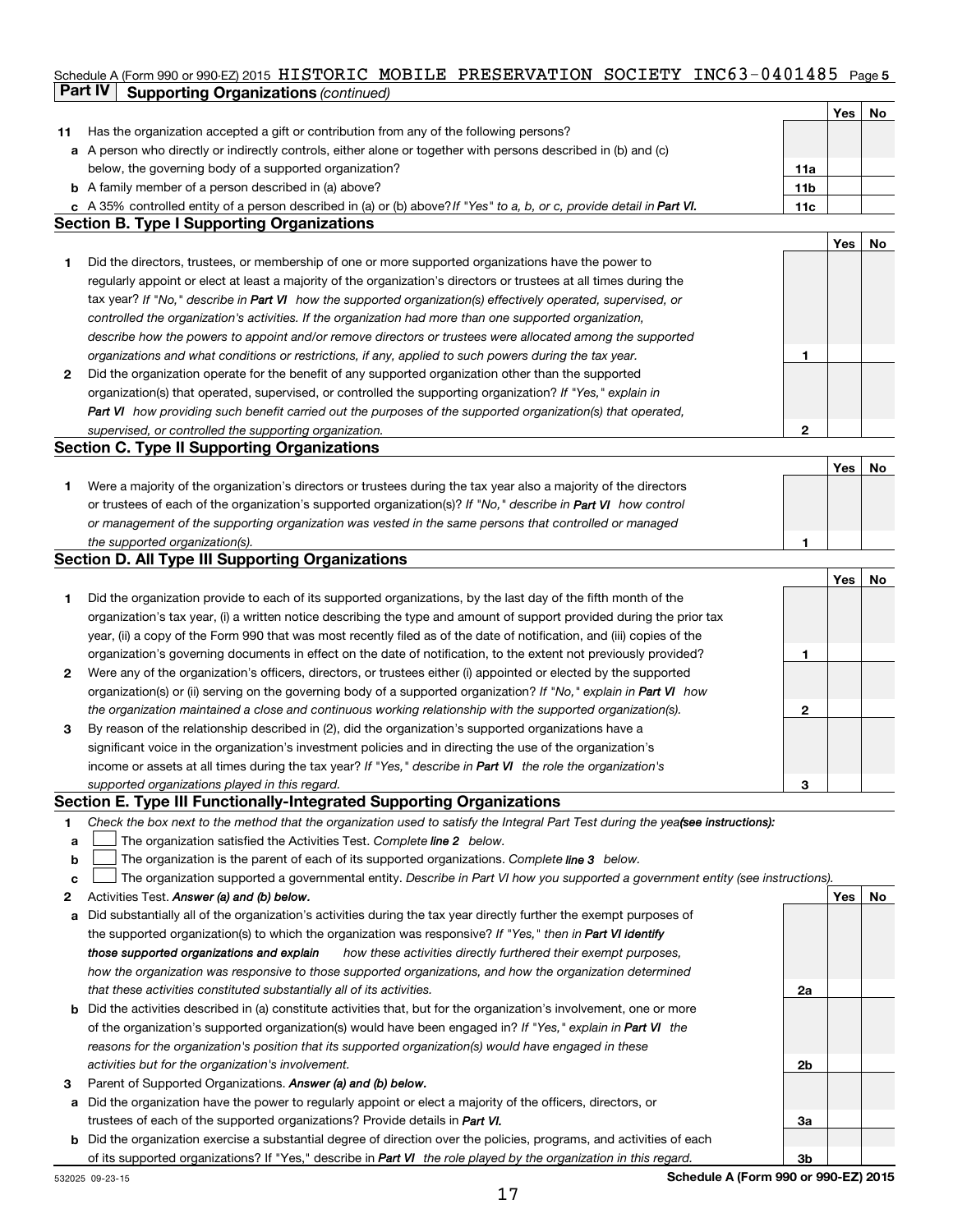#### Schedule A (Form 990 or 990-EZ) 2015 HISTORIC MOBILE PRESERVATION SOCIETY INC63-0401485 Page 6 **Part V** Type III Non-Functionally Integrated 509(a)(3) Supporting Organizations

1 **Letter Check here if the organization satisfied the Integral Part Test as a qualifying trust on Nov. 20, 1970. See instructions. All** other Type III non-functionally integrated supporting organizations must complete Sections A through E.

|              | <b>Section A - Adjusted Net Income</b>                                                                                            |                | (A) Prior Year | (B) Current Year<br>(optional) |  |
|--------------|-----------------------------------------------------------------------------------------------------------------------------------|----------------|----------------|--------------------------------|--|
| 1            | Net short-term capital gain                                                                                                       | 1              |                |                                |  |
| 2            | Recoveries of prior-year distributions                                                                                            | $\mathbf{2}$   |                |                                |  |
| 3            | Other gross income (see instructions)                                                                                             |                |                |                                |  |
| 4            | Add lines 1 through 3                                                                                                             | 4              |                |                                |  |
| 5            | Depreciation and depletion                                                                                                        | 5              |                |                                |  |
| 6            | Portion of operating expenses paid or incurred for production or                                                                  |                |                |                                |  |
|              | collection of gross income or for management, conservation, or                                                                    |                |                |                                |  |
|              | maintenance of property held for production of income (see instructions)                                                          | 6              |                |                                |  |
| 7            | Other expenses (see instructions)                                                                                                 | $\overline{7}$ |                |                                |  |
| 8            | Adjusted Net Income (subtract lines 5, 6 and 7 from line 4)                                                                       | 8              |                |                                |  |
|              | Section B - Minimum Asset Amount                                                                                                  |                | (A) Prior Year | (B) Current Year<br>(optional) |  |
| 1.           | Aggregate fair market value of all non-exempt-use assets (see                                                                     |                |                |                                |  |
|              | instructions for short tax year or assets held for part of year):                                                                 |                |                |                                |  |
|              | a Average monthly value of securities                                                                                             | 1a             |                |                                |  |
|              | <b>b</b> Average monthly cash balances                                                                                            | 1 <sub>b</sub> |                |                                |  |
|              | c Fair market value of other non-exempt-use assets                                                                                | 1c             |                |                                |  |
|              | 1d<br>d Total (add lines 1a, 1b, and 1c)                                                                                          |                |                |                                |  |
|              | <b>e</b> Discount claimed for blockage or other                                                                                   |                |                |                                |  |
|              | factors (explain in detail in <b>Part VI</b> ):                                                                                   |                |                |                                |  |
| 2            | Acquisition indebtedness applicable to non-exempt-use assets                                                                      | $\mathbf{2}$   |                |                                |  |
| 3            | Subtract line 2 from line 1d                                                                                                      | 3              |                |                                |  |
| 4            | Cash deemed held for exempt use. Enter 1-1/2% of line 3 (for greater amount,                                                      |                |                |                                |  |
|              | see instructions).                                                                                                                | 4              |                |                                |  |
| 5            | Net value of non-exempt-use assets (subtract line 4 from line 3)                                                                  | 5              |                |                                |  |
| 6            | Multiply line 5 by .035                                                                                                           | 6              |                |                                |  |
| 7            | Recoveries of prior-year distributions                                                                                            | $\overline{7}$ |                |                                |  |
| 8            | Minimum Asset Amount (add line 7 to line 6)                                                                                       | 8              |                |                                |  |
|              | <b>Section C - Distributable Amount</b>                                                                                           |                |                | <b>Current Year</b>            |  |
| 1            | Adjusted net income for prior year (from Section A, line 8, Column A)                                                             | 1              |                |                                |  |
| $\mathbf{2}$ | Enter 85% of line 1                                                                                                               | $\overline{2}$ |                |                                |  |
| 3            | Minimum asset amount for prior year (from Section B, line 8, Column A)                                                            | 3              |                |                                |  |
| 4            | Enter greater of line 2 or line 3                                                                                                 | 4              |                |                                |  |
| 5            | Income tax imposed in prior year                                                                                                  | 5              |                |                                |  |
| 6            | <b>Distributable Amount.</b> Subtract line 5 from line 4, unless subject to                                                       |                |                |                                |  |
|              | emergency temporary reduction (see instructions)                                                                                  | 6              |                |                                |  |
| 7            | Check here if the current year is the organization's first as a non-functionally-integrated Type III supporting organization (see |                |                |                                |  |
|              | instructions).                                                                                                                    |                |                |                                |  |

**Schedule A (Form 990 or 990-EZ) 2015**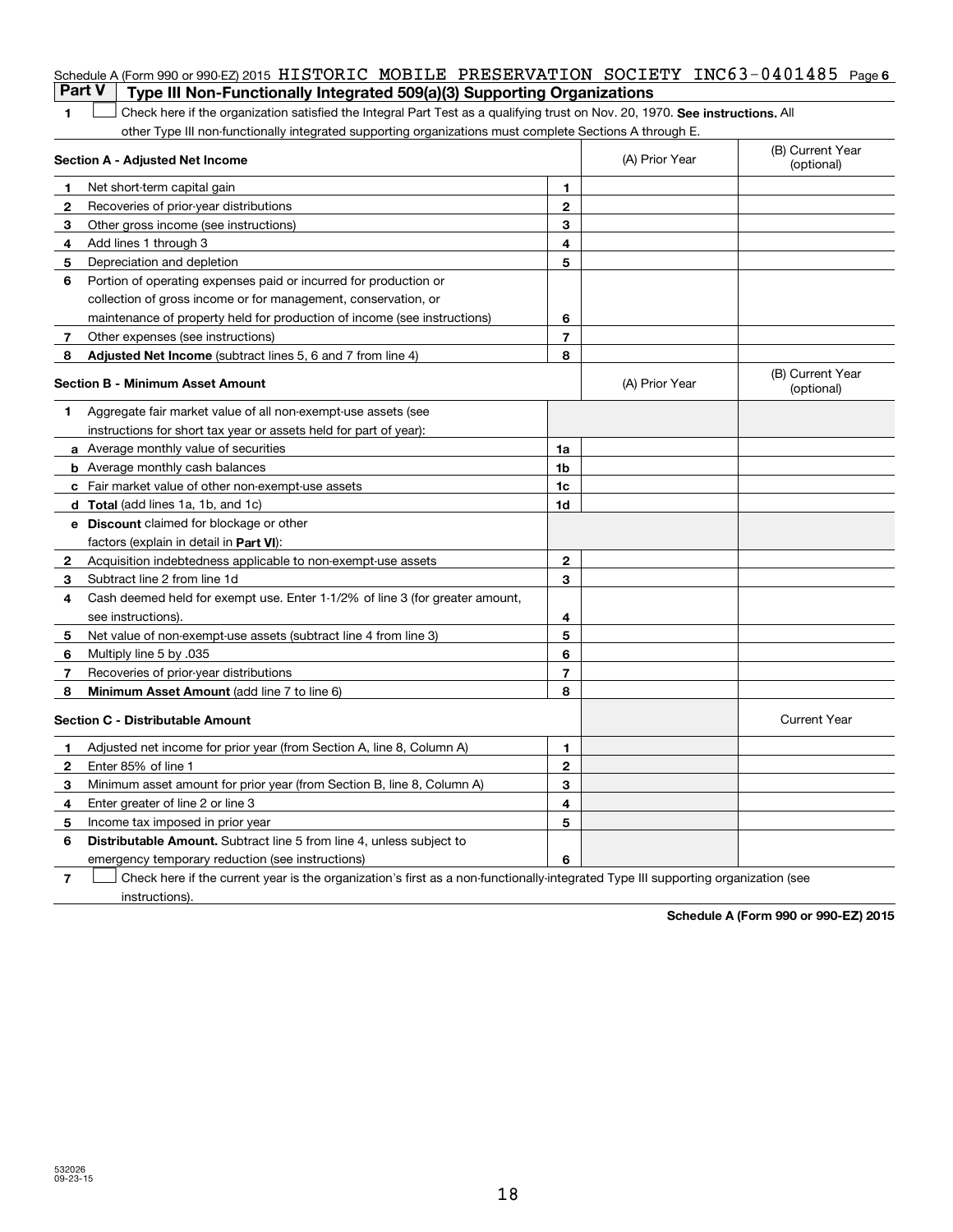#### Schedule A (Form 990 or 990-EZ) 2015 <code>HISTORIC MOBILE PRESERVATION SOCIETY INC63-0401485 Page 7</code> **Part V Type III Non-Functionally Integrated 509(a)(3) Supporting Organizations** *(continued)*  HISTORIC MOBILE PRESERVATION SOCIETY INC63-0401485

|    | rype in Non-Functionally integrated Jos(a)(J) Supporting Organizations (Continued)         |                             |                                       |                                                |
|----|--------------------------------------------------------------------------------------------|-----------------------------|---------------------------------------|------------------------------------------------|
|    | <b>Section D - Distributions</b>                                                           | <b>Current Year</b>         |                                       |                                                |
| 1  | Amounts paid to supported organizations to accomplish exempt purposes                      |                             |                                       |                                                |
| 2  | Amounts paid to perform activity that directly furthers exempt purposes of supported       |                             |                                       |                                                |
|    | organizations, in excess of income from activity                                           |                             |                                       |                                                |
| 3  | Administrative expenses paid to accomplish exempt purposes of supported organizations      |                             |                                       |                                                |
| 4  | Amounts paid to acquire exempt-use assets                                                  |                             |                                       |                                                |
| 5  | Qualified set-aside amounts (prior IRS approval required)                                  |                             |                                       |                                                |
| 6  | Other distributions (describe in Part VI). See instructions.                               |                             |                                       |                                                |
| 7  | Total annual distributions. Add lines 1 through 6.                                         |                             |                                       |                                                |
| 8  | Distributions to attentive supported organizations to which the organization is responsive |                             |                                       |                                                |
|    | (provide details in Part VI). See instructions.                                            |                             |                                       |                                                |
| 9  | Distributable amount for 2015 from Section C, line 6                                       |                             |                                       |                                                |
| 10 | Line 8 amount divided by Line 9 amount                                                     |                             |                                       |                                                |
|    |                                                                                            | (i)                         | (iii)                                 | (iii)                                          |
|    | <b>Section E - Distribution Allocations (see instructions)</b>                             | <b>Excess Distributions</b> | <b>Underdistributions</b><br>Pre-2015 | <b>Distributable</b><br><b>Amount for 2015</b> |
| 1  | Distributable amount for 2015 from Section C, line 6                                       |                             |                                       |                                                |
| 2  | Underdistributions, if any, for years prior to 2015                                        |                             |                                       |                                                |
|    | (reasonable cause required-see instructions)                                               |                             |                                       |                                                |
| 3  | Excess distributions carryover, if any, to 2015:                                           |                             |                                       |                                                |
| а  |                                                                                            |                             |                                       |                                                |
| b  |                                                                                            |                             |                                       |                                                |
| c  |                                                                                            |                             |                                       |                                                |
|    | d From 2013                                                                                |                             |                                       |                                                |
|    | e From 2014                                                                                |                             |                                       |                                                |
|    | f Total of lines 3a through e                                                              |                             |                                       |                                                |
|    | Applied to underdistributions of prior years                                               |                             |                                       |                                                |
|    | <b>h</b> Applied to 2015 distributable amount                                              |                             |                                       |                                                |
|    | Carryover from 2010 not applied (see instructions)                                         |                             |                                       |                                                |
|    | Remainder. Subtract lines 3g, 3h, and 3i from 3f.                                          |                             |                                       |                                                |
| 4  | Distributions for 2015 from Section D,                                                     |                             |                                       |                                                |
|    | \$<br>line $7:$                                                                            |                             |                                       |                                                |
|    | a Applied to underdistributions of prior years                                             |                             |                                       |                                                |
|    | <b>b</b> Applied to 2015 distributable amount                                              |                             |                                       |                                                |
|    | c Remainder. Subtract lines 4a and 4b from 4.                                              |                             |                                       |                                                |
| 5  | Remaining underdistributions for years prior to 2015, if                                   |                             |                                       |                                                |
|    | any. Subtract lines 3g and 4a from line 2 (if amount                                       |                             |                                       |                                                |
|    | greater than zero, see instructions).                                                      |                             |                                       |                                                |
| 6  | Remaining underdistributions for 2015. Subtract lines 3h                                   |                             |                                       |                                                |
|    | and 4b from line 1 (if amount greater than zero, see                                       |                             |                                       |                                                |
|    | instructions).                                                                             |                             |                                       |                                                |
| 7  | Excess distributions carryover to 2016. Add lines 3j                                       |                             |                                       |                                                |
|    | and 4c.                                                                                    |                             |                                       |                                                |
| 8  | Breakdown of line 7:                                                                       |                             |                                       |                                                |
| a  |                                                                                            |                             |                                       |                                                |
| b  |                                                                                            |                             |                                       |                                                |
|    | c Excess from 2013                                                                         |                             |                                       |                                                |
|    | d Excess from 2014                                                                         |                             |                                       |                                                |
|    | e Excess from 2015                                                                         |                             |                                       |                                                |

**Schedule A (Form 990 or 990-EZ) 2015**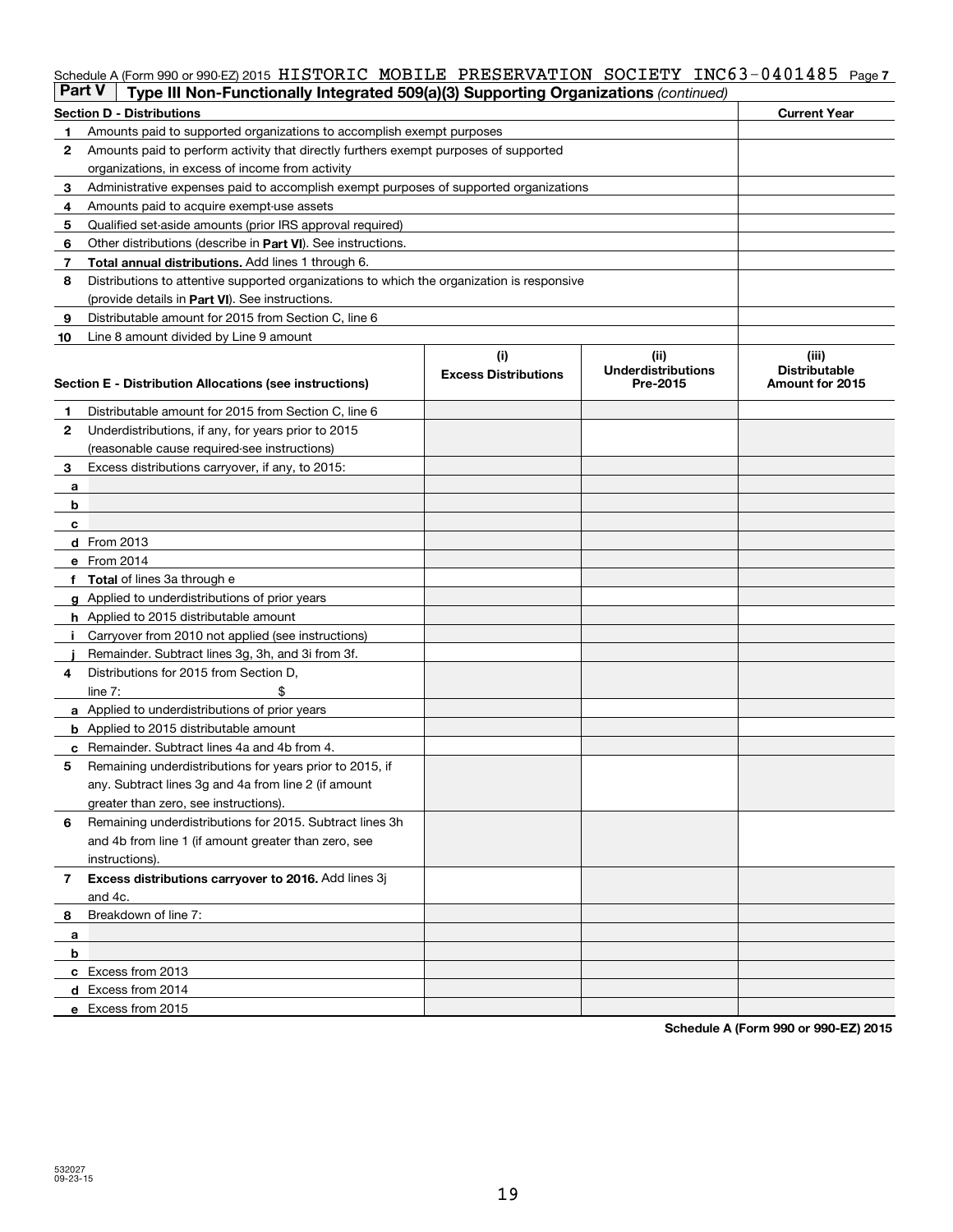| <b>Part VI</b> | Schedule A (Form 990 or 990-EZ) 2015 HISTORIC MOBILE PRESERVATION SOCIETY INC63-0401485 Page 8<br>Supplemental Information. Provide the explanations required by Part II, line 10; Part II, line 17a or 17b; Part III, line 12;<br>Part IV, Section A, lines 1, 2, 3b, 3c, 4b, 4c, 5a, 6, 9a, 9b, 9c, 11a, 11b, and 11c; Part IV, Section B, lines 1 and 2; Part IV, Section C, |
|----------------|---------------------------------------------------------------------------------------------------------------------------------------------------------------------------------------------------------------------------------------------------------------------------------------------------------------------------------------------------------------------------------|
|                | line 1; Part IV, Section D, lines 2 and 3; Part IV, Section E, lines 1c, 2a, 2b, 3a and 3b; Part V, line 1; Part V, Section B, line 1e; Part V,<br>Section D, lines 5, 6, and 8; and Part V, Section E, lines 2, 5, and 6. Also complete this part for any additional information.<br>(See instructions.)                                                                       |
|                |                                                                                                                                                                                                                                                                                                                                                                                 |
|                |                                                                                                                                                                                                                                                                                                                                                                                 |
|                |                                                                                                                                                                                                                                                                                                                                                                                 |
|                |                                                                                                                                                                                                                                                                                                                                                                                 |
|                |                                                                                                                                                                                                                                                                                                                                                                                 |
|                |                                                                                                                                                                                                                                                                                                                                                                                 |
|                |                                                                                                                                                                                                                                                                                                                                                                                 |
|                |                                                                                                                                                                                                                                                                                                                                                                                 |
|                |                                                                                                                                                                                                                                                                                                                                                                                 |
|                |                                                                                                                                                                                                                                                                                                                                                                                 |
|                |                                                                                                                                                                                                                                                                                                                                                                                 |
|                |                                                                                                                                                                                                                                                                                                                                                                                 |
|                |                                                                                                                                                                                                                                                                                                                                                                                 |
|                |                                                                                                                                                                                                                                                                                                                                                                                 |
|                |                                                                                                                                                                                                                                                                                                                                                                                 |
|                |                                                                                                                                                                                                                                                                                                                                                                                 |
|                |                                                                                                                                                                                                                                                                                                                                                                                 |
|                |                                                                                                                                                                                                                                                                                                                                                                                 |
|                |                                                                                                                                                                                                                                                                                                                                                                                 |
|                |                                                                                                                                                                                                                                                                                                                                                                                 |
|                |                                                                                                                                                                                                                                                                                                                                                                                 |
|                |                                                                                                                                                                                                                                                                                                                                                                                 |
|                |                                                                                                                                                                                                                                                                                                                                                                                 |
|                |                                                                                                                                                                                                                                                                                                                                                                                 |
|                |                                                                                                                                                                                                                                                                                                                                                                                 |
|                |                                                                                                                                                                                                                                                                                                                                                                                 |
|                |                                                                                                                                                                                                                                                                                                                                                                                 |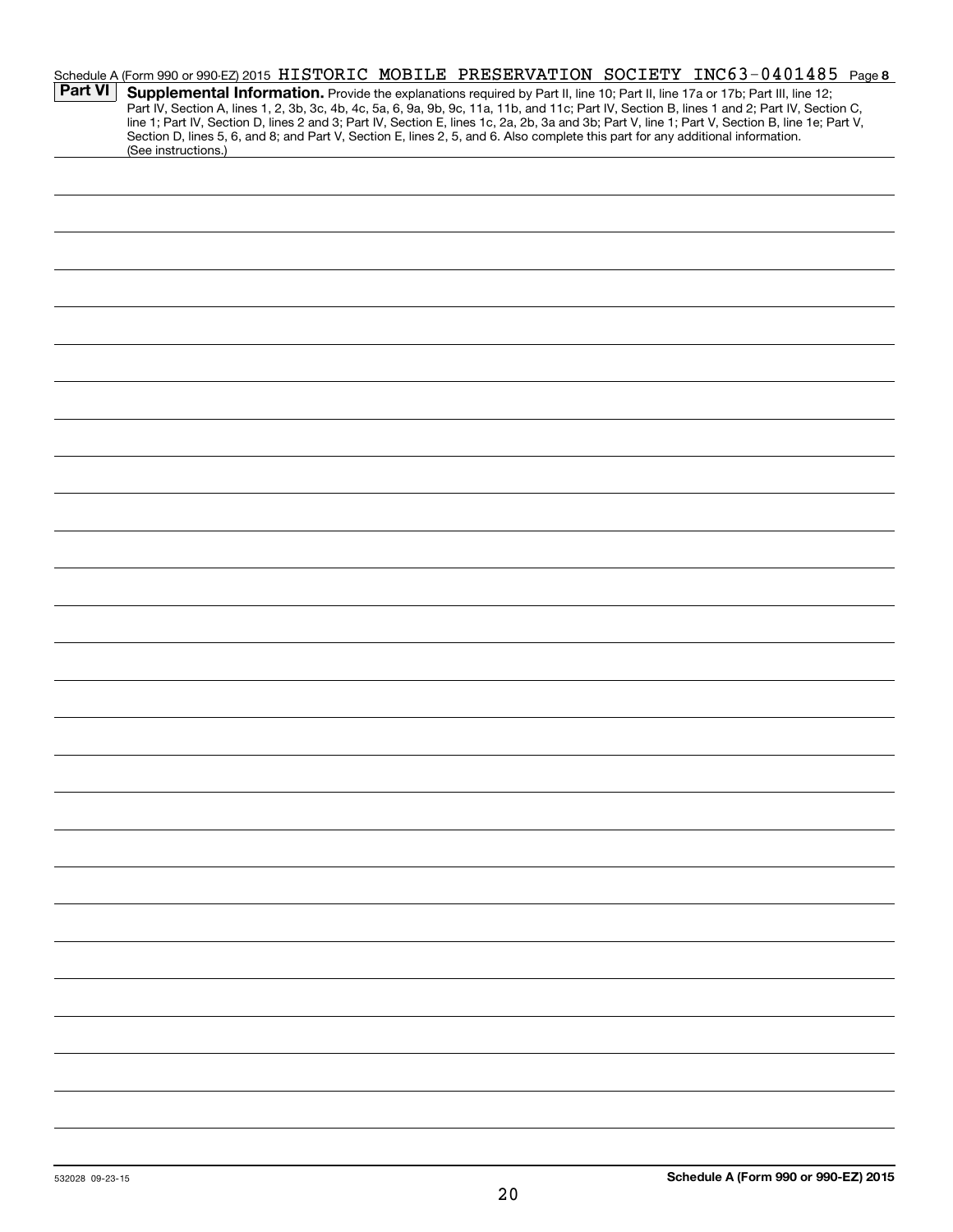| <b>Schedule B</b>                    |  |
|--------------------------------------|--|
| (Form 990, 990-EZ,<br>$\sim$ 000 DEV |  |

Internal Revenue Service

# Department of the Treasury

## **Schedule of Contributors**

**or 990-PF) | Attach to Form 990, Form 990-EZ, or Form 990-PF. | Information about Schedule B (Form 990, 990-EZ, or 990-PF) and** . its instructions is at www*.irs.gov/form990* 

OMB No. 1545-0047

# **2015**

**Name of the organization Employer identification number**

|  | $\blacktriangleright$ Employer identification numb |  |
|--|----------------------------------------------------|--|
|  |                                                    |  |

|                                       |              | HISTORIC MOBILE PRESERVATION SOCIETY INC  |  | 63-0401485 |
|---------------------------------------|--------------|-------------------------------------------|--|------------|
| <b>Organization type (check one):</b> |              |                                           |  |            |
| Filers of:                            | Section:     |                                           |  |            |
| Form 990 or 990-EZ                    | $\mathbf{x}$ | 501(c)( $3$ ) (enter number) organization |  |            |

|             | 4947(a)(1) nonexempt charitable trust not treated as a private foundation |
|-------------|---------------------------------------------------------------------------|
|             | 527 political organization                                                |
| Form 990-PF | 501(c)(3) exempt private foundation                                       |
|             | 4947(a)(1) nonexempt charitable trust treated as a private foundation     |
|             | 501(c)(3) taxable private foundation                                      |
|             |                                                                           |

Check if your organization is covered by the General Rule or a Special Rule.

**Note.**  Only a section 501(c)(7), (8), or (10) organization can check boxes for both the General Rule and a Special Rule. See instructions.

#### **General Rule**

For an organization filing Form 990, 990-EZ, or 990-PF that received, during the year, contributions totaling \$5,000 or more (in money or property) from any one contributor. Complete Parts I and II. See instructions for determining a contributor's total contributions.

#### **Special Rules**

 $\mathcal{L}_{\mathcal{A}}$ 

any one contributor, during the year, total contributions of the greater of **(1)** \$5,000 or **(2)** 2% of the amount on (i) Form 990, Part VIII, line 1h,  $\boxed{\text{X}}$  For an organization described in section 501(c)(3) filing Form 990 or 990-EZ that met the 33 1/3% support test of the regulations under sections 509(a)(1) and 170(b)(1)(A)(vi), that checked Schedule A (Form 990 or 990-EZ), Part II, line 13, 16a, or 16b, and that received fromor (ii) Form 990-EZ, line 1. Complete Parts I and II.

year, total contributions of more than \$1,000 *exclusively* for religious, charitable, scientific, literary, or educational purposes, or for For an organization described in section 501(c)(7), (8), or (10) filing Form 990 or 990-EZ that received from any one contributor, during the the prevention of cruelty to children or animals. Complete Parts I, II, and III.

purpose. Do not complete any of the parts unless the General Rule applies to this organization because it received nonexclusively year, contributions *exclusively* for religious, charitable, etc., purposes, but no such contributions totaled more than \$1,000. If this box is checked, enter here the total contributions that were received during the year for an exclusively religious, charitable, etc., For an organization described in section 501(c)(7), (8), or (10) filing Form 990 or 990-EZ that received from any one contributor, during thereligious, charitable, etc., contributions totaling \$5,000 or more during the year ~~~~~~~~~~~~~~~ | \$  $\mathcal{L}_{\mathcal{A}}$ 

**Caution.** An organization that is not covered by the General Rule and/or the Special Rules does not file Schedule B (Form 990, 990-EZ, or 990-PF), **must** but it answer "No" on Part IV, line 2, of its Form 990; or check the box on line H of its Form 990-EZ or on its Form 990-PF, Part I, line 2, to certify that it does not meet the filing requirements of Schedule B (Form 990, 990-EZ, or 990-PF).

LHA For Paperwork Reduction Act Notice, see the Instructions for Form 990, 990-EZ, or 990-PF. Schedule B (Form 990, 990-EZ, or 990-PF) (2015)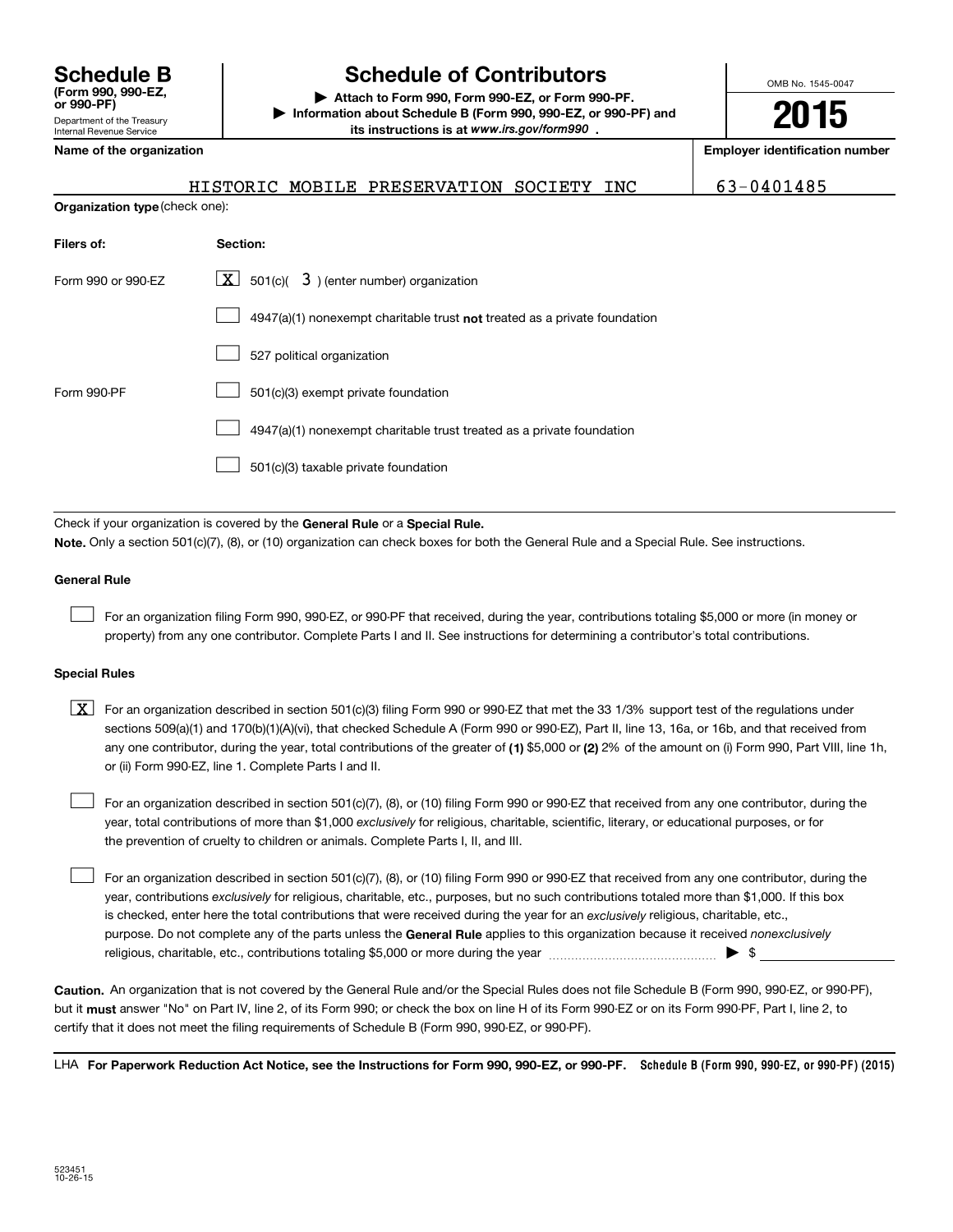| Schedule B (Form 990, 990-EZ, or 990-PF) (2015) |  |  |  |
|-------------------------------------------------|--|--|--|
|-------------------------------------------------|--|--|--|

**Name of organization Employer identification number**

HISTORIC MOBILE PRESERVATION SOCIETY INC | 63-0401485

Part I Contributors (see instructions). Use duplicate copies of Part I if additional space is needed.

| (a)            | (b)                                                                                 | (c)                        | (d)                                                                                                     |
|----------------|-------------------------------------------------------------------------------------|----------------------------|---------------------------------------------------------------------------------------------------------|
| No.            | Name, address, and ZIP + 4                                                          | <b>Total contributions</b> | Type of contribution                                                                                    |
| 1              | BEN MAY TRUST<br><b>P.O. DRAWER 1628</b><br>MOBILE, AL 36633                        | 5,000.<br>$\frac{1}{2}$    | $\mathbf{X}$<br>Person<br>Payroll<br><b>Noncash</b><br>(Complete Part II for<br>noncash contributions.) |
| (a)            | (b)                                                                                 | (c)                        | (d)                                                                                                     |
| No.            | Name, address, and ZIP + 4                                                          | <b>Total contributions</b> | Type of contribution                                                                                    |
| $\overline{a}$ | CITY OF MOBILE<br>5TH FLOOR, GOVERNMENT PLAZA, P.O. BOX<br>1827<br>MOBILE, AL 36633 | 59,400.<br>$\mathsf{\$}$   | $\mathbf{X}$<br>Person<br>Payroll<br>Noncash<br>(Complete Part II for<br>noncash contributions.)        |
| (a)            | (b)                                                                                 | (c)                        | (d)                                                                                                     |
| No.            | Name, address, and ZIP + 4                                                          | <b>Total contributions</b> | Type of contribution                                                                                    |
| 3              | MITCHELL FOUNDATION<br>107 ST. FRANCIS STREET<br>MOBILE, AL 36602                   | 10,000.<br>$\frac{1}{2}$   | $\mathbf{X}$<br>Person<br>Payroll<br>Noncash<br>(Complete Part II for<br>noncash contributions.)        |
| (a)            | (b)                                                                                 | (c)                        | (d)                                                                                                     |
| No.            | Name, address, and ZIP + 4                                                          | <b>Total contributions</b> | Type of contribution                                                                                    |
| 4              | NATIONAL ENDOWMENT FOR THE HUMANITIES<br>400 7TH STREET SW<br>WASHINGTON, DC 20506  | 6,000.<br>$\frac{1}{2}$    | $\mathbf{x}$<br>Person<br>Payroll<br>Noncash<br>(Complete Part II for<br>noncash contributions.)        |
| (a)            | (b)                                                                                 | (c)                        | (d)                                                                                                     |
| No.            | Name, address, and ZIP + 4                                                          | <b>Total contributions</b> | Type of contribution                                                                                    |
|                |                                                                                     | \$                         | Person<br>Payroll<br>Noncash<br>(Complete Part II for<br>noncash contributions.)                        |
| (a)            | (b)                                                                                 | (c)                        | (d)                                                                                                     |
| No.            | Name, address, and ZIP + 4                                                          | <b>Total contributions</b> | Type of contribution                                                                                    |
|                |                                                                                     | \$                         | Person<br>Payroll<br>Noncash<br>(Complete Part II for<br>noncash contributions.)                        |

**Schedule B (Form 990, 990-EZ, or 990-PF) (2015)**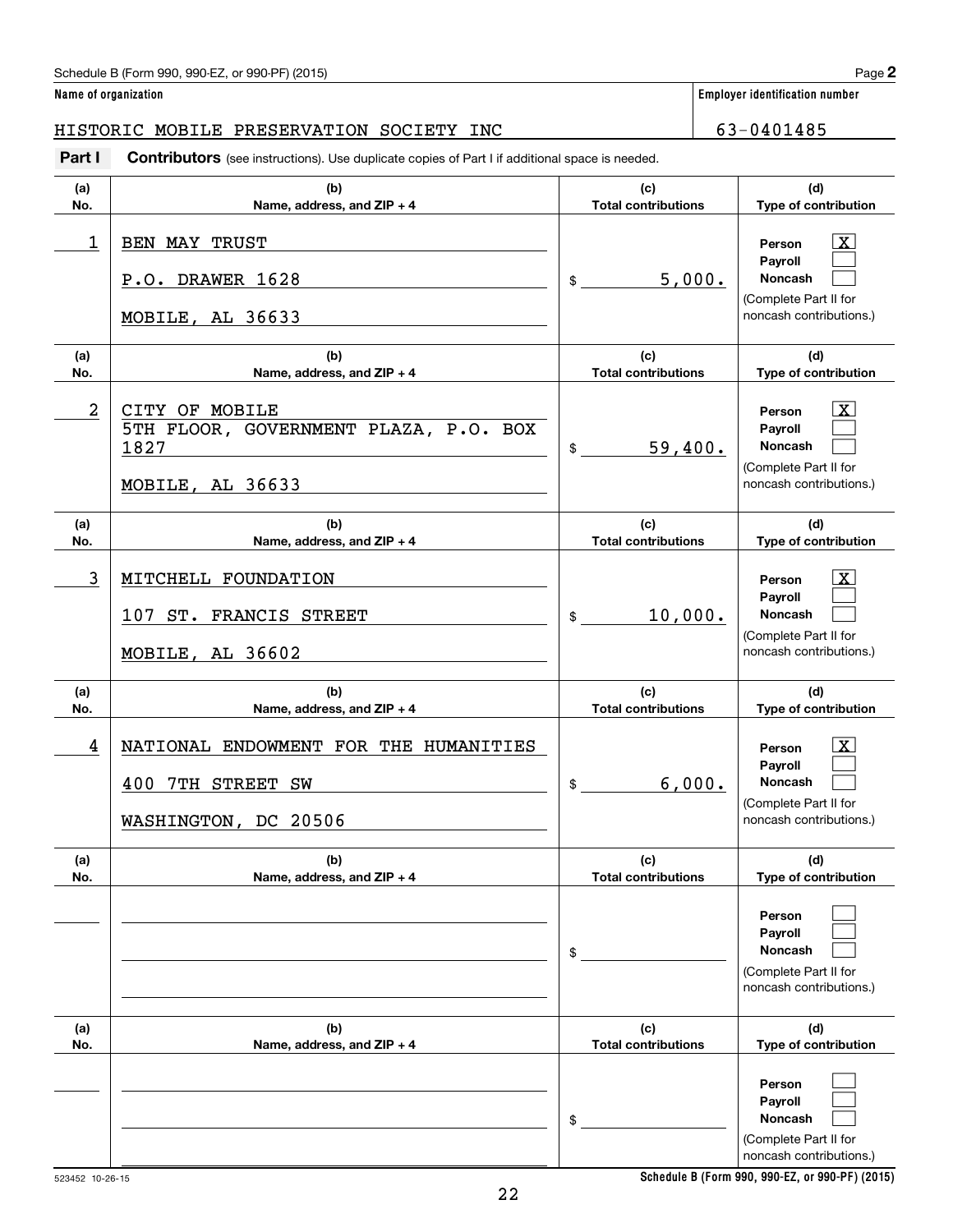## HISTORIC MOBILE PRESERVATION SOCIETY INC | 63-0401485

Part II Noncash Property (see instructions). Use duplicate copies of Part II if additional space is needed.

| (a)<br>No.<br>from<br>Part I | (b)<br>Description of noncash property given | (c)<br>FMV (or estimate)<br>(see instructions) | (d)<br>Date received |
|------------------------------|----------------------------------------------|------------------------------------------------|----------------------|
|                              |                                              | $\$$                                           |                      |
| (a)<br>No.<br>from<br>Part I | (b)<br>Description of noncash property given | (c)<br>FMV (or estimate)<br>(see instructions) | (d)<br>Date received |
|                              |                                              | \$                                             |                      |
| (a)<br>No.<br>from<br>Part I | (b)<br>Description of noncash property given | (c)<br>FMV (or estimate)<br>(see instructions) | (d)<br>Date received |
|                              |                                              | \$                                             |                      |
| (a)<br>No.<br>from<br>Part I | (b)<br>Description of noncash property given | (c)<br>FMV (or estimate)<br>(see instructions) | (d)<br>Date received |
|                              |                                              | \$                                             |                      |
| (a)<br>No.<br>from<br>Part I | (b)<br>Description of noncash property given | (c)<br>FMV (or estimate)<br>(see instructions) | (d)<br>Date received |
|                              |                                              | \$                                             |                      |
| (a)<br>No.<br>from<br>Part I | (b)<br>Description of noncash property given | (c)<br>FMV (or estimate)<br>(see instructions) | (d)<br>Date received |
|                              |                                              | \$                                             |                      |

**Schedule B (Form 990, 990-EZ, or 990-PF) (2015)**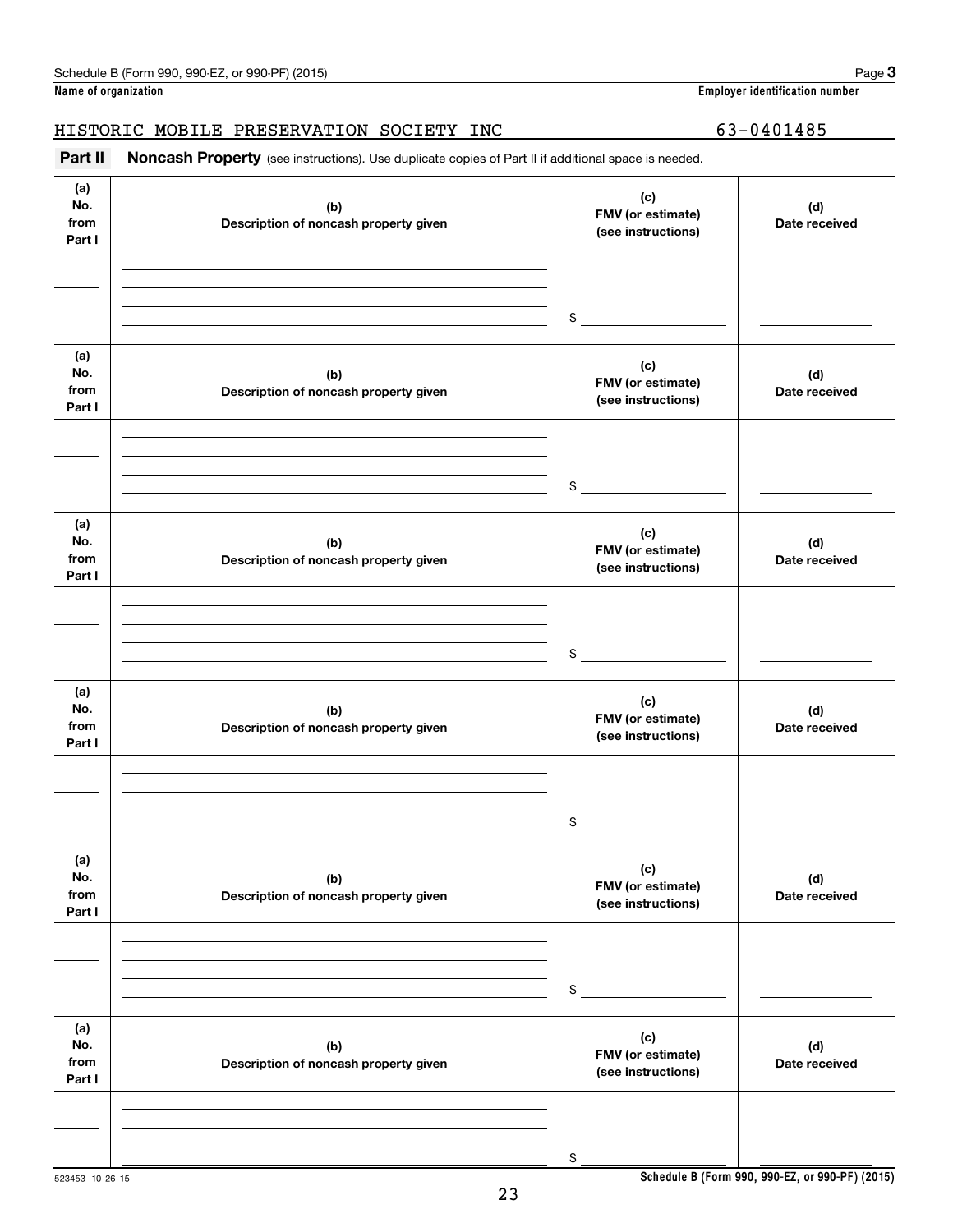| Part III                  | the year from any one contributor. Complete columns (a) through (e) and the following line entry. For organizations<br>completing Part III, enter the total of exclusively religious, charitable, etc., contributions of \$1,000 or less for the year. (Enter this info. once.) |                      | Exclusively religious, charitable, etc., contributions to organizations described in section $501(c)(7)$ , (8), or (10) that total more than \$1,000 for |
|---------------------------|---------------------------------------------------------------------------------------------------------------------------------------------------------------------------------------------------------------------------------------------------------------------------------|----------------------|----------------------------------------------------------------------------------------------------------------------------------------------------------|
| (a) No.<br>from<br>Part I | Use duplicate copies of Part III if additional space is needed.<br>(b) Purpose of gift                                                                                                                                                                                          | (c) Use of gift      | (d) Description of how gift is held                                                                                                                      |
|                           | Transferee's name, address, and ZIP + 4                                                                                                                                                                                                                                         | (e) Transfer of gift | Relationship of transferor to transferee                                                                                                                 |
| (a) No.<br>from<br>Part I | (b) Purpose of gift                                                                                                                                                                                                                                                             | (c) Use of gift      | (d) Description of how gift is held                                                                                                                      |
|                           | Transferee's name, address, and ZIP + 4                                                                                                                                                                                                                                         | (e) Transfer of gift | Relationship of transferor to transferee                                                                                                                 |
| (a) No.<br>from<br>Part I | (b) Purpose of gift                                                                                                                                                                                                                                                             | (c) Use of gift      | (d) Description of how gift is held                                                                                                                      |
|                           | Transferee's name, address, and ZIP + 4                                                                                                                                                                                                                                         | (e) Transfer of gift | Relationship of transferor to transferee                                                                                                                 |
| (a) No.<br>from<br>Part I | (b) Purpose of gift                                                                                                                                                                                                                                                             | (c) Use of gift      | (d) Description of how gift is held                                                                                                                      |
|                           |                                                                                                                                                                                                                                                                                 | (e) Transfer of gift |                                                                                                                                                          |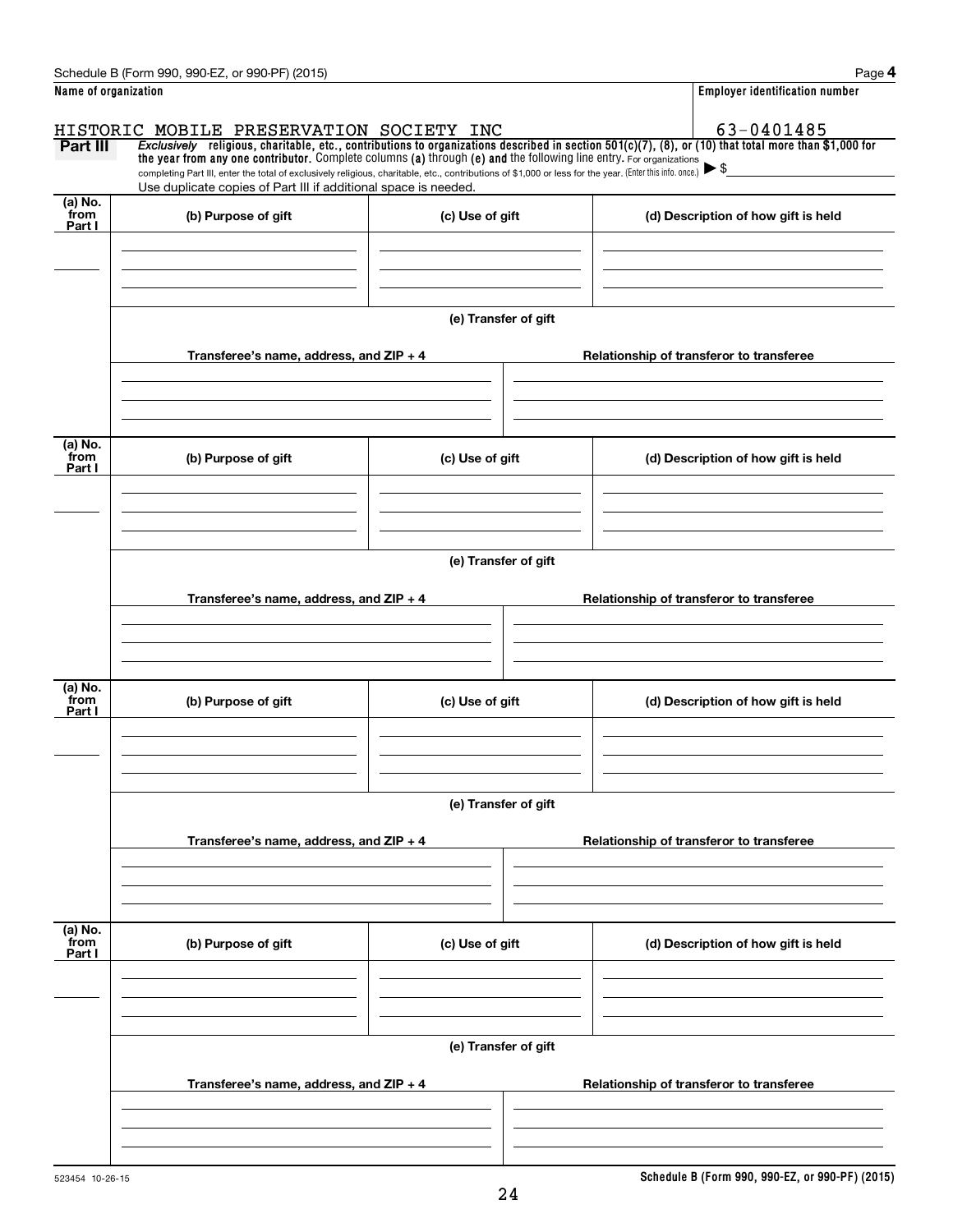**(Form 990) | Complete if the organization answered "Yes" on Form 990, Part IV, line 6, 7, 8, 9, 10, 11a, 11b, 11c, 11d, 11e, 11f, 12a, or 12b. SCHEDULE D Supplemental Financial Statements**<br> **Form 990 2015**<br> **Part IV** line 6.7.8.9.10, 11a, 11b, 11c, 11d, 11e, 11f, 12a, 0r, 12b

**| Attach to Form 990. | Information about Schedule D (Form 990) and its instructions is at**  *www.irs.gov/form990.*

| OMB No. 1545-0047     |
|-----------------------|
| 2015                  |
|                       |
| <b>Open to Public</b> |
| Inspection            |

Department of the Treasury Internal Revenue Service **Name of the organization Employer identification number**

|         | HISTORIC MOBILE PRESERVATION SOCIETY INC                                                                                                                                                                                       | 63-0401485                      |
|---------|--------------------------------------------------------------------------------------------------------------------------------------------------------------------------------------------------------------------------------|---------------------------------|
|         | Part I<br>Organizations Maintaining Donor Advised Funds or Other Similar Funds or Accounts. Complete if the                                                                                                                    |                                 |
|         | organization answered "Yes" on Form 990, Part IV, line 6.                                                                                                                                                                      |                                 |
|         | (a) Donor advised funds                                                                                                                                                                                                        | (b) Funds and other accounts    |
| 1       |                                                                                                                                                                                                                                |                                 |
| 2       | Aggregate value of contributions to (during year)                                                                                                                                                                              |                                 |
| З       | Aggregate value of grants from (during year)                                                                                                                                                                                   |                                 |
| 4       |                                                                                                                                                                                                                                |                                 |
| 5       | Did the organization inform all donors and donor advisors in writing that the assets held in donor advised funds                                                                                                               |                                 |
|         |                                                                                                                                                                                                                                | Yes<br>No                       |
| 6       | Did the organization inform all grantees, donors, and donor advisors in writing that grant funds can be used only                                                                                                              |                                 |
|         | for charitable purposes and not for the benefit of the donor or donor advisor, or for any other purpose conferring                                                                                                             |                                 |
|         |                                                                                                                                                                                                                                | Yes<br>No                       |
| Part II | Conservation Easements. Complete if the organization answered "Yes" on Form 990, Part IV, line 7.                                                                                                                              |                                 |
| 1       | Purpose(s) of conservation easements held by the organization (check all that apply).                                                                                                                                          |                                 |
|         | Preservation of land for public use (e.g., recreation or education)<br>Preservation of a historically important land area                                                                                                      |                                 |
|         | Protection of natural habitat<br>Preservation of a certified historic structure                                                                                                                                                |                                 |
|         | Preservation of open space                                                                                                                                                                                                     |                                 |
| 2       | Complete lines 2a through 2d if the organization held a qualified conservation contribution in the form of a conservation easement on the last                                                                                 |                                 |
|         | day of the tax year.                                                                                                                                                                                                           | Held at the End of the Tax Year |
| a       |                                                                                                                                                                                                                                | 2a                              |
| b       | Total acreage restricted by conservation easements                                                                                                                                                                             | 2b                              |
| с       |                                                                                                                                                                                                                                | 2c                              |
| d       | Number of conservation easements included in (c) acquired after 8/17/06, and not on a historic structure                                                                                                                       |                                 |
|         | listed in the National Register [111] [12] The Mational Register [11] Matter Literature material and the National Register [11] Matter Matter Matter Matter Matter Matter Matter Matter Matter Matter Matter Matter Matter Mat | 2d                              |
| 3       | Number of conservation easements modified, transferred, released, extinguished, or terminated by the organization during the tax                                                                                               |                                 |
|         | $year \triangleright$                                                                                                                                                                                                          |                                 |
|         | Number of states where property subject to conservation easement is located >                                                                                                                                                  |                                 |
| 5       | Does the organization have a written policy regarding the periodic monitoring, inspection, handling of                                                                                                                         |                                 |
|         | violations, and enforcement of the conservation easements it holds?                                                                                                                                                            | Yes<br>No                       |
| 6       | Staff and volunteer hours devoted to monitoring, inspecting, handling of violations, and enforcing conservation easements during the year                                                                                      |                                 |
| 7       | Amount of expenses incurred in monitoring, inspecting, handling of violations, and enforcing conservation easements during the year                                                                                            |                                 |
|         | $\blacktriangleright$ s                                                                                                                                                                                                        |                                 |
| 8       | Does each conservation easement reported on line 2(d) above satisfy the requirements of section 170(h)(4)(B)(i)                                                                                                                |                                 |
|         |                                                                                                                                                                                                                                | Yes<br>No                       |
| 9       | In Part XIII, describe how the organization reports conservation easements in its revenue and expense statement, and balance sheet, and                                                                                        |                                 |
|         | include, if applicable, the text of the footnote to the organization's financial statements that describes the organization's accounting for                                                                                   |                                 |
|         | conservation easements.                                                                                                                                                                                                        |                                 |
|         | Organizations Maintaining Collections of Art, Historical Treasures, or Other Similar Assets.<br>Part III                                                                                                                       |                                 |
|         | Complete if the organization answered "Yes" on Form 990, Part IV, line 8.                                                                                                                                                      |                                 |
|         | 1a If the organization elected, as permitted under SFAS 116 (ASC 958), not to report in its revenue statement and balance sheet works of art,                                                                                  |                                 |
|         | historical treasures, or other similar assets held for public exhibition, education, or research in furtherance of public service, provide, in Part XIII,                                                                      |                                 |
|         | the text of the footnote to its financial statements that describes these items.                                                                                                                                               |                                 |
| b       | If the organization elected, as permitted under SFAS 116 (ASC 958), to report in its revenue statement and balance sheet works of art, historical                                                                              |                                 |
|         | treasures, or other similar assets held for public exhibition, education, or research in furtherance of public service, provide the following amounts                                                                          |                                 |
|         | relating to these items:                                                                                                                                                                                                       |                                 |
|         | (i)                                                                                                                                                                                                                            | $\frac{1}{2}$                   |
|         | (ii) Assets included in Form 990, Part X                                                                                                                                                                                       | $\triangleright$ \$             |
| 2       | If the organization received or held works of art, historical treasures, or other similar assets for financial gain, provide                                                                                                   |                                 |
|         | the following amounts required to be reported under SFAS 116 (ASC 958) relating to these items:                                                                                                                                |                                 |
| а       |                                                                                                                                                                                                                                | \$                              |
|         |                                                                                                                                                                                                                                | \$                              |
|         | LHA For Paperwork Reduction Act Notice, see the Instructions for Form 990.                                                                                                                                                     | Schedule D (Form 990) 2015      |

532051 11-02-15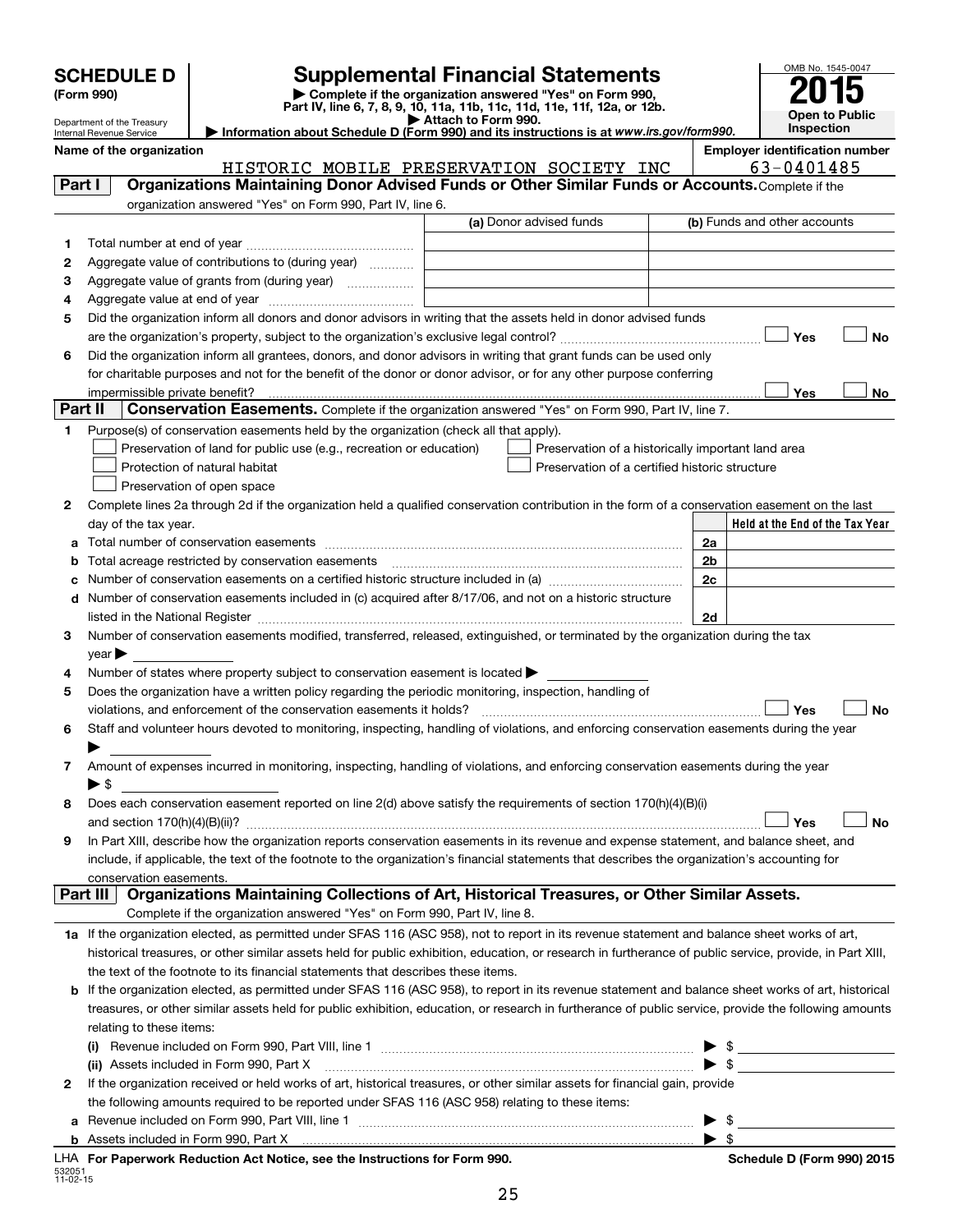|                | Schedule D (Form 990) 2015<br>Part III<br>Organizations Maintaining Collections of Art, Historical Treasures, or Other Similar Assets (continued)                                                                              | HISTORIC MOBILE PRESERVATION SOCIETY INC |                                    |                                                                                                                                                                                                                                |                 |         |                | $63 - 0401485$ Page 2 |  |
|----------------|--------------------------------------------------------------------------------------------------------------------------------------------------------------------------------------------------------------------------------|------------------------------------------|------------------------------------|--------------------------------------------------------------------------------------------------------------------------------------------------------------------------------------------------------------------------------|-----------------|---------|----------------|-----------------------|--|
| 3              | Using the organization's acquisition, accession, and other records, check any of the following that are a significant use of its collection items                                                                              |                                          |                                    |                                                                                                                                                                                                                                |                 |         |                |                       |  |
|                | (check all that apply):                                                                                                                                                                                                        |                                          |                                    |                                                                                                                                                                                                                                |                 |         |                |                       |  |
| a              | $\lfloor x \rfloor$ Public exhibition                                                                                                                                                                                          |                                          |                                    | Loan or exchange programs                                                                                                                                                                                                      |                 |         |                |                       |  |
| b              | $\lfloor x \rfloor$ Scholarly research                                                                                                                                                                                         | е                                        |                                    | Other and the control of the control of the control of the control of the control of the control of the control of the control of the control of the control of the control of the control of the control of the control of th |                 |         |                |                       |  |
| c              | $\lfloor x \rfloor$ Preservation for future generations                                                                                                                                                                        |                                          |                                    |                                                                                                                                                                                                                                |                 |         |                |                       |  |
| 4              | Provide a description of the organization's collections and explain how they further the organization's exempt purpose in Part XIII.                                                                                           |                                          |                                    |                                                                                                                                                                                                                                |                 |         |                |                       |  |
| 5              | During the year, did the organization solicit or receive donations of art, historical treasures, or other similar assets                                                                                                       |                                          |                                    |                                                                                                                                                                                                                                |                 |         |                |                       |  |
|                |                                                                                                                                                                                                                                |                                          |                                    |                                                                                                                                                                                                                                |                 |         | Yes            | $X \mid No$           |  |
|                | Escrow and Custodial Arrangements. Complete if the organization answered "Yes" on Form 990, Part IV, line 9, or<br>Part IV                                                                                                     |                                          |                                    |                                                                                                                                                                                                                                |                 |         |                |                       |  |
|                | reported an amount on Form 990, Part X, line 21.                                                                                                                                                                               |                                          |                                    |                                                                                                                                                                                                                                |                 |         |                |                       |  |
|                | 1a Is the organization an agent, trustee, custodian or other intermediary for contributions or other assets not included                                                                                                       |                                          |                                    |                                                                                                                                                                                                                                |                 |         |                |                       |  |
|                |                                                                                                                                                                                                                                |                                          |                                    |                                                                                                                                                                                                                                |                 |         | Yes            | <b>No</b>             |  |
| b              | If "Yes," explain the arrangement in Part XIII and complete the following table:                                                                                                                                               |                                          |                                    |                                                                                                                                                                                                                                |                 |         |                |                       |  |
|                |                                                                                                                                                                                                                                |                                          |                                    |                                                                                                                                                                                                                                |                 |         | Amount         |                       |  |
| с              | Beginning balance measurements and contain a series of the series of the series of the series of the series of the series of the series of the series of the series of the series of the series of the series of the series of |                                          |                                    |                                                                                                                                                                                                                                | 1c              |         |                |                       |  |
|                |                                                                                                                                                                                                                                |                                          |                                    |                                                                                                                                                                                                                                | 1d              |         |                |                       |  |
|                | Distributions during the year manufactured and an account of the state of the state of the state of the state of the state of the state of the state of the state of the state of the state of the state of the state of the s |                                          |                                    |                                                                                                                                                                                                                                | 1e              |         |                |                       |  |
|                |                                                                                                                                                                                                                                |                                          |                                    |                                                                                                                                                                                                                                | 1f              |         |                |                       |  |
|                | 2a Did the organization include an amount on Form 990, Part X, line 21, for escrow or custodial account liability?                                                                                                             |                                          |                                    |                                                                                                                                                                                                                                | .               |         | Yes            | No                    |  |
|                | <b>b</b> If "Yes," explain the arrangement in Part XIII. Check here if the explanation has been provided on Part XIII                                                                                                          |                                          |                                    |                                                                                                                                                                                                                                |                 |         |                |                       |  |
| <b>Part V</b>  | Endowment Funds. Complete if the organization answered "Yes" on Form 990, Part IV, line 10.                                                                                                                                    |                                          |                                    |                                                                                                                                                                                                                                |                 |         |                |                       |  |
|                |                                                                                                                                                                                                                                | (a) Current year                         | (b) Prior year                     | (c) Two years back $\vert$ (d) Three years back $\vert$ (e) Four years back                                                                                                                                                    |                 |         |                |                       |  |
| 1a             | Beginning of year balance                                                                                                                                                                                                      | 65,399.                                  | 64,202.                            | 61,908                                                                                                                                                                                                                         |                 | 56,377  |                |                       |  |
|                |                                                                                                                                                                                                                                |                                          |                                    |                                                                                                                                                                                                                                |                 |         |                |                       |  |
|                | Net investment earnings, gains, and losses                                                                                                                                                                                     | $-890.$                                  | 1,197.                             | 2.294.                                                                                                                                                                                                                         |                 | 5,531,  |                |                       |  |
|                |                                                                                                                                                                                                                                | 3,000.                                   |                                    |                                                                                                                                                                                                                                |                 |         |                |                       |  |
| е              | Other expenditures for facilities                                                                                                                                                                                              |                                          |                                    |                                                                                                                                                                                                                                |                 |         |                |                       |  |
|                | and programs                                                                                                                                                                                                                   |                                          |                                    |                                                                                                                                                                                                                                |                 |         |                |                       |  |
|                |                                                                                                                                                                                                                                | 773.                                     |                                    |                                                                                                                                                                                                                                |                 |         |                |                       |  |
| g              | End of year balance                                                                                                                                                                                                            | 60.736.                                  | 65.399.                            | 64.202.                                                                                                                                                                                                                        |                 | 61,908. |                |                       |  |
| 2              | Provide the estimated percentage of the current year end balance (line 1g, column (a)) held as:                                                                                                                                |                                          |                                    |                                                                                                                                                                                                                                |                 |         |                |                       |  |
|                | Board designated or quasi-endowment                                                                                                                                                                                            |                                          | %                                  |                                                                                                                                                                                                                                |                 |         |                |                       |  |
|                | Permanent endowment                                                                                                                                                                                                            | %                                        |                                    |                                                                                                                                                                                                                                |                 |         |                |                       |  |
| с              | Temporarily restricted endowment                                                                                                                                                                                               | ℅                                        |                                    |                                                                                                                                                                                                                                |                 |         |                |                       |  |
|                | The percentages on lines 2a, 2b, and 2c should equal 100%.                                                                                                                                                                     |                                          |                                    |                                                                                                                                                                                                                                |                 |         |                |                       |  |
|                | 3a Are there endowment funds not in the possession of the organization that are held and administered for the organization                                                                                                     |                                          |                                    |                                                                                                                                                                                                                                |                 |         |                |                       |  |
|                | by:                                                                                                                                                                                                                            |                                          |                                    |                                                                                                                                                                                                                                |                 |         |                | Yes<br>No             |  |
|                | (i)                                                                                                                                                                                                                            |                                          |                                    |                                                                                                                                                                                                                                |                 |         | 3a(i)          | X                     |  |
|                | (ii) related organizations                                                                                                                                                                                                     |                                          |                                    |                                                                                                                                                                                                                                |                 |         | 3a(ii)         | X                     |  |
|                |                                                                                                                                                                                                                                |                                          |                                    |                                                                                                                                                                                                                                |                 |         | 3b             |                       |  |
| <b>Part VI</b> | Describe in Part XIII the intended uses of the organization's endowment funds.                                                                                                                                                 |                                          |                                    |                                                                                                                                                                                                                                |                 |         |                |                       |  |
|                | Land, Buildings, and Equipment.                                                                                                                                                                                                |                                          |                                    |                                                                                                                                                                                                                                |                 |         |                |                       |  |
|                | Complete if the organization answered "Yes" on Form 990, Part IV, line 11a. See Form 990, Part X, line 10.                                                                                                                     |                                          |                                    |                                                                                                                                                                                                                                |                 |         |                |                       |  |
|                | Description of property                                                                                                                                                                                                        | (a) Cost or other                        | (b) Cost or other<br>basis (other) |                                                                                                                                                                                                                                | (c) Accumulated |         | (d) Book value |                       |  |
|                |                                                                                                                                                                                                                                | basis (investment)                       |                                    |                                                                                                                                                                                                                                | depreciation    |         |                |                       |  |
|                |                                                                                                                                                                                                                                | 709,160.                                 | 16,418.                            |                                                                                                                                                                                                                                |                 |         |                | 16,418.               |  |
| b              |                                                                                                                                                                                                                                |                                          |                                    |                                                                                                                                                                                                                                | 423,532.        |         |                | 285,628.              |  |
| d              |                                                                                                                                                                                                                                |                                          |                                    |                                                                                                                                                                                                                                |                 |         |                |                       |  |
|                | Leasehold improvements                                                                                                                                                                                                         |                                          |                                    |                                                                                                                                                                                                                                |                 |         |                |                       |  |
|                |                                                                                                                                                                                                                                |                                          |                                    |                                                                                                                                                                                                                                |                 |         |                |                       |  |

**Schedule D (Form 990) 2015**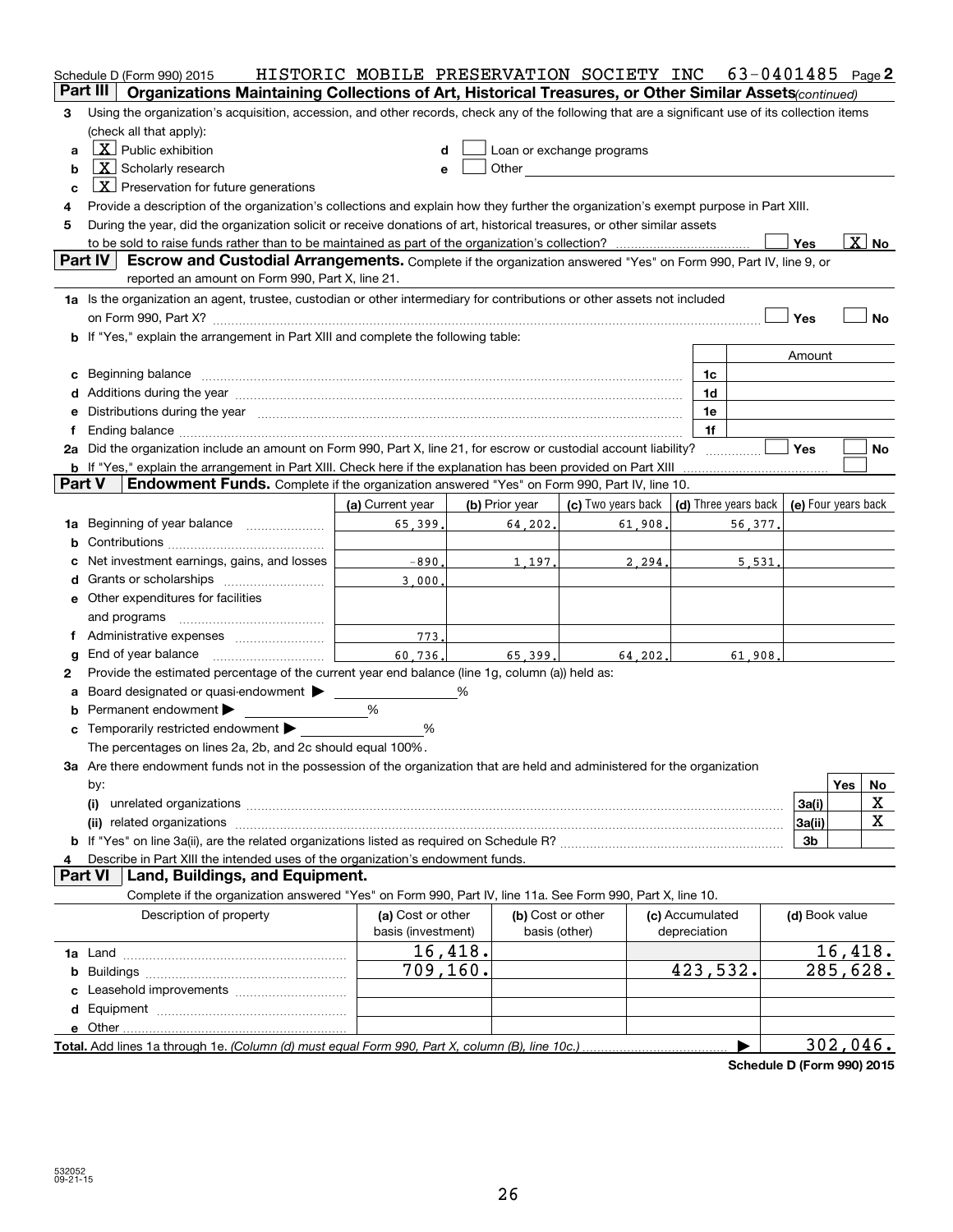#### Schedule D (Form 990) 2015HISTORIC MOBILE PRESERVATION SOCIETY INC 63-0401485 Page<sup>3</sup> **Part VII Investments - Other Securities.**

Complete if the organization answered "Yes" on Form 990, Part IV, line 11b. See Form 990, Part X, line 12.

| (a) Description of security or category (including name of security)                   | (c) Method of valuation: Cost or end-of-year market value |
|----------------------------------------------------------------------------------------|-----------------------------------------------------------|
| (1) Financial derivatives                                                              |                                                           |
| (2) Closely-held equity interests                                                      |                                                           |
| $(3)$ Other                                                                            |                                                           |
| (A)                                                                                    |                                                           |
| (B)                                                                                    |                                                           |
| (C)                                                                                    |                                                           |
| (D)                                                                                    |                                                           |
| (E)                                                                                    |                                                           |
| (F                                                                                     |                                                           |
| (G)                                                                                    |                                                           |
| (H)                                                                                    |                                                           |
| Total. (Col. (b) must equal Form 990, Part X, col. (B) line 12.) $\blacktriangleright$ |                                                           |

#### **Part VIII Investments - Program Related.**

Complete if the organization answered "Yes" on Form 990, Part IV, line 11c. See Form 990, Part X, line 13.

| (a) Description of investment                                       | (b) Book value | (c) Method of valuation: Cost or end-of-year market value |
|---------------------------------------------------------------------|----------------|-----------------------------------------------------------|
| (1)                                                                 |                |                                                           |
| (2)                                                                 |                |                                                           |
| (3)                                                                 |                |                                                           |
| (4)                                                                 |                |                                                           |
| (5)                                                                 |                |                                                           |
| (6)                                                                 |                |                                                           |
| (7)                                                                 |                |                                                           |
| (8)                                                                 |                |                                                           |
| (9)                                                                 |                |                                                           |
| Total. (Col. (b) must equal Form 990, Part X, col. (B) line $13.$ ) |                |                                                           |

#### **Part IX Other Assets.**

Complete if the organization answered "Yes" on Form 990, Part IV, line 11d. See Form 990, Part X, line 15.

| (a) Description  | (b) Book value |
|------------------|----------------|
| (1)              |                |
| (2)              |                |
| $\left(3\right)$ |                |
| (4)              |                |
| $\frac{1}{2}$    |                |
| (6)              |                |
| (7)              |                |
| (8)              |                |
| (9)              |                |
|                  |                |

#### **Part X Other Liabilities.**

Complete if the organization answered "Yes" on Form 990, Part IV, line 11e or 11f. See Form 990, Part X, line 25.

|               | (a) Description of liability                                       | (b) Book value |
|---------------|--------------------------------------------------------------------|----------------|
| (1)           | Federal income taxes                                               |                |
| (2)           | PAYROLL TAXES PAYABLE                                              | 1,634.         |
| (3)           | SALES TAX PAYABLE                                                  |                |
| (4)           |                                                                    |                |
| $\frac{1}{2}$ |                                                                    |                |
| (6)           |                                                                    |                |
| (7)           |                                                                    |                |
| (8)           |                                                                    |                |
| (9)           |                                                                    |                |
|               | Total. (Column (b) must equal Form 990, Part X, col. (B) line 25.) | 1,640.         |

**2.** Liability for uncertain tax positions. In Part XIII, provide the text of the footnote to the organization's financial statements that reports the

organization's liability for uncertain tax positions under FIN 48 (ASC 740). Check here if the text of the footnote has been provided in Part XIII

**Schedule D (Form 990) 2015**

 $\overline{\phantom{a}}$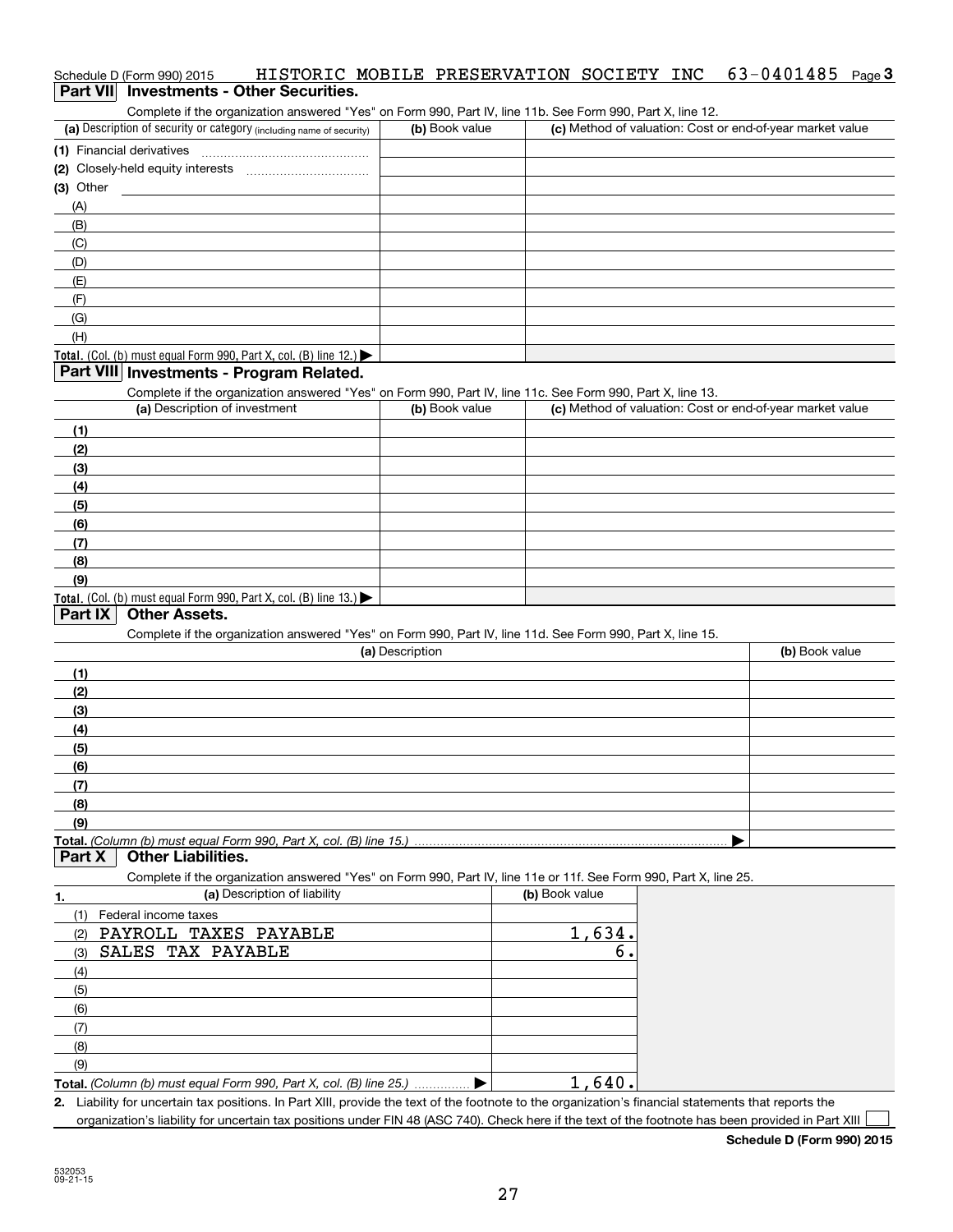|    | HISTORIC MOBILE PRESERVATION SOCIETY INC 63-0401485 Page 4<br>Schedule D (Form 990) 2015                                                                                                                                            |                |              |
|----|-------------------------------------------------------------------------------------------------------------------------------------------------------------------------------------------------------------------------------------|----------------|--------------|
|    | Part XI<br>Reconciliation of Revenue per Audited Financial Statements With Revenue per Return.                                                                                                                                      |                |              |
|    | Complete if the organization answered "Yes" on Form 990, Part IV, line 12a.                                                                                                                                                         |                |              |
| 1  | Total revenue, gains, and other support per audited financial statements                                                                                                                                                            | $\blacksquare$ |              |
| 2  | Amounts included on line 1 but not on Form 990, Part VIII, line 12:                                                                                                                                                                 |                |              |
| a  |                                                                                                                                                                                                                                     | 2a             |              |
|    |                                                                                                                                                                                                                                     | 2 <sub>b</sub> |              |
|    |                                                                                                                                                                                                                                     | 2c             |              |
| d  | Other (Describe in Part XIII.) <b>Construction Contract Construction</b> Chemistry Chemistry Chemistry Chemistry Chemistry Chemistry Chemistry Chemistry Chemistry Chemistry Chemistry Chemistry Chemistry Chemistry Chemistry Chem | 2d             |              |
| e  | Add lines 2a through 2d                                                                                                                                                                                                             |                | <b>2e</b>    |
| 3  |                                                                                                                                                                                                                                     |                | 3            |
| 4  | Amounts included on Form 990, Part VIII, line 12, but not on line 1:                                                                                                                                                                |                |              |
|    |                                                                                                                                                                                                                                     | - 4а           |              |
| b  | Other (Describe in Part XIII.) <b>Construction Contract Construction</b> (Describe in Part XIII.)                                                                                                                                   |                |              |
| c  | Add lines 4a and 4b                                                                                                                                                                                                                 | 4с             |              |
| 5. |                                                                                                                                                                                                                                     |                | 5            |
|    | Part XII   Reconciliation of Expenses per Audited Financial Statements With Expenses per Return.                                                                                                                                    |                |              |
|    | Complete if the organization answered "Yes" on Form 990, Part IV, line 12a.                                                                                                                                                         |                |              |
| 1  |                                                                                                                                                                                                                                     |                | $\mathbf{1}$ |
| 2  | Amounts included on line 1 but not on Form 990, Part IX, line 25:                                                                                                                                                                   |                |              |
|    |                                                                                                                                                                                                                                     | 2a             |              |
|    |                                                                                                                                                                                                                                     | 2 <sub>b</sub> |              |
|    |                                                                                                                                                                                                                                     | 2c             |              |
|    |                                                                                                                                                                                                                                     | 2d             |              |
| е  | Add lines 2a through 2d <b>contained a contained a contained a contained a</b> contained a contact the set of the set of the set of the set of the set of the set of the set of the set of the set of the set of the set of the set |                | 2e           |
| 3  |                                                                                                                                                                                                                                     |                | 3            |
| 4  | Amounts included on Form 990, Part IX, line 25, but not on line 1:                                                                                                                                                                  |                |              |
| a  |                                                                                                                                                                                                                                     | 4a             |              |
|    |                                                                                                                                                                                                                                     | 4b             |              |
|    | Add lines 4a and 4b                                                                                                                                                                                                                 |                | 4c           |
|    |                                                                                                                                                                                                                                     |                | 5            |
|    | Part XIII Supplemental Information.                                                                                                                                                                                                 |                |              |

Provide the descriptions required for Part II, lines 3, 5, and 9; Part III, lines 1a and 4; Part IV, lines 1b and 2b; Part V, line 4; Part X, line 2; Part XI, lines 2d and 4b; and Part XII, lines 2d and 4b. Also complete this part to provide any additional information.

## PART III, LINE 1A:

| IN CONFORMITY WITH THE PRACTICE FOLLOWED BY MOST MUSEUMS, THE SOCIETY'S |  |  |
|-------------------------------------------------------------------------|--|--|
|-------------------------------------------------------------------------|--|--|

FINANCIAL STATEMENTS EXCLUDE THE VALUE OF THE COLLECTION OBJECTS AND

LIBRARY HOLDINGS, AND NO DETERMINATION HAS BEEN MADE AS TO THE AGGREGATE

VALUE OF SUCH ITEMS.

PART III, LINE 4:

THE ORGANIZATION PRESERVES RECORDS, BOOKS, DOCUMENTS AND PICTURES RELATED

TO THE LOCAL AREA'S HISTORY. MANY ITEMS ARE STORED BY THE SOCIETY AND ARE

AVAILABLE FOR RESEARCH BY THE PUBLIC.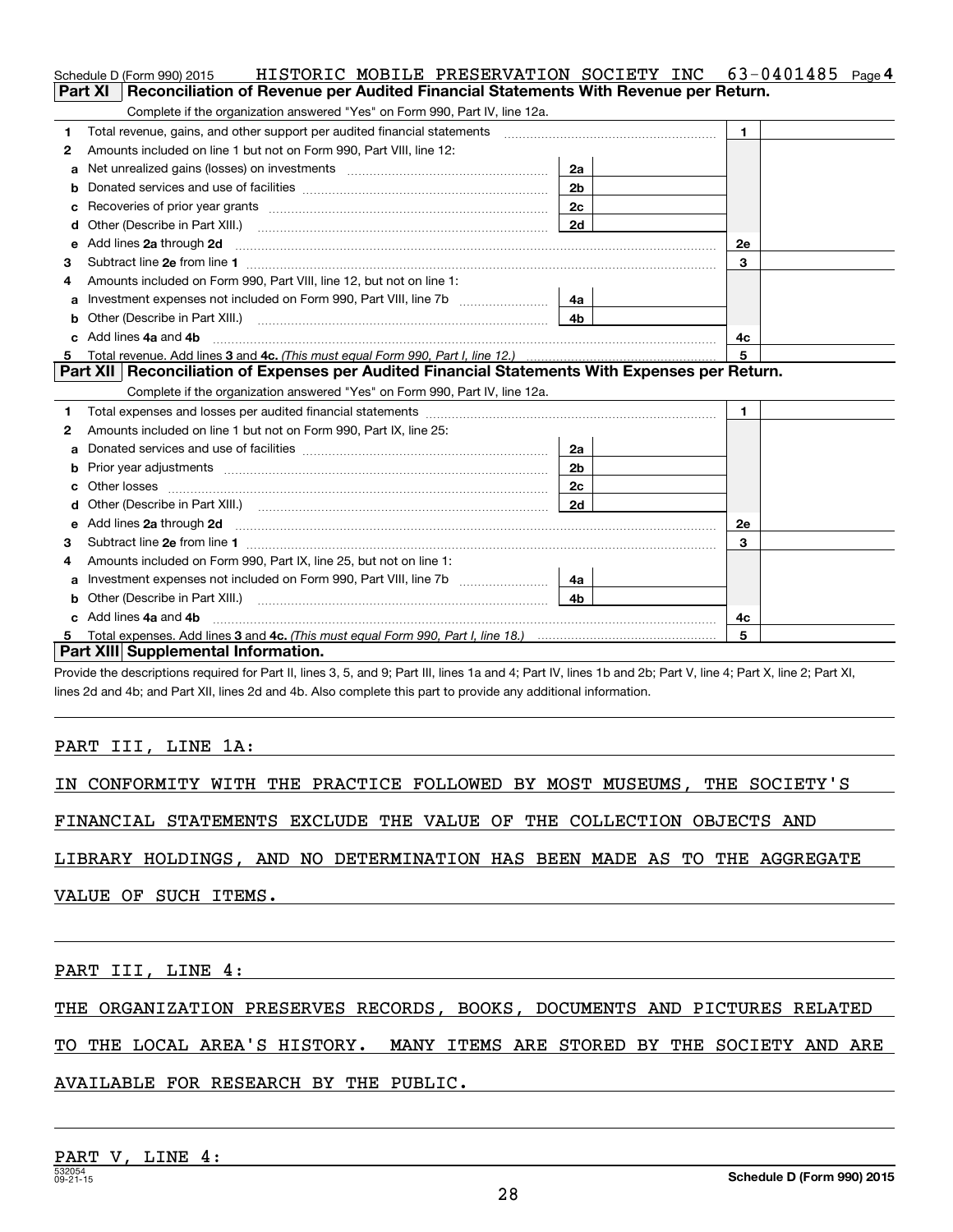| HISTORIC MOBILE PRESERVATION SOCIETY INC63-0401485 Page 5<br>Schedule D (Form 990) 2015 |
|-----------------------------------------------------------------------------------------|
| Part XIII Supplemental Information (continued)                                          |
| THE FRIENDS OF OAKLEIGH ENDOWMENT FUND, WHICH IS A TRUST FUND ESTABLISHED               |
| WITH THE COMMUNITY FOUNDATION OF SOUTH ALABAMA, PERIODICALLY DISTRIBUTES                |
| INCOME EARNED TO THE SOCIETY TO ASSIST WITH CAPITAL IMPROVEMENTS TO THE                 |
| OAKLEIGH HOUSE MUSEUM.                                                                  |
|                                                                                         |
|                                                                                         |
|                                                                                         |
|                                                                                         |
|                                                                                         |
|                                                                                         |
|                                                                                         |
|                                                                                         |
|                                                                                         |
|                                                                                         |
|                                                                                         |
|                                                                                         |
|                                                                                         |
|                                                                                         |
|                                                                                         |
|                                                                                         |
|                                                                                         |
|                                                                                         |
|                                                                                         |
|                                                                                         |
|                                                                                         |
|                                                                                         |
|                                                                                         |
|                                                                                         |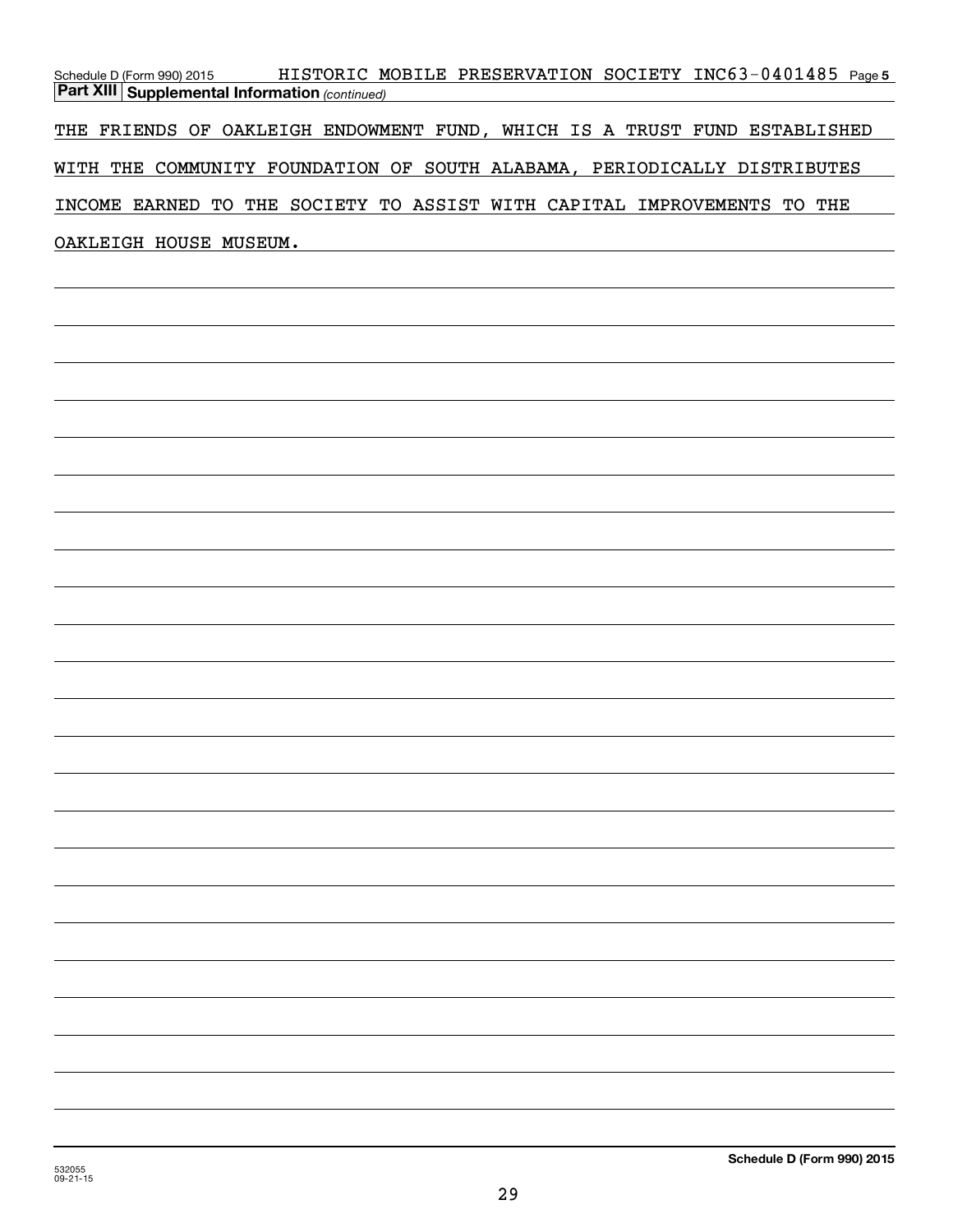| <b>SCHEDULE G</b>                                                                                                                                                                                                                                                     |                                                                                                                                                                                |                                                                                                                                                                                                                                                                                                                                                                                                                                                                                                                                                  |                                                                            |    |                                                                            |  |                                                                            | OMB No. 1545-0047                                       |
|-----------------------------------------------------------------------------------------------------------------------------------------------------------------------------------------------------------------------------------------------------------------------|--------------------------------------------------------------------------------------------------------------------------------------------------------------------------------|--------------------------------------------------------------------------------------------------------------------------------------------------------------------------------------------------------------------------------------------------------------------------------------------------------------------------------------------------------------------------------------------------------------------------------------------------------------------------------------------------------------------------------------------------|----------------------------------------------------------------------------|----|----------------------------------------------------------------------------|--|----------------------------------------------------------------------------|---------------------------------------------------------|
| (Form 990 or 990-EZ)                                                                                                                                                                                                                                                  | <b>Supplemental Information Regarding Fundraising or Gaming Activities</b><br>Complete if the organization answered "Yes" on Form 990, Part IV, lines 17, 18, or 19, or if the |                                                                                                                                                                                                                                                                                                                                                                                                                                                                                                                                                  |                                                                            |    |                                                                            |  |                                                                            | 2015                                                    |
| organization entered more than \$15,000 on Form 990-EZ, line 6a.<br>Department of the Treasury<br>Attach to Form 990 or Form 990-EZ.<br>Internal Revenue Service<br>Information about Schedule G (Form 990 or 990-EZ) and its instructions is at www.irs.gov/form990. |                                                                                                                                                                                |                                                                                                                                                                                                                                                                                                                                                                                                                                                                                                                                                  |                                                                            |    |                                                                            |  |                                                                            | <b>Open to Public</b><br>Inspection                     |
| Name of the organization                                                                                                                                                                                                                                              |                                                                                                                                                                                |                                                                                                                                                                                                                                                                                                                                                                                                                                                                                                                                                  |                                                                            |    |                                                                            |  |                                                                            | <b>Employer identification number</b>                   |
|                                                                                                                                                                                                                                                                       |                                                                                                                                                                                | HISTORIC MOBILE PRESERVATION SOCIETY INC                                                                                                                                                                                                                                                                                                                                                                                                                                                                                                         |                                                                            |    |                                                                            |  | 63-0401485                                                                 |                                                         |
| Part I                                                                                                                                                                                                                                                                | required to complete this part.                                                                                                                                                | Fundraising Activities. Complete if the organization answered "Yes" on Form 990, Part IV, line 17. Form 990-EZ filers are not                                                                                                                                                                                                                                                                                                                                                                                                                    |                                                                            |    |                                                                            |  |                                                                            |                                                         |
| Mail solicitations<br>a<br>b<br>Phone solicitations<br>c<br>In-person solicitations<br>d                                                                                                                                                                              | Internet and email solicitations                                                                                                                                               | Indicate whether the organization raised funds through any of the following activities. Check all that apply.<br>e<br>f<br>Special fundraising events<br>g<br>2 a Did the organization have a written or oral agreement with any individual (including officers, directors, trustees or<br>key employees listed in Form 990, Part VII) or entity in connection with professional fundraising services?<br>b If "Yes," list the ten highest paid individuals or entities (fundraisers) pursuant to agreements under which the fundraiser is to be |                                                                            |    | Solicitation of non-government grants<br>Solicitation of government grants |  | Yes                                                                        | No                                                      |
| compensated at least \$5,000 by the organization.                                                                                                                                                                                                                     |                                                                                                                                                                                |                                                                                                                                                                                                                                                                                                                                                                                                                                                                                                                                                  |                                                                            |    |                                                                            |  |                                                                            |                                                         |
| (i) Name and address of individual<br>or entity (fundraiser)                                                                                                                                                                                                          |                                                                                                                                                                                | (ii) Activity                                                                                                                                                                                                                                                                                                                                                                                                                                                                                                                                    | (iii) pid<br>fundraiser<br>have custody<br>or control of<br>contributions? |    | (iv) Gross receipts<br>from activity                                       |  | (v) Amount paid<br>to (or retained by)<br>fundraiser<br>listed in col. (i) | (vi) Amount paid<br>to (or retained by)<br>organization |
|                                                                                                                                                                                                                                                                       |                                                                                                                                                                                |                                                                                                                                                                                                                                                                                                                                                                                                                                                                                                                                                  | Yes                                                                        | No |                                                                            |  |                                                                            |                                                         |
|                                                                                                                                                                                                                                                                       |                                                                                                                                                                                |                                                                                                                                                                                                                                                                                                                                                                                                                                                                                                                                                  |                                                                            |    |                                                                            |  |                                                                            |                                                         |
|                                                                                                                                                                                                                                                                       |                                                                                                                                                                                |                                                                                                                                                                                                                                                                                                                                                                                                                                                                                                                                                  |                                                                            |    |                                                                            |  |                                                                            |                                                         |
|                                                                                                                                                                                                                                                                       |                                                                                                                                                                                |                                                                                                                                                                                                                                                                                                                                                                                                                                                                                                                                                  |                                                                            |    |                                                                            |  |                                                                            |                                                         |
|                                                                                                                                                                                                                                                                       |                                                                                                                                                                                |                                                                                                                                                                                                                                                                                                                                                                                                                                                                                                                                                  |                                                                            |    |                                                                            |  |                                                                            |                                                         |
|                                                                                                                                                                                                                                                                       |                                                                                                                                                                                |                                                                                                                                                                                                                                                                                                                                                                                                                                                                                                                                                  |                                                                            |    |                                                                            |  |                                                                            |                                                         |
|                                                                                                                                                                                                                                                                       |                                                                                                                                                                                |                                                                                                                                                                                                                                                                                                                                                                                                                                                                                                                                                  |                                                                            |    |                                                                            |  |                                                                            |                                                         |
|                                                                                                                                                                                                                                                                       |                                                                                                                                                                                |                                                                                                                                                                                                                                                                                                                                                                                                                                                                                                                                                  |                                                                            |    |                                                                            |  |                                                                            |                                                         |
|                                                                                                                                                                                                                                                                       |                                                                                                                                                                                |                                                                                                                                                                                                                                                                                                                                                                                                                                                                                                                                                  |                                                                            |    |                                                                            |  |                                                                            |                                                         |
|                                                                                                                                                                                                                                                                       |                                                                                                                                                                                |                                                                                                                                                                                                                                                                                                                                                                                                                                                                                                                                                  |                                                                            |    |                                                                            |  |                                                                            |                                                         |
| Total                                                                                                                                                                                                                                                                 |                                                                                                                                                                                |                                                                                                                                                                                                                                                                                                                                                                                                                                                                                                                                                  |                                                                            |    |                                                                            |  |                                                                            |                                                         |
| or licensing.                                                                                                                                                                                                                                                         |                                                                                                                                                                                | 3 List all states in which the organization is registered or licensed to solicit contributions or has been notified it is exempt from registration                                                                                                                                                                                                                                                                                                                                                                                               |                                                                            |    |                                                                            |  |                                                                            |                                                         |
|                                                                                                                                                                                                                                                                       |                                                                                                                                                                                |                                                                                                                                                                                                                                                                                                                                                                                                                                                                                                                                                  |                                                                            |    |                                                                            |  |                                                                            |                                                         |
|                                                                                                                                                                                                                                                                       |                                                                                                                                                                                |                                                                                                                                                                                                                                                                                                                                                                                                                                                                                                                                                  |                                                                            |    |                                                                            |  |                                                                            |                                                         |
|                                                                                                                                                                                                                                                                       |                                                                                                                                                                                |                                                                                                                                                                                                                                                                                                                                                                                                                                                                                                                                                  |                                                                            |    |                                                                            |  |                                                                            |                                                         |
|                                                                                                                                                                                                                                                                       |                                                                                                                                                                                |                                                                                                                                                                                                                                                                                                                                                                                                                                                                                                                                                  |                                                                            |    |                                                                            |  |                                                                            |                                                         |
|                                                                                                                                                                                                                                                                       |                                                                                                                                                                                |                                                                                                                                                                                                                                                                                                                                                                                                                                                                                                                                                  |                                                                            |    |                                                                            |  |                                                                            |                                                         |

**For Paperwork Reduction Act Notice, see the Instructions for Form 990 or 990-EZ. Schedule G (Form 990 or 990-EZ) 2015** LHA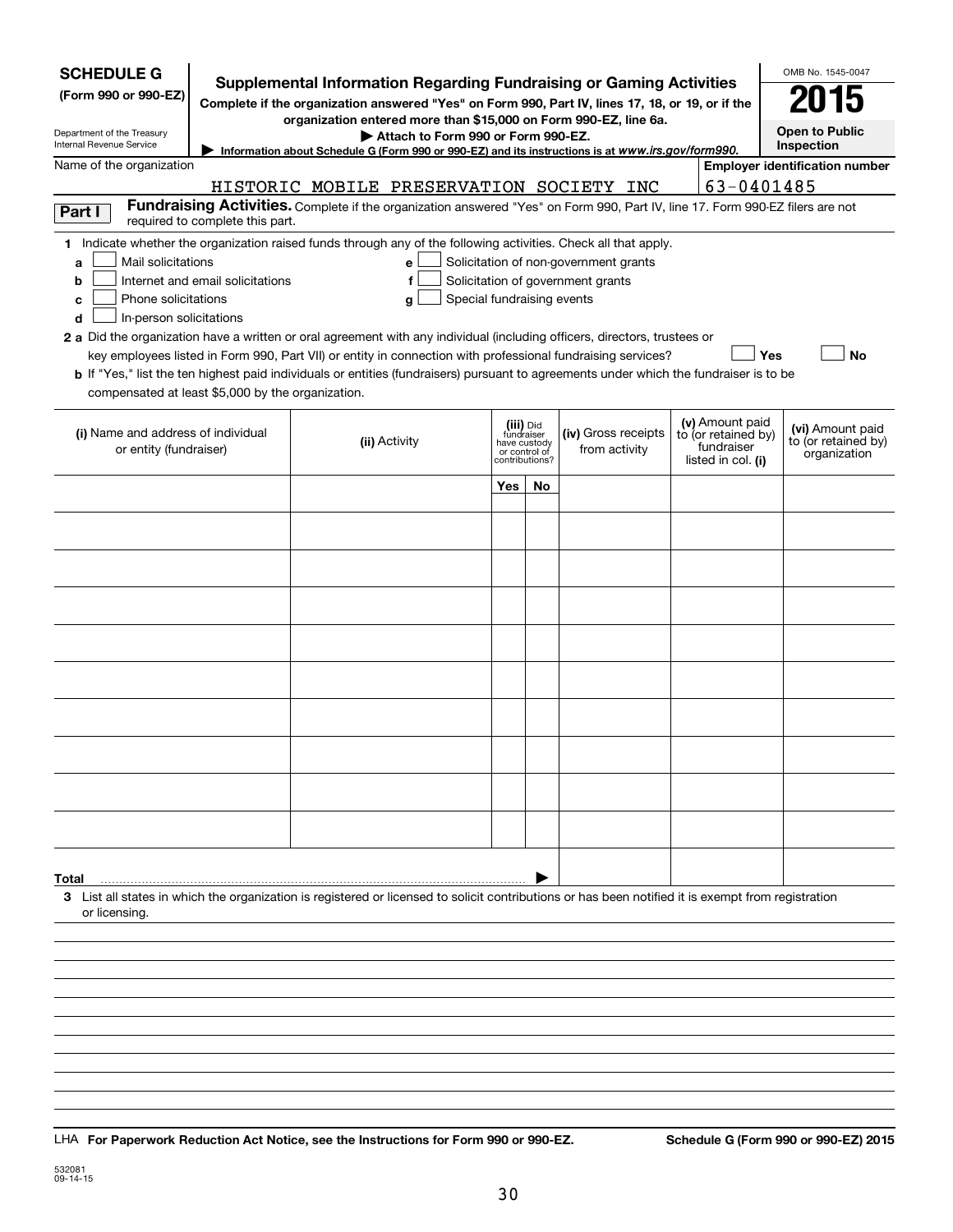Schedule G (Form 990 or 990-EZ) 2015  $\rm HISTORIC$  MOBILE PRESERVATION SOCIETY INC63-0401485 Page 2 Part II | Fundraising Events. Complete if the organization answered "Yes" on Form 990, Part IV, line 18, or reported more than \$15,000 of fundraising event contributions and gross income on Form 990-EZ, lines 1 and 6b. List events with gross receipts greater than \$5,000.

|                 |    | OFfundralsing event contributions and gross income on Form 990-EZ, illies T and 6D. Elst events with gross receipts greater than \$5,000. |                                                |                                                  |                                 |                                                     |
|-----------------|----|-------------------------------------------------------------------------------------------------------------------------------------------|------------------------------------------------|--------------------------------------------------|---------------------------------|-----------------------------------------------------|
|                 |    |                                                                                                                                           | (a) Event #1<br>VARIOUS<br><b>EVENTS</b>       | $(b)$ Event #2                                   | (c) Other events<br><b>NONE</b> | (d) Total events<br>(add col. (a) through           |
|                 |    |                                                                                                                                           | (event type)                                   | (event type)                                     | (total number)                  | col. (c)                                            |
| Revenue         |    |                                                                                                                                           |                                                |                                                  |                                 |                                                     |
|                 | 1. |                                                                                                                                           | 30, 238.                                       |                                                  |                                 | 30, 238.                                            |
|                 |    |                                                                                                                                           | 30,238.                                        |                                                  |                                 | 30,238.                                             |
|                 | 3  | Gross income (line 1 minus line 2)                                                                                                        |                                                |                                                  |                                 |                                                     |
|                 |    |                                                                                                                                           |                                                |                                                  |                                 |                                                     |
|                 | 5  |                                                                                                                                           |                                                |                                                  |                                 |                                                     |
| Expenses        | 6  |                                                                                                                                           |                                                |                                                  |                                 |                                                     |
| Direct          |    |                                                                                                                                           |                                                |                                                  |                                 |                                                     |
|                 | 8  |                                                                                                                                           | <u> 1990 - Jan Barbara Barat, prima popula</u> |                                                  |                                 |                                                     |
|                 | 9  |                                                                                                                                           |                                                |                                                  |                                 |                                                     |
|                 |    |                                                                                                                                           |                                                |                                                  |                                 |                                                     |
|                 |    |                                                                                                                                           |                                                |                                                  |                                 |                                                     |
| Part III        |    | Gaming. Complete if the organization answered "Yes" on Form 990, Part IV, line 19, or reported more than                                  |                                                |                                                  |                                 |                                                     |
|                 |    | \$15,000 on Form 990-EZ, line 6a.                                                                                                         |                                                |                                                  |                                 |                                                     |
| Revenue         |    |                                                                                                                                           | (a) Bingo                                      | (b) Pull tabs/instant<br>bingo/progressive bingo | (c) Other gaming                | (d) Total gaming (add<br>col. (a) through col. (c)) |
|                 |    |                                                                                                                                           |                                                |                                                  |                                 |                                                     |
|                 | 1  |                                                                                                                                           |                                                |                                                  |                                 |                                                     |
|                 |    |                                                                                                                                           |                                                |                                                  |                                 |                                                     |
|                 | 3  |                                                                                                                                           |                                                |                                                  |                                 |                                                     |
| Direct Expenses | 4  |                                                                                                                                           |                                                |                                                  |                                 |                                                     |
|                 |    |                                                                                                                                           |                                                |                                                  |                                 |                                                     |
|                 | 6  | Volunteer labor                                                                                                                           | Yes<br>%<br>No                                 | Yes<br>%<br>No                                   | Yes<br>%<br>No                  |                                                     |
|                 | 7  | Direct expense summary. Add lines 2 through 5 in column (d)                                                                               |                                                |                                                  |                                 |                                                     |
|                 | 8  |                                                                                                                                           |                                                |                                                  |                                 |                                                     |
|                 |    |                                                                                                                                           |                                                |                                                  |                                 |                                                     |
|                 |    | 9 Enter the state(s) in which the organization conducts gaming activities:                                                                |                                                |                                                  |                                 | Yes<br>No                                           |
|                 |    | <b>b</b> If "No," explain:                                                                                                                |                                                |                                                  |                                 |                                                     |
|                 |    |                                                                                                                                           |                                                |                                                  |                                 | Yes<br>No                                           |

**Schedule G (Form 990 or 990-EZ) 2015**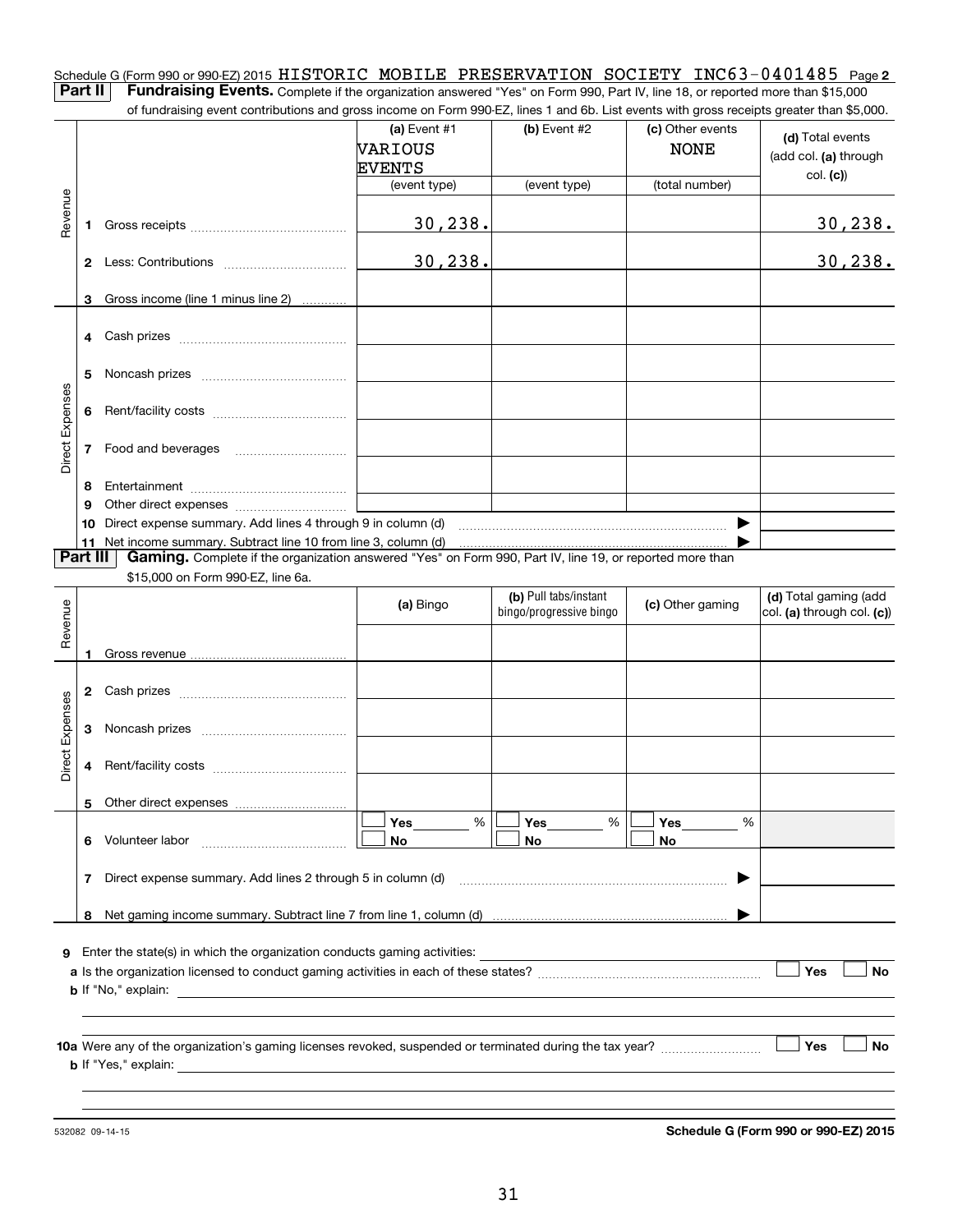|    | Schedule G (Form 990 or 990-EZ) 2015 HISTORIC MOBILE PRESERVATION SOCIETY INC63-0401485                                                                       |                 |            | Page 3    |
|----|---------------------------------------------------------------------------------------------------------------------------------------------------------------|-----------------|------------|-----------|
|    |                                                                                                                                                               |                 | Yes        | <b>No</b> |
|    | 12 Is the organization a grantor, beneficiary or trustee of a trust or a member of a partnership or other entity formed                                       |                 |            |           |
|    |                                                                                                                                                               |                 | Yes        | No        |
|    | 13 Indicate the percentage of gaming activity conducted in:                                                                                                   |                 |            |           |
|    |                                                                                                                                                               | 13а             |            | %         |
|    | <b>b</b> An outside facility <i>www.communicality www.communicality.communicality www.communicality www.communicality.communicality www.communicality.com</i> | 13 <sub>b</sub> |            | %         |
|    | 14 Enter the name and address of the person who prepares the organization's gaming/special events books and records:                                          |                 |            |           |
|    | Name $\blacktriangleright$<br><u> 1989 - Johann Barbara, martin amerikan basar dan berasal dan berasal dalam basar dalam basar dalam basar dala</u>           |                 |            |           |
|    |                                                                                                                                                               |                 |            |           |
|    | 158 Yes                                                                                                                                                       |                 |            | No        |
|    |                                                                                                                                                               |                 |            |           |
|    | of gaming revenue retained by the third party $\triangleright$ \$ _________________.                                                                          |                 |            |           |
|    | c If "Yes," enter name and address of the third party:                                                                                                        |                 |            |           |
|    |                                                                                                                                                               |                 |            |           |
|    | Name $\blacktriangleright$<br><u> 1989 - Andrea Stadt Britain, amerikansk fotograf i den stadt fotograf i den stadt fotograf i den stadt fotogr</u>           |                 |            |           |
|    | Address $\blacktriangleright$<br><u> 1989 - Andrea Stadt Britain, amerikansk politiker (</u>                                                                  |                 |            |           |
| 16 | Gaming manager information:                                                                                                                                   |                 |            |           |
|    | Name $\blacktriangleright$                                                                                                                                    |                 |            |           |
|    | Gaming manager compensation > \$                                                                                                                              |                 |            |           |
|    |                                                                                                                                                               |                 |            |           |
|    |                                                                                                                                                               |                 |            |           |
|    | Director/officer<br>Employee<br>Independent contractor                                                                                                        |                 |            |           |
| 17 | Mandatory distributions:                                                                                                                                      |                 |            |           |
|    | a Is the organization required under state law to make charitable distributions from the gaming proceeds to                                                   |                 |            |           |
|    | retain the state gaming license?                                                                                                                              |                 | $\Box$ Yes |           |
|    | <b>b</b> Enter the amount of distributions required under state law to be distributed to other exempt organizations or spent in the                           |                 |            |           |
|    | organization's own exempt activities during the tax year $\triangleright$ \$                                                                                  |                 |            |           |
|    | <b>Part IV</b><br>Supplemental Information. Provide the explanations required by Part I, line 2b, columns (iii) and (v); and Part III, lines 9, 9b, 10b, 15b, |                 |            |           |
|    | 15c, 16, and 17b, as applicable. Also provide any additional information (see instructions).                                                                  |                 |            |           |
|    |                                                                                                                                                               |                 |            |           |
|    |                                                                                                                                                               |                 |            |           |
|    |                                                                                                                                                               |                 |            |           |
|    |                                                                                                                                                               |                 |            |           |
|    |                                                                                                                                                               |                 |            |           |
|    |                                                                                                                                                               |                 |            |           |
|    |                                                                                                                                                               |                 |            |           |
|    |                                                                                                                                                               |                 |            |           |
|    |                                                                                                                                                               |                 |            |           |
|    |                                                                                                                                                               |                 |            |           |
|    |                                                                                                                                                               |                 |            |           |
|    |                                                                                                                                                               |                 |            |           |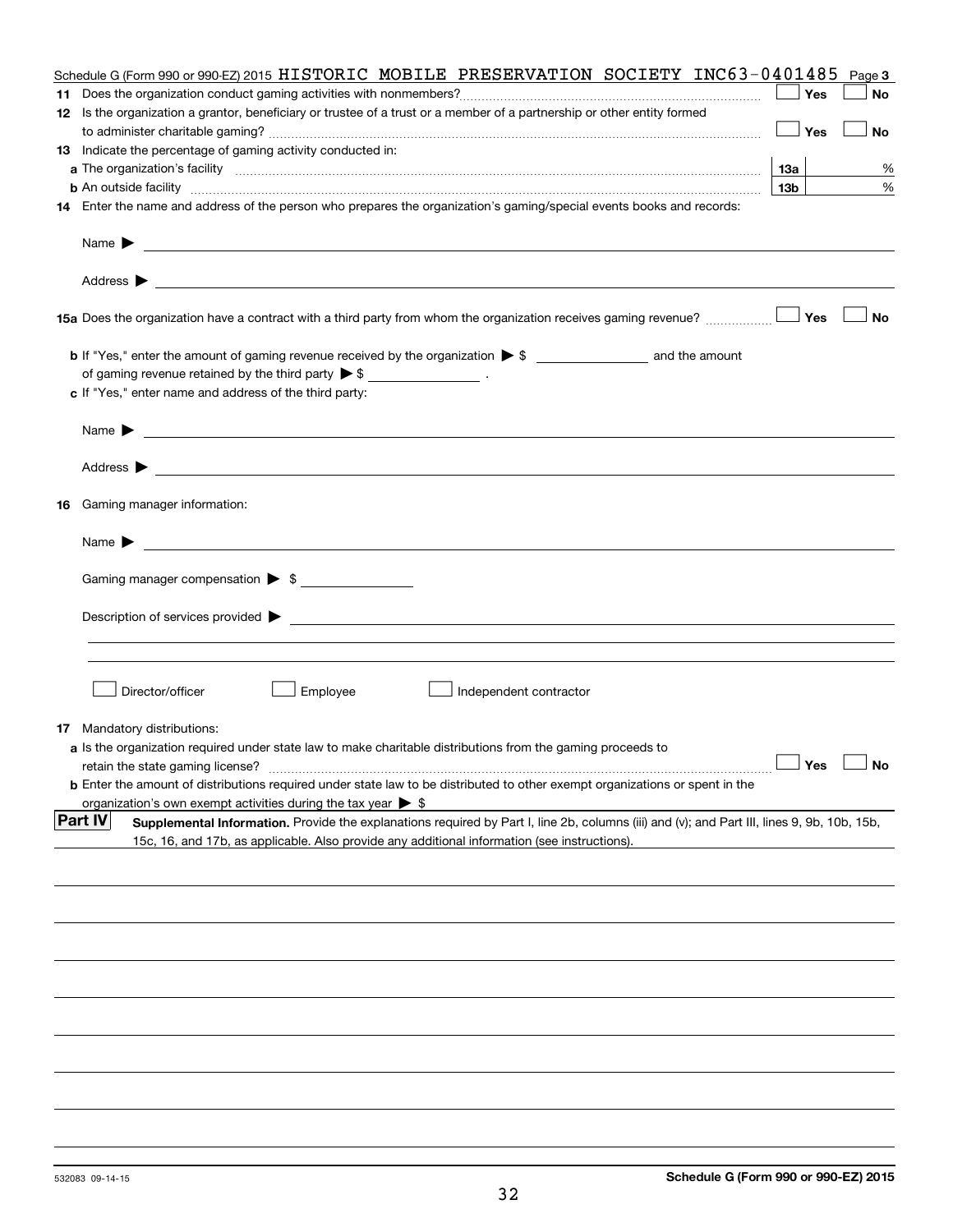| Schedule G (Form 990 or 990-EZ) HISTORIC MOBILE PRESERVATION SOCIETY INC63-0401485 Page 4<br><b>Part IV Supplemental Information</b> (continued) |  |  |  |  |
|--------------------------------------------------------------------------------------------------------------------------------------------------|--|--|--|--|
|                                                                                                                                                  |  |  |  |  |
|                                                                                                                                                  |  |  |  |  |
|                                                                                                                                                  |  |  |  |  |
|                                                                                                                                                  |  |  |  |  |
|                                                                                                                                                  |  |  |  |  |
|                                                                                                                                                  |  |  |  |  |
|                                                                                                                                                  |  |  |  |  |
|                                                                                                                                                  |  |  |  |  |
|                                                                                                                                                  |  |  |  |  |
|                                                                                                                                                  |  |  |  |  |
|                                                                                                                                                  |  |  |  |  |
|                                                                                                                                                  |  |  |  |  |
|                                                                                                                                                  |  |  |  |  |
|                                                                                                                                                  |  |  |  |  |
|                                                                                                                                                  |  |  |  |  |
|                                                                                                                                                  |  |  |  |  |
|                                                                                                                                                  |  |  |  |  |
|                                                                                                                                                  |  |  |  |  |
|                                                                                                                                                  |  |  |  |  |
|                                                                                                                                                  |  |  |  |  |
|                                                                                                                                                  |  |  |  |  |
|                                                                                                                                                  |  |  |  |  |
|                                                                                                                                                  |  |  |  |  |
|                                                                                                                                                  |  |  |  |  |
|                                                                                                                                                  |  |  |  |  |
|                                                                                                                                                  |  |  |  |  |
|                                                                                                                                                  |  |  |  |  |
|                                                                                                                                                  |  |  |  |  |
|                                                                                                                                                  |  |  |  |  |
|                                                                                                                                                  |  |  |  |  |
|                                                                                                                                                  |  |  |  |  |
|                                                                                                                                                  |  |  |  |  |
|                                                                                                                                                  |  |  |  |  |
|                                                                                                                                                  |  |  |  |  |
|                                                                                                                                                  |  |  |  |  |
|                                                                                                                                                  |  |  |  |  |
|                                                                                                                                                  |  |  |  |  |
|                                                                                                                                                  |  |  |  |  |
|                                                                                                                                                  |  |  |  |  |
|                                                                                                                                                  |  |  |  |  |
|                                                                                                                                                  |  |  |  |  |
|                                                                                                                                                  |  |  |  |  |
|                                                                                                                                                  |  |  |  |  |
|                                                                                                                                                  |  |  |  |  |
|                                                                                                                                                  |  |  |  |  |
|                                                                                                                                                  |  |  |  |  |
|                                                                                                                                                  |  |  |  |  |
|                                                                                                                                                  |  |  |  |  |
|                                                                                                                                                  |  |  |  |  |
|                                                                                                                                                  |  |  |  |  |
|                                                                                                                                                  |  |  |  |  |
|                                                                                                                                                  |  |  |  |  |
|                                                                                                                                                  |  |  |  |  |
|                                                                                                                                                  |  |  |  |  |
|                                                                                                                                                  |  |  |  |  |
|                                                                                                                                                  |  |  |  |  |
|                                                                                                                                                  |  |  |  |  |
|                                                                                                                                                  |  |  |  |  |
|                                                                                                                                                  |  |  |  |  |
|                                                                                                                                                  |  |  |  |  |
|                                                                                                                                                  |  |  |  |  |
|                                                                                                                                                  |  |  |  |  |
|                                                                                                                                                  |  |  |  |  |
|                                                                                                                                                  |  |  |  |  |
|                                                                                                                                                  |  |  |  |  |
|                                                                                                                                                  |  |  |  |  |
|                                                                                                                                                  |  |  |  |  |
|                                                                                                                                                  |  |  |  |  |
|                                                                                                                                                  |  |  |  |  |
|                                                                                                                                                  |  |  |  |  |
|                                                                                                                                                  |  |  |  |  |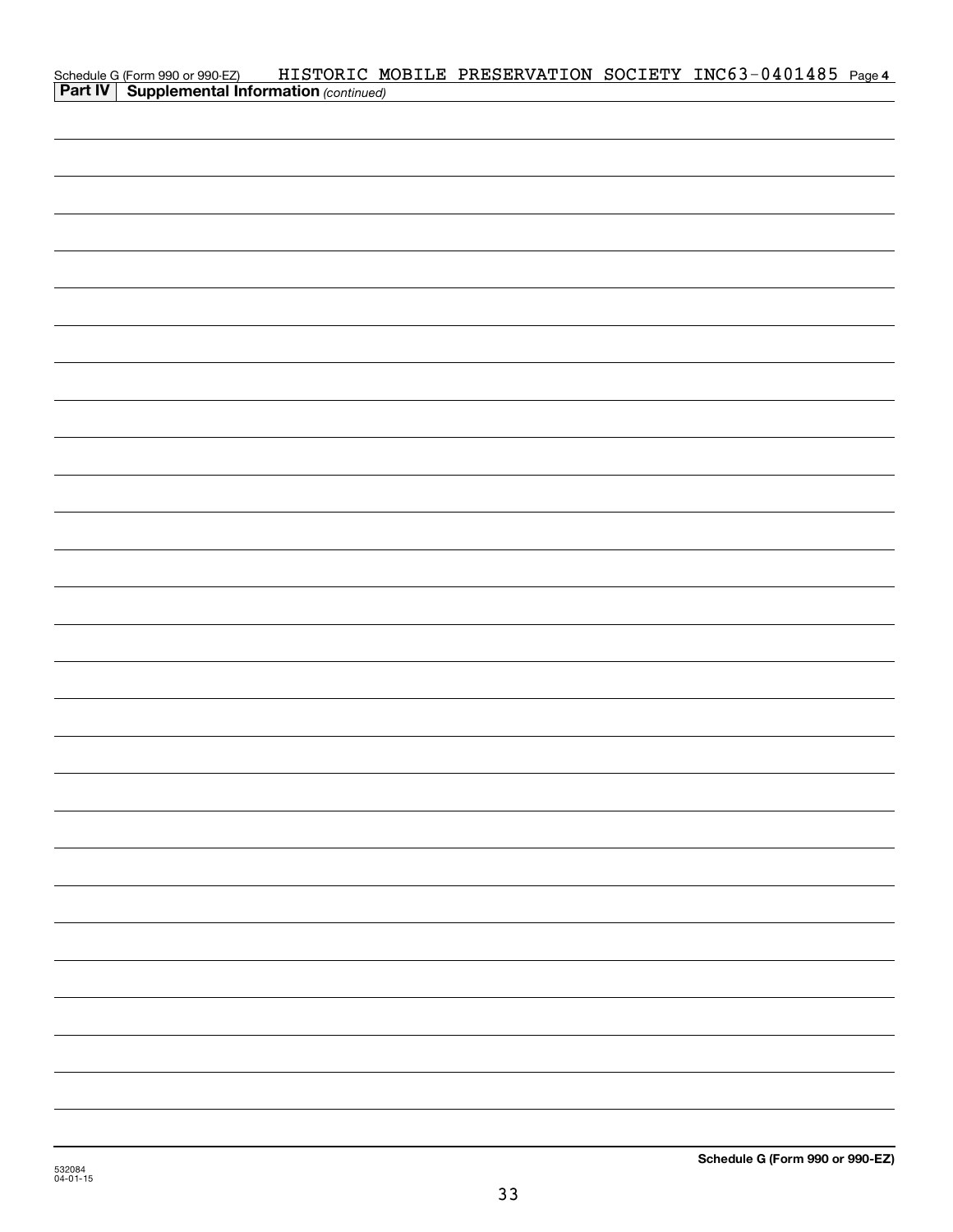| <b>SCHEDULE I</b>                                                                                                                                   |                                                                                                                                                                          |            | <b>Grants and Other Assistance to Organizations,</b>                                    |                             |                                         |                                                                |                                           | OMB No. 1545-0047                                            |
|-----------------------------------------------------------------------------------------------------------------------------------------------------|--------------------------------------------------------------------------------------------------------------------------------------------------------------------------|------------|-----------------------------------------------------------------------------------------|-----------------------------|-----------------------------------------|----------------------------------------------------------------|-------------------------------------------|--------------------------------------------------------------|
| (Form 990)<br>Governments, and Individuals in the United States<br>Complete if the organization answered "Yes" on Form 990, Part IV, line 21 or 22. |                                                                                                                                                                          |            |                                                                                         |                             |                                         |                                                                |                                           |                                                              |
| Department of the Treasury<br>Internal Revenue Service                                                                                              |                                                                                                                                                                          |            | Information about Schedule I (Form 990) and its instructions is at www.irs.gov/form990. | Attach to Form 990.         |                                         |                                                                |                                           | <b>Open to Public</b><br>Inspection                          |
| Name of the organization                                                                                                                            |                                                                                                                                                                          |            |                                                                                         |                             |                                         |                                                                |                                           | <b>Employer identification number</b>                        |
|                                                                                                                                                     |                                                                                                                                                                          |            | HISTORIC MOBILE PRESERVATION SOCIETY INC                                                |                             |                                         |                                                                |                                           | 63-0401485                                                   |
| Part I                                                                                                                                              | <b>General Information on Grants and Assistance</b>                                                                                                                      |            |                                                                                         |                             |                                         |                                                                |                                           |                                                              |
| $\mathbf 1$                                                                                                                                         | Does the organization maintain records to substantiate the amount of the grants or assistance, the grantees' eligibility for the grants or assistance, and the selection |            |                                                                                         |                             |                                         |                                                                |                                           | $X$ No                                                       |
| $\mathbf{2}$                                                                                                                                        | criteria used to award the grants or assistance?<br>Describe in Part IV the organization's procedures for monitoring the use of grant funds in the United States.        |            |                                                                                         |                             |                                         |                                                                |                                           | Yes                                                          |
| Part II                                                                                                                                             | Grants and Other Assistance to Domestic Organizations and Domestic Governments. Complete if the organization answered "Yes" on Form 990, Part IV, line 21, for any       |            |                                                                                         |                             |                                         |                                                                |                                           |                                                              |
|                                                                                                                                                     | recipient that received more than \$5,000. Part II can be duplicated if additional space is needed.                                                                      |            |                                                                                         |                             |                                         |                                                                |                                           |                                                              |
|                                                                                                                                                     | <b>1 (a)</b> Name and address of organization<br>or government                                                                                                           | $(b)$ EIN  | (c) IRC section<br>if applicable                                                        | (d) Amount of<br>cash grant | (e) Amount of<br>non-cash<br>assistance | (f) Method of<br>valuation (book,<br>FMV, appraisal,<br>other) | (g) Description of<br>non-cash assistance | (h) Purpose of grant<br>or assistance                        |
| <b>BARTON FOUNDATION</b><br>S. CEDAR ST                                                                                                             |                                                                                                                                                                          |            |                                                                                         |                             |                                         |                                                                |                                           | TO ASSIST THE<br>ORGANIZATION IN<br>ADVOCATING AND PROMOTING |
| MOBILE, AL 36602                                                                                                                                    |                                                                                                                                                                          | 46-0858069 | 501(C)(3)                                                                               | 26,031,                     | 0                                       |                                                                |                                           | HISTORIC PRESERVATION IN                                     |
|                                                                                                                                                     |                                                                                                                                                                          |            |                                                                                         |                             |                                         |                                                                |                                           |                                                              |
|                                                                                                                                                     |                                                                                                                                                                          |            |                                                                                         |                             |                                         |                                                                |                                           |                                                              |
|                                                                                                                                                     |                                                                                                                                                                          |            |                                                                                         |                             |                                         |                                                                |                                           |                                                              |
|                                                                                                                                                     |                                                                                                                                                                          |            |                                                                                         |                             |                                         |                                                                |                                           |                                                              |
|                                                                                                                                                     |                                                                                                                                                                          |            |                                                                                         |                             |                                         |                                                                |                                           |                                                              |
| 2                                                                                                                                                   |                                                                                                                                                                          |            |                                                                                         |                             |                                         |                                                                |                                           |                                                              |
| -3                                                                                                                                                  | Enter total number of other organizations listed in the line 1 table                                                                                                     |            |                                                                                         |                             |                                         |                                                                |                                           |                                                              |
|                                                                                                                                                     | LHA For Paperwork Reduction Act Notice, see the Instructions for Form 990.                                                                                               |            | SEE PART IV FOR COLUMN (H) DESCRIPTIONS                                                 |                             |                                         |                                                                |                                           | Schedule I (Form 990) (2015)                                 |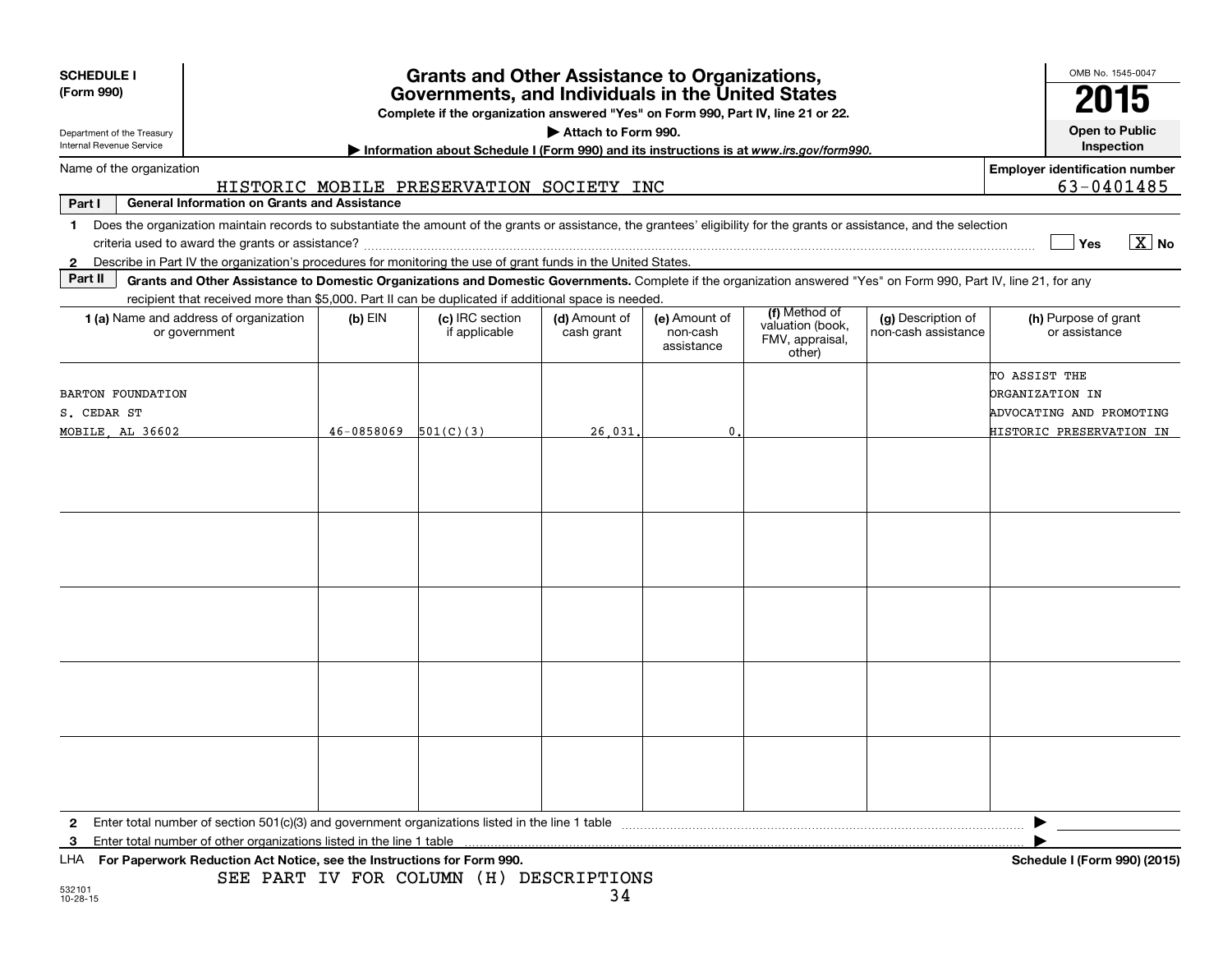#### Schedule I (Form 990) (2015)HISTORIC MOBILE PRESERVATION SOCIETY INC 63-0401485 Page

**2**

**Part III | Grants and Other Assistance to Domestic Individuals.** Complete if the organization answered "Yes" on Form 990, Part IV, line 22. Part III can be duplicated if additional space is needed.

| (a) Type of grant or assistance | (b) Number of<br>recipients | (c) Amount of<br>cash grant | (d) Amount of non-<br>cash assistance | (e) Method of valuation<br>(book, FMV, appraisal, other) | (f) Description of non-cash assistance |
|---------------------------------|-----------------------------|-----------------------------|---------------------------------------|----------------------------------------------------------|----------------------------------------|
|                                 |                             |                             |                                       |                                                          |                                        |
|                                 |                             |                             |                                       |                                                          |                                        |
|                                 |                             |                             |                                       |                                                          |                                        |
|                                 |                             |                             |                                       |                                                          |                                        |
|                                 |                             |                             |                                       |                                                          |                                        |
|                                 |                             |                             |                                       |                                                          |                                        |
|                                 |                             |                             |                                       |                                                          |                                        |
|                                 |                             |                             |                                       |                                                          |                                        |
|                                 |                             |                             |                                       |                                                          |                                        |
|                                 |                             |                             |                                       |                                                          |                                        |

Part IV | Supplemental Information. Provide the information required in Part I, line 2, Part III, column (b), and any other additional information.

PART II, LINE 1, COLUMN (H):

NAME OF ORGANIZATION OR GOVERNMENT: BARTON FOUNDATION

(H) PURPOSE OF GRANT OR ASSISTANCE: TO ASSIST THE ORGANIZATION IN

ADVOCATING AND PROMOTING HISTORIC PRESERVATION IN THE COMMUNITY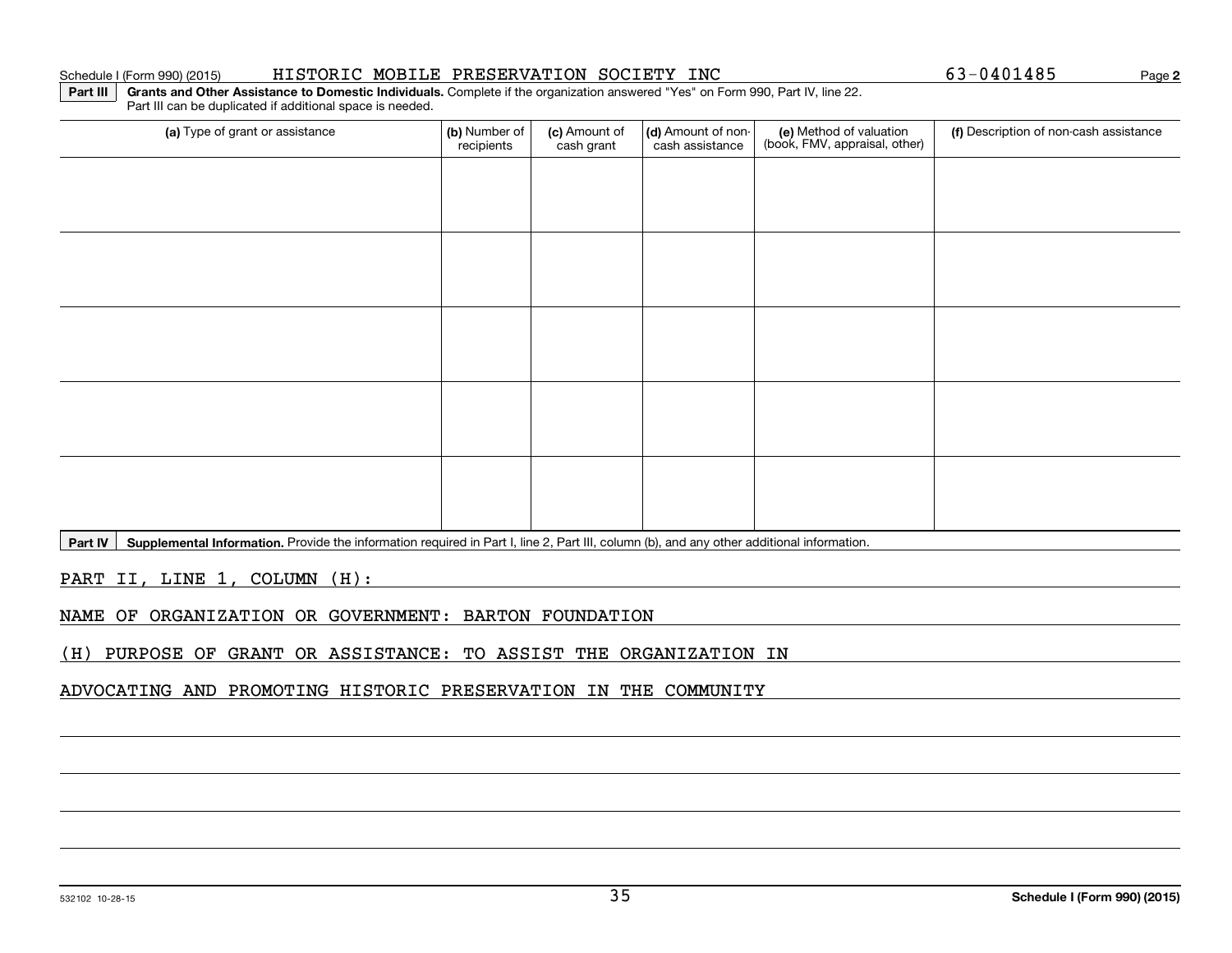#### **SCHEDULE L**

**(Form 990 or 990-EZ) | Complete if the organization answered "Yes" on Form 990, Part IV, line 25a, 25b, 26, 27, 28a, 28b, or 28c, or Form 990-EZ, Part V, line 38a or 40b. Transactions With Interested Persons**<br>the organization answered "Yes" on Form 990, Part IV, line 25a, 25b, 26, 27, 28a, 2015<br>2015

**Open To Public**

**Inspection**

OMB No. 1545-0047

Department of the Treasury Internal Revenue Service

**| Attach to Form 990 or Form 990-EZ.**

 **Information about Schedule L (Form 990 or 990-EZ) and its instructions is at |** *www.irs.gov/form990.*

| Name of the organization |  |
|--------------------------|--|

**Employer identification number** HISTORIC MOBILE PRESERVATION SOCIETY INC | 63-0401485

**Part I** | Excess Benefit Transactions (section 501(c)(3), section 501(c)(4), and 501(c)(29) organizations only). Complete if the organization answered "Yes" on Form 990, Part IV, line 25a or 25b, or Form 990-EZ, Part V, line 40b.

|                                                                                     |                                                                                                             | COMPRETE IN THE ORGANIZATION ANSWERGED THES TON PONDITIONS. PART IV, THE ZOA OF ZOD, OF PONDITION-CZ, PART V, THE 40D. |                |    |  |
|-------------------------------------------------------------------------------------|-------------------------------------------------------------------------------------------------------------|------------------------------------------------------------------------------------------------------------------------|----------------|----|--|
| (a) Name of disqualified person                                                     | (b) Relationship between disqualified                                                                       | (c) Description of transaction                                                                                         | (d) Corrected? |    |  |
|                                                                                     | person and organization                                                                                     |                                                                                                                        | Yes            | No |  |
|                                                                                     |                                                                                                             |                                                                                                                        |                |    |  |
|                                                                                     |                                                                                                             |                                                                                                                        |                |    |  |
|                                                                                     |                                                                                                             |                                                                                                                        |                |    |  |
|                                                                                     |                                                                                                             |                                                                                                                        |                |    |  |
|                                                                                     |                                                                                                             |                                                                                                                        |                |    |  |
|                                                                                     |                                                                                                             |                                                                                                                        |                |    |  |
| $\mathbf{p}$                                                                        | Enter the amount of tax incurred by the organization managers or disqualified persons during the year under |                                                                                                                        |                |    |  |
| section 4958                                                                        |                                                                                                             |                                                                                                                        |                |    |  |
| 3 Enter the amount of tax, if any, on line 2, above, reimbursed by the organization |                                                                                                             |                                                                                                                        |                |    |  |

**Part II Loans to and/or From Interested Persons.**

Complete if the organization answered "Yes" on Form 990-EZ, Part V, line 38a or Form 990, Part IV, line 26; or if the organization

reported an amount on Form 990, Part X, line 5, 6, or 22.

| (a) Name of<br>interested person | (b) Relationship<br>with organization | (c) Purpose<br>of loan | (d) Loan to or<br>from the<br>organization? |      | (e) Original<br>principal amount |  |     | (f) Balance due | (g) In<br>default? |    | (h) Approved<br>by board or<br>committee? agreement? |    |  |  |
|----------------------------------|---------------------------------------|------------------------|---------------------------------------------|------|----------------------------------|--|-----|-----------------|--------------------|----|------------------------------------------------------|----|--|--|
|                                  |                                       |                        | To                                          | From |                                  |  | Yes | No              | Yes                | No | Yes                                                  | No |  |  |
|                                  |                                       |                        |                                             |      |                                  |  |     |                 |                    |    |                                                      |    |  |  |
|                                  |                                       |                        |                                             |      |                                  |  |     |                 |                    |    |                                                      |    |  |  |
|                                  |                                       |                        |                                             |      |                                  |  |     |                 |                    |    |                                                      |    |  |  |
|                                  |                                       |                        |                                             |      |                                  |  |     |                 |                    |    |                                                      |    |  |  |
|                                  |                                       |                        |                                             |      |                                  |  |     |                 |                    |    |                                                      |    |  |  |
|                                  |                                       |                        |                                             |      |                                  |  |     |                 |                    |    |                                                      |    |  |  |
|                                  |                                       |                        |                                             |      |                                  |  |     |                 |                    |    |                                                      |    |  |  |
|                                  |                                       |                        |                                             |      |                                  |  |     |                 |                    |    |                                                      |    |  |  |
|                                  |                                       |                        |                                             |      |                                  |  |     |                 |                    |    |                                                      |    |  |  |
|                                  |                                       |                        |                                             |      |                                  |  |     |                 |                    |    |                                                      |    |  |  |
|                                  |                                       |                        |                                             |      | \$<br>▶                          |  |     |                 |                    |    |                                                      |    |  |  |

### **Part III Grants or Assistance Benefiting Interested Persons.**

Complete if the organization answered "Yes" on Form 990, Part IV, line 27.

| (a) Name of interested person | (b) Relationship between<br>interested person and<br>the organization | (c) Amount of<br>assistance | (d) Type of<br>assistance | (e) Purpose of<br>assistance |
|-------------------------------|-----------------------------------------------------------------------|-----------------------------|---------------------------|------------------------------|
|                               |                                                                       |                             |                           |                              |
|                               |                                                                       |                             |                           |                              |
|                               |                                                                       |                             |                           |                              |
|                               |                                                                       |                             |                           |                              |
|                               |                                                                       |                             |                           |                              |
|                               |                                                                       |                             |                           |                              |
|                               |                                                                       |                             |                           |                              |
|                               |                                                                       |                             |                           |                              |
|                               |                                                                       |                             |                           |                              |
|                               |                                                                       |                             |                           |                              |

LHA For Paperwork Reduction Act Notice, see the Instructions for Form 990 or 990-EZ. Schedule L (Form 990 or 990-EZ) 2015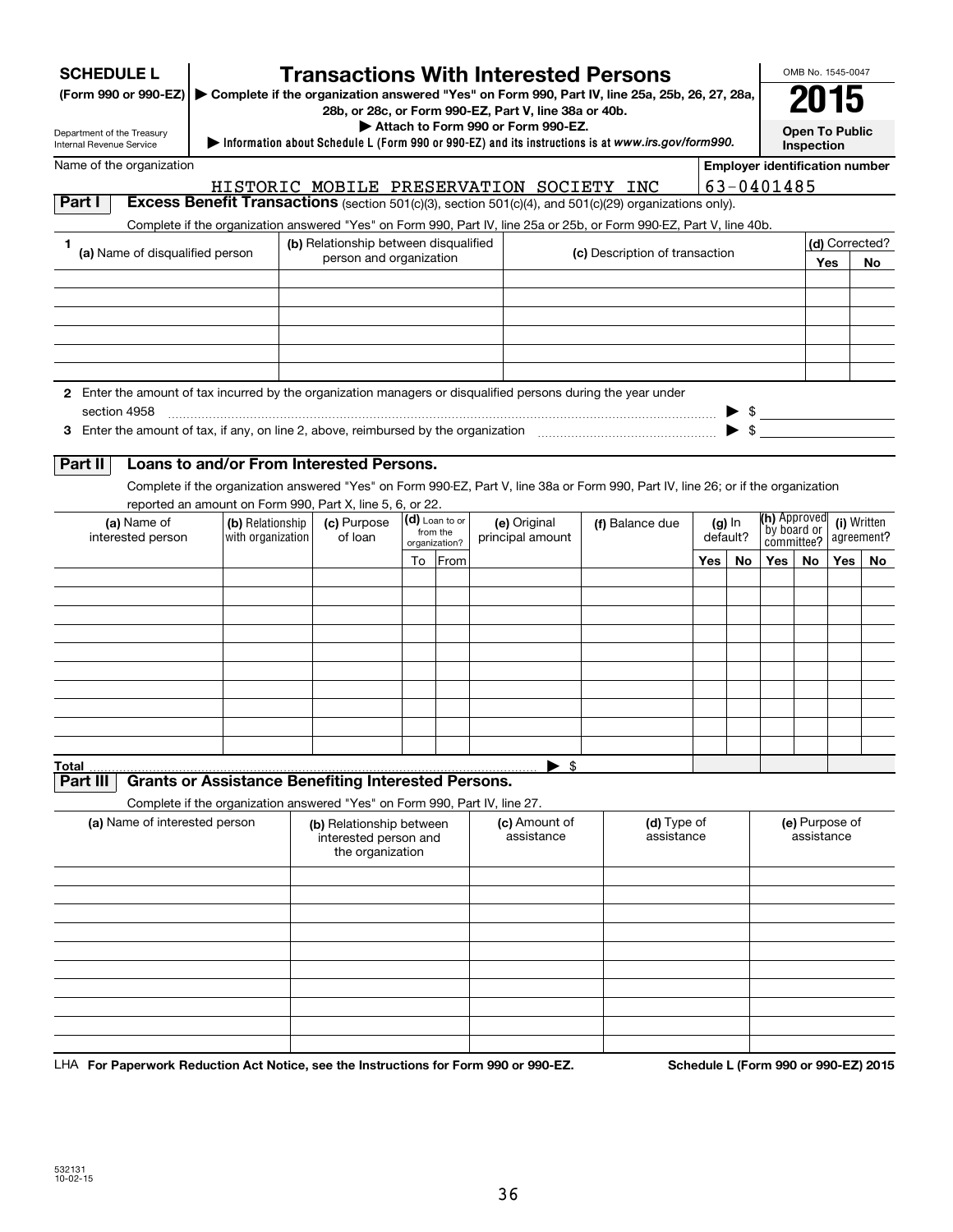#### Schedule L (Form 990 or 990-EZ) 2015 HISTORIC MOBILE PRESERVATION SOCIETY INC63-0401485 Page 2 **Part IV** Business Transactions Involving Interested Persons.

Complete if the organization answered "Yes" on Form 990, Part IV, line 28a, 28b, or 28c.

| (a) Name of interested person | (b) Relationship between interested<br>person and the organization | (d) Description of<br>(c) Amount of<br>transaction<br>transaction |                   | (e) Sharing of<br>organization's<br>revenues? |    |
|-------------------------------|--------------------------------------------------------------------|-------------------------------------------------------------------|-------------------|-----------------------------------------------|----|
|                               |                                                                    |                                                                   |                   | Yes                                           | No |
| LESLEY<br>BAKER               | <b>TREASURER</b>                                                   |                                                                   | 2,900. ACCOUNTING |                                               | х  |
|                               |                                                                    |                                                                   |                   |                                               |    |
|                               |                                                                    |                                                                   |                   |                                               |    |
|                               |                                                                    |                                                                   |                   |                                               |    |
|                               |                                                                    |                                                                   |                   |                                               |    |
|                               |                                                                    |                                                                   |                   |                                               |    |
|                               |                                                                    |                                                                   |                   |                                               |    |
|                               |                                                                    |                                                                   |                   |                                               |    |
|                               |                                                                    |                                                                   |                   |                                               |    |
|                               |                                                                    |                                                                   |                   |                                               |    |

#### **Part V** | Supplemental Information

Provide additional information for responses to questions on Schedule L (see instructions).

#### SCH L, PART IV, BUSINESS TRANSACTIONS INVOLVING INTERESTED PERSONS:

#### (A) NAME OF PERSON: LESLEY BAKER

(D) DESCRIPTION OF TRANSACTION: ACCOUNTING AND TAX RETURN PREPARATION

FEES PAID TO RUSSELL THOMPSON BUTLER & HOUSTON, LLP (RTBH). TREASURER,

LESLEY BAKER, IS AN EMPLOYEE OF RTBH.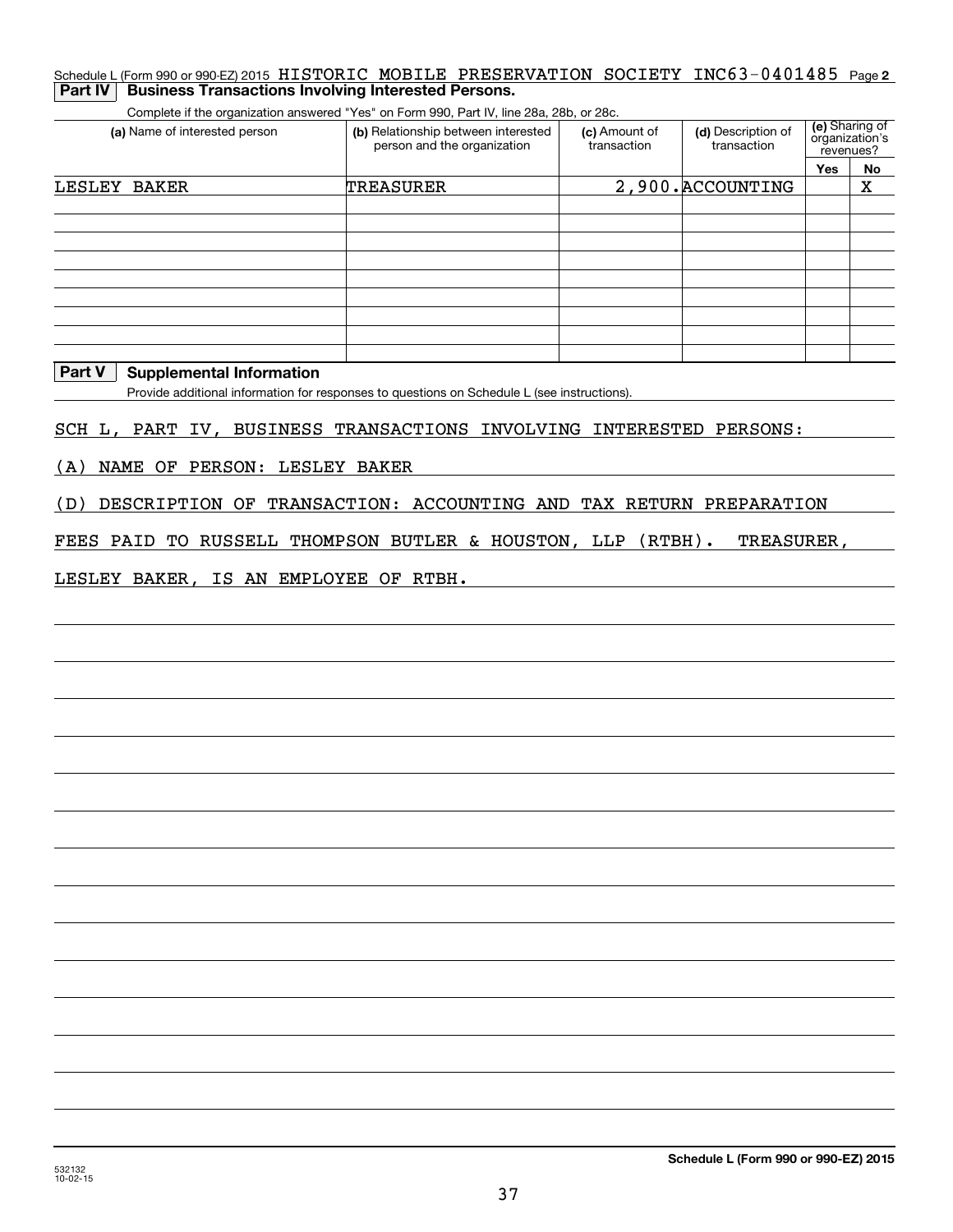### **SCHEDULE M (Form 990)**

Department of the Treasury Internal Revenue Service

# **Noncash Contributions**

**Complete if the organizations answered "Yes" on Form 990, Part IV, lines 29 or 30.** <sup>J</sup>**2015**

**Attach to Form 990.** J

**Open To Public Inspection**

OMB No. 1545-0047

Name of the organization

**Information about Schedule M (Form 990) and its instructions is at www.irs.gov/form990.** 

**Employer identification number**

**Part I Types of Property**

# HISTORIC MOBILE PRESERVATION SOCIETY INC | 63-0401485

|    |                                                                                                                                | (a)<br>Check if<br>applicable | (b)<br>Number of<br>contributions or | (c)<br>Noncash contribution<br>amounts reported on<br>items contributed Form 990, Part VIII, line 1q | (d)<br>Method of determining<br>noncash contribution amounts |     |     |    |
|----|--------------------------------------------------------------------------------------------------------------------------------|-------------------------------|--------------------------------------|------------------------------------------------------------------------------------------------------|--------------------------------------------------------------|-----|-----|----|
| 1  |                                                                                                                                |                               |                                      |                                                                                                      |                                                              |     |     |    |
| 2  | Art - Historical treasures                                                                                                     |                               |                                      |                                                                                                      |                                                              |     |     |    |
| З  | Art - Fractional interests                                                                                                     |                               |                                      |                                                                                                      |                                                              |     |     |    |
| 4  | Books and publications                                                                                                         |                               |                                      |                                                                                                      |                                                              |     |     |    |
| 5  | Clothing and household goods                                                                                                   | X                             |                                      | О.                                                                                                   |                                                              |     |     |    |
| 6  |                                                                                                                                |                               |                                      |                                                                                                      |                                                              |     |     |    |
| 7  |                                                                                                                                |                               |                                      |                                                                                                      |                                                              |     |     |    |
| 8  |                                                                                                                                |                               |                                      |                                                                                                      |                                                              |     |     |    |
| 9  | Securities - Publicly traded                                                                                                   |                               |                                      |                                                                                                      |                                                              |     |     |    |
| 10 | Securities - Closely held stock                                                                                                |                               |                                      |                                                                                                      |                                                              |     |     |    |
| 11 | Securities - Partnership, LLC, or                                                                                              |                               |                                      |                                                                                                      |                                                              |     |     |    |
|    | trust interests                                                                                                                |                               |                                      |                                                                                                      |                                                              |     |     |    |
| 12 | Securities - Miscellaneous                                                                                                     |                               |                                      |                                                                                                      |                                                              |     |     |    |
| 13 | Qualified conservation contribution -                                                                                          |                               |                                      |                                                                                                      |                                                              |     |     |    |
|    |                                                                                                                                |                               |                                      |                                                                                                      |                                                              |     |     |    |
| 14 | Qualified conservation contribution - Other                                                                                    |                               |                                      |                                                                                                      |                                                              |     |     |    |
| 15 | Real estate - Residential                                                                                                      |                               |                                      |                                                                                                      |                                                              |     |     |    |
| 16 | Real estate - Commercial                                                                                                       |                               |                                      |                                                                                                      |                                                              |     |     |    |
| 17 |                                                                                                                                |                               |                                      |                                                                                                      |                                                              |     |     |    |
| 18 |                                                                                                                                |                               |                                      |                                                                                                      |                                                              |     |     |    |
| 19 |                                                                                                                                |                               |                                      |                                                                                                      |                                                              |     |     |    |
| 20 | Drugs and medical supplies                                                                                                     |                               |                                      |                                                                                                      |                                                              |     |     |    |
| 21 |                                                                                                                                |                               |                                      |                                                                                                      |                                                              |     |     |    |
| 22 |                                                                                                                                | х                             |                                      | О.                                                                                                   |                                                              |     |     |    |
| 23 |                                                                                                                                |                               |                                      |                                                                                                      |                                                              |     |     |    |
| 24 |                                                                                                                                |                               |                                      |                                                                                                      |                                                              |     |     |    |
| 25 | Other $\blacktriangleright$<br>$\overline{\phantom{a}}$                                                                        |                               |                                      |                                                                                                      |                                                              |     |     |    |
| 26 | Other $\blacktriangleright$                                                                                                    |                               |                                      |                                                                                                      |                                                              |     |     |    |
| 27 | Other                                                                                                                          |                               |                                      |                                                                                                      |                                                              |     |     |    |
| 28 | Other                                                                                                                          |                               |                                      |                                                                                                      |                                                              |     |     |    |
| 29 | Number of Forms 8283 received by the organization during the tax year for contributions                                        |                               |                                      |                                                                                                      |                                                              |     |     |    |
|    | for which the organization completed Form 8283, Part IV, Donee Acknowledgement                                                 |                               |                                      | 29                                                                                                   |                                                              |     |     |    |
|    | 30a During the year, did the organization receive by contribution any property reported in Part I, lines 1 through 28, that it |                               |                                      |                                                                                                      |                                                              |     | Yes | No |
|    | must hold for at least three years from the date of the initial contribution, and which is not required to be used for         |                               |                                      |                                                                                                      |                                                              |     |     |    |
|    |                                                                                                                                |                               |                                      |                                                                                                      |                                                              | 30a |     | X  |
|    | <b>b</b> If "Yes," describe the arrangement in Part II.                                                                        |                               |                                      |                                                                                                      |                                                              |     |     |    |
| 31 | Does the organization have a gift acceptance policy that requires the review of any non-standard contributions?                |                               |                                      |                                                                                                      |                                                              | 31  |     | x  |
|    | 32a Does the organization hire or use third parties or related organizations to solicit, process, or sell noncash              |                               |                                      |                                                                                                      |                                                              |     |     |    |
|    | contributions?                                                                                                                 |                               |                                      |                                                                                                      |                                                              | 32a |     | х  |

**For Paperwork Reduction Act Notice, see the Instructions for Form 990. Schedule M (Form 990) (2015)** LHA

If the organization did not report an amount in column (c) for a type of property for which column (a) is checked,

**33**

**b** If "Yes," describe in Part II.

describe in Part II.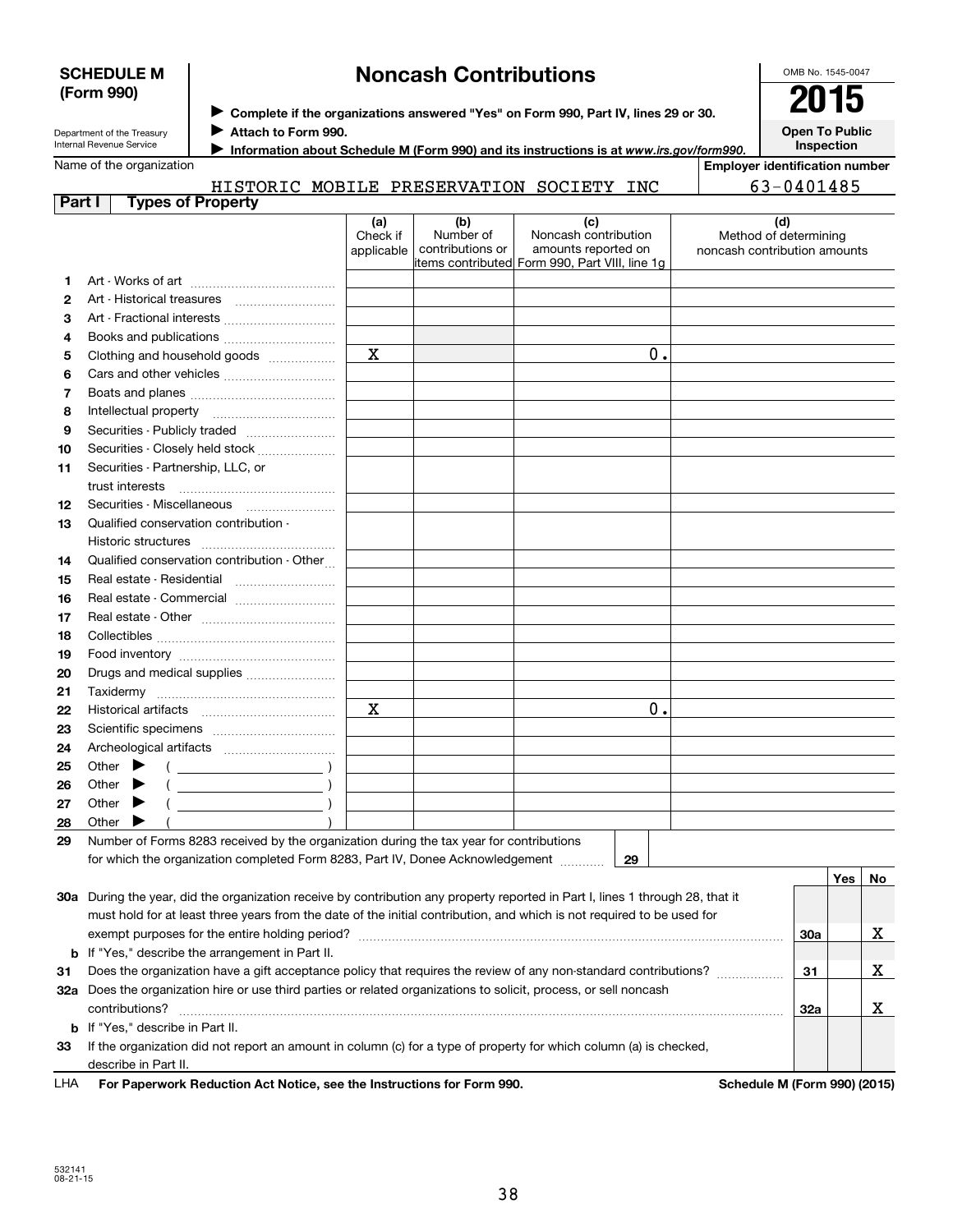#### **2** Schedule M (Form 990) (2015) HISTORIC MOBILE PRESERVATION SOCIETY INC 63-0401485 Page

Part II Supplemental Information. Provide the information required by Part I, lines 30b, 32b, and 33, and whether the organization is reporting in Part I, column (b), the number of contributions, the number of items received, or a combination of both. Also complete this part for any additional information.

#### SCHEDULE M, LINE 33:

#### THE ORGANIZATION DID NOT CAPITALIZE ITS COLLECTIONS AS ALLOWED UNDER

ASC 958-360-25.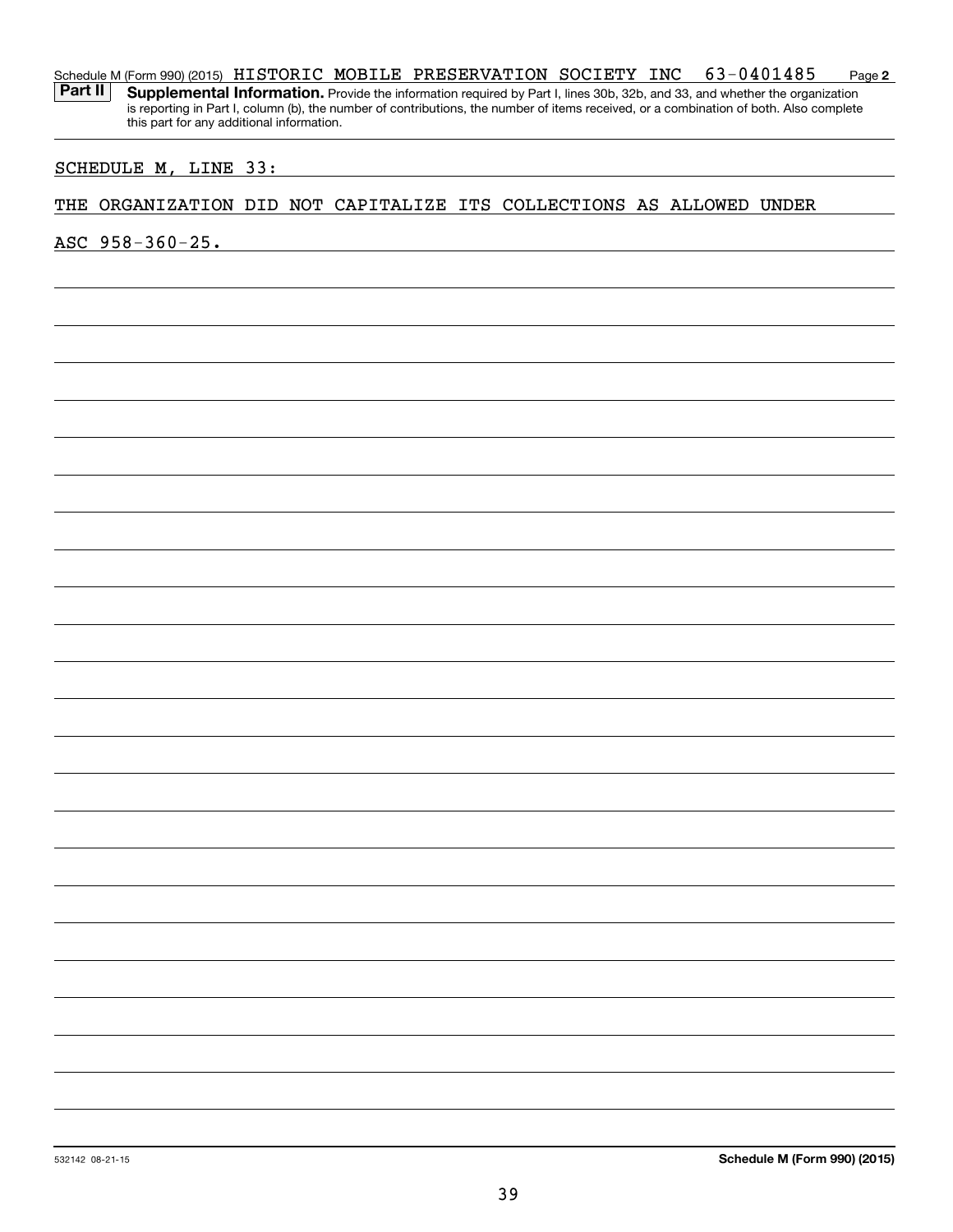| <b>Supplemental Information to Form 990 or 990-EZ</b><br><b>SCHEDULE O</b><br>Complete to provide information for responses to specific questions on<br>(Form 990 or 990-EZ)<br>Form 990 or 990-EZ or to provide any additional information.<br>Attach to Form 990 or 990-EZ.<br>Department of the Treasury<br>Information about Schedule O (Form 990 or 990-EZ) and its instructions is at www.irs.gov/form990.<br>Internal Revenue Service | OMB No. 1545-0047<br><b>Open to Public</b><br>Inspection |  |  |  |  |  |  |  |
|----------------------------------------------------------------------------------------------------------------------------------------------------------------------------------------------------------------------------------------------------------------------------------------------------------------------------------------------------------------------------------------------------------------------------------------------|----------------------------------------------------------|--|--|--|--|--|--|--|
| Name of the organization<br>PRESERVATION<br><b>INC</b><br>HISTORIC<br>MOBILE<br>SOCIETY                                                                                                                                                                                                                                                                                                                                                      | <b>Employer identification number</b><br>63-0401485      |  |  |  |  |  |  |  |
| FORM 990<br><b>PART</b><br>LINE<br>DESCRIPTION OF<br>ORGANIZATION MISSION:<br>T.                                                                                                                                                                                                                                                                                                                                                             |                                                          |  |  |  |  |  |  |  |
| TOURS<br>THROUGH EDUCATIONAL PROGRAMS<br>FIELD<br>WORKSHOPS                                                                                                                                                                                                                                                                                                                                                                                  | <b>LECTURES</b><br>AND                                   |  |  |  |  |  |  |  |
| THE<br>AREA<br><b>SCHOOLS</b><br>PUBLICATIONS.<br>ORGANIZATION<br>WORKS<br>WITH<br>TО                                                                                                                                                                                                                                                                                                                                                        | THE<br>PROMOTE                                           |  |  |  |  |  |  |  |
| MAINTAINS<br>ARCHIVES<br>OAKLEIGH HISTORIC<br>COMPLEX AND<br>WHICH HOUSE                                                                                                                                                                                                                                                                                                                                                                     | BOOKS .                                                  |  |  |  |  |  |  |  |
| PHOTOGRAPHS<br>MAPS<br>ARTIFACTS<br><b>FAMILY PAPERS</b><br>MEMORABILIA AND                                                                                                                                                                                                                                                                                                                                                                  | FROM                                                     |  |  |  |  |  |  |  |
| MOBILE'S PAST.                                                                                                                                                                                                                                                                                                                                                                                                                               |                                                          |  |  |  |  |  |  |  |
| <b>FORM 990</b><br>SECTION A.<br>PART VI<br>LINE 6:                                                                                                                                                                                                                                                                                                                                                                                          |                                                          |  |  |  |  |  |  |  |
| ARE FROM<br>THE<br><b>BUSINESS</b><br>COMMUNITY.<br>MEMBERS                                                                                                                                                                                                                                                                                                                                                                                  |                                                          |  |  |  |  |  |  |  |
| FORM 990<br>SECTION A.<br>PART<br>LINE<br>7A:<br>VI                                                                                                                                                                                                                                                                                                                                                                                          |                                                          |  |  |  |  |  |  |  |
| THE<br>BOARD ARE<br><b>ELECTED</b><br>BY MEMBERSHIP<br>OFFICERS/MEMBERS<br>OF                                                                                                                                                                                                                                                                                                                                                                |                                                          |  |  |  |  |  |  |  |
| FORM 990<br>PART VI<br>SECTION A,<br>LINE<br>7B:                                                                                                                                                                                                                                                                                                                                                                                             |                                                          |  |  |  |  |  |  |  |
| TO BY-LAWS MUST BE APPROVED<br>MEMBERSHIP<br>AT<br>BOARD<br>CHANGES<br>BY                                                                                                                                                                                                                                                                                                                                                                    | MEETINGS.                                                |  |  |  |  |  |  |  |
| FORM 990, PART VI, SECTION B, LINE 11:                                                                                                                                                                                                                                                                                                                                                                                                       |                                                          |  |  |  |  |  |  |  |
| THE ORGANIZATION HAS A FIRM OF CERTIFIED PUBLIC ACCOUNTANTS ASSIST IN THE                                                                                                                                                                                                                                                                                                                                                                    |                                                          |  |  |  |  |  |  |  |
| PREPARATION OF THE FORM 990. THE TREASURER OF THE ORGANIZATION IS EMPLOYED                                                                                                                                                                                                                                                                                                                                                                   |                                                          |  |  |  |  |  |  |  |
| BY THIS CPA FIRM AND, THEREFORE, IS NOT AN INDEPENDENT VOTING MEMBER. THE                                                                                                                                                                                                                                                                                                                                                                    |                                                          |  |  |  |  |  |  |  |
| FORM 990 IS PRESENTED TO THE FULL BOARD FOR APPROVAL. EACH MEMBER IS                                                                                                                                                                                                                                                                                                                                                                         |                                                          |  |  |  |  |  |  |  |
| PROVIDED AN OPPORTUNITY TO OBTAIN A COPY AND PRESENT ANY QUESTIONS OR                                                                                                                                                                                                                                                                                                                                                                        |                                                          |  |  |  |  |  |  |  |
| REQUESTS FOR ADDITIONAL INFORMATION.                                                                                                                                                                                                                                                                                                                                                                                                         |                                                          |  |  |  |  |  |  |  |
| FORM 990, PART VI, SECTION B, LINE 12C:                                                                                                                                                                                                                                                                                                                                                                                                      |                                                          |  |  |  |  |  |  |  |

THE ORGANIZATION HAS A CONFLICT OF INTEREST POLICY THAT IS PRESENTED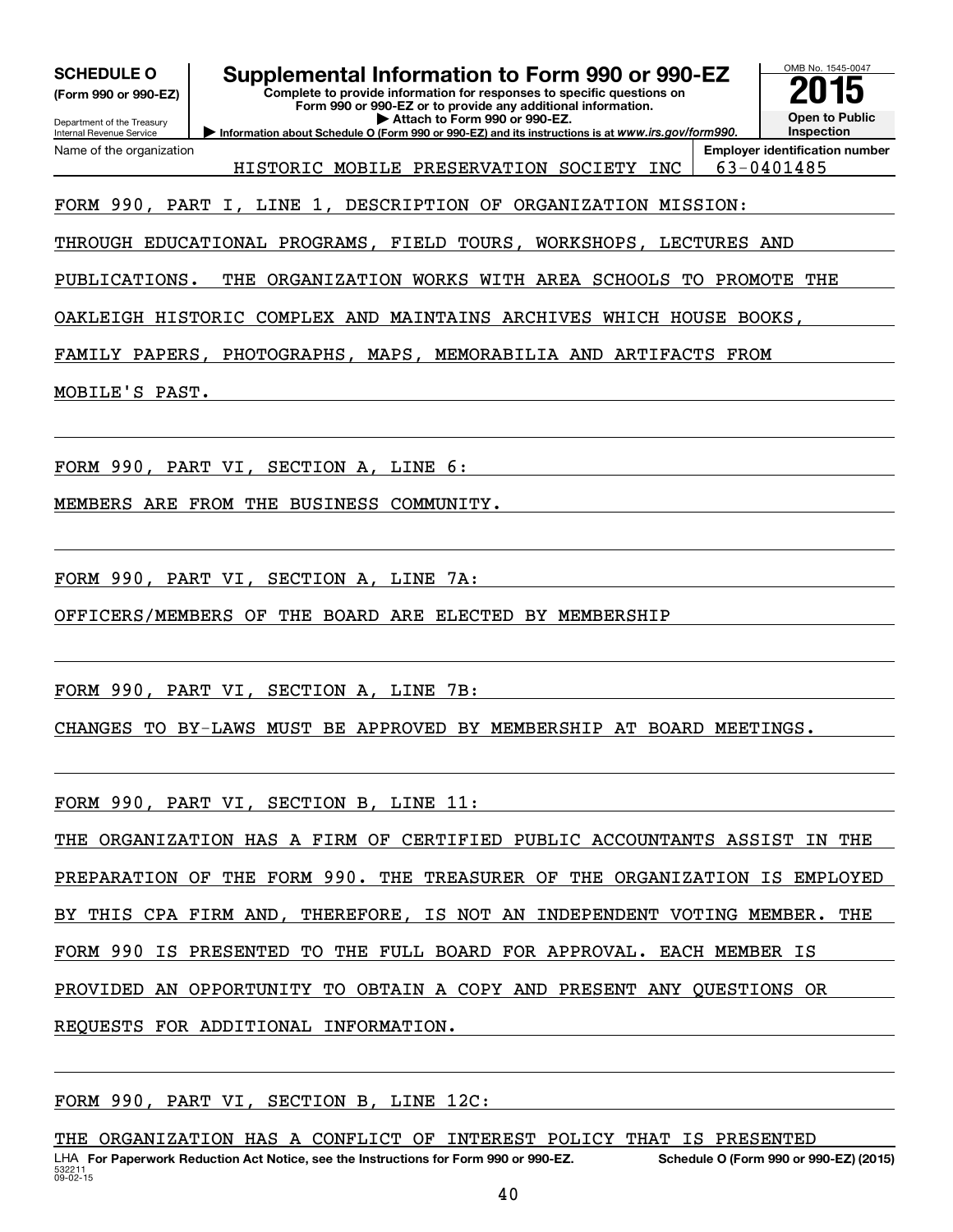| Schedule O (Form 990 or 990-EZ) (2015)                                  | Page 2                                              |  |  |
|-------------------------------------------------------------------------|-----------------------------------------------------|--|--|
| Name of the organization<br>HISTORIC MOBILE PRESERVATION SOCIETY INC    | <b>Employer identification number</b><br>63-0401485 |  |  |
| ANNUALLY FOR REVIEW AND APPROVAL. EACH MEMBER IS PROVIDED A COPY OF THE |                                                     |  |  |
| DOCUMENT AND REQUESTED TO RETURN A SIGNED STATEMENT.                    |                                                     |  |  |
| FORM 990, PART VI, SECTION C, LINE 19:                                  |                                                     |  |  |

THE ORGANIZATION PROVIDES DOCUMENTS WHICH ARE REQUIRED TO BE PROVIDED TO

THE GENERAL PUBLIC UPON REQUEST.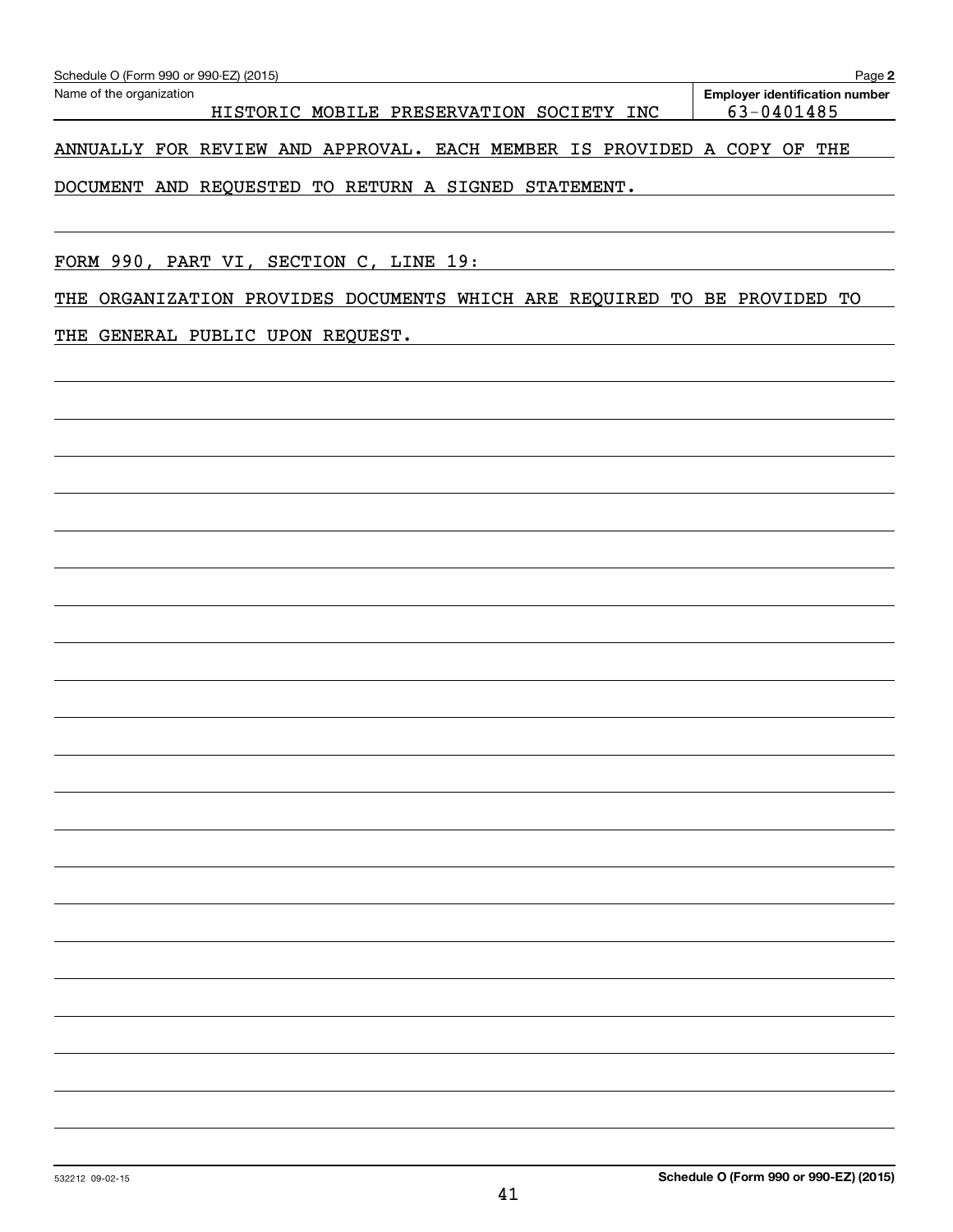# **4562 Depreciation and Amortization**<br>(Including Information on Listed Property) 990 **2015**

**(Including Information on Listed Property)**

OMB No. 1545-0172

990

**| Attach to your tax return.**

| Department of the Treasury<br>(99)<br>Information about Form 4562 and its separate instructions is at www.irs.gov/form4562.<br>Internal Revenue Service                                                                          | Attachment<br>Sequence No. 179                                                  |  |                                                        |                        |                                                 |            |                            |  |  |
|----------------------------------------------------------------------------------------------------------------------------------------------------------------------------------------------------------------------------------|---------------------------------------------------------------------------------|--|--------------------------------------------------------|------------------------|-------------------------------------------------|------------|----------------------------|--|--|
| Name(s) shown on return                                                                                                                                                                                                          |                                                                                 |  |                                                        |                        | Business or activity to which this form relates |            | Identifying number         |  |  |
|                                                                                                                                                                                                                                  |                                                                                 |  |                                                        |                        |                                                 |            |                            |  |  |
| HISTORIC MOBILE PRESERVATION SOCIETY INCFORM 990 PAGE 10                                                                                                                                                                         |                                                                                 |  |                                                        |                        |                                                 |            | 63-0401485                 |  |  |
| Part I<br>Election To Expense Certain Property Under Section 179 Note: If you have any listed property, complete Part V before you complete Part I.                                                                              |                                                                                 |  |                                                        |                        |                                                 |            |                            |  |  |
| 1 Maximum amount (see instructions)                                                                                                                                                                                              |                                                                                 |  |                                                        |                        |                                                 | 1.         | 500,000.                   |  |  |
|                                                                                                                                                                                                                                  |                                                                                 |  |                                                        |                        |                                                 | 2          |                            |  |  |
| Threshold cost of section 179 property before reduction in limitation measurements are all the section 179 property before reduction in limitation measurements and the section 179 property before reduction in limitation<br>з |                                                                                 |  |                                                        |                        |                                                 | 3          | <u>2,000,000.</u>          |  |  |
| Reduction in limitation. Subtract line 3 from line 2. If zero or less, enter -0-<br>4                                                                                                                                            |                                                                                 |  |                                                        |                        |                                                 | 4          |                            |  |  |
| 5                                                                                                                                                                                                                                |                                                                                 |  |                                                        |                        |                                                 | 5          |                            |  |  |
| 6                                                                                                                                                                                                                                | (c) Elected cost<br>(a) Description of property<br>(b) Cost (business use only) |  |                                                        |                        |                                                 |            |                            |  |  |
|                                                                                                                                                                                                                                  |                                                                                 |  |                                                        |                        |                                                 |            |                            |  |  |
|                                                                                                                                                                                                                                  |                                                                                 |  |                                                        |                        |                                                 |            |                            |  |  |
|                                                                                                                                                                                                                                  |                                                                                 |  |                                                        |                        |                                                 |            |                            |  |  |
|                                                                                                                                                                                                                                  |                                                                                 |  |                                                        |                        |                                                 |            |                            |  |  |
| <b>7</b> Listed property. Enter the amount from line 29                                                                                                                                                                          |                                                                                 |  |                                                        | $\overline{7}$         |                                                 |            |                            |  |  |
|                                                                                                                                                                                                                                  |                                                                                 |  |                                                        |                        |                                                 | 8          |                            |  |  |
|                                                                                                                                                                                                                                  |                                                                                 |  |                                                        |                        |                                                 | 9          |                            |  |  |
|                                                                                                                                                                                                                                  |                                                                                 |  |                                                        |                        |                                                 | 10         |                            |  |  |
|                                                                                                                                                                                                                                  |                                                                                 |  |                                                        |                        |                                                 | 11         |                            |  |  |
|                                                                                                                                                                                                                                  |                                                                                 |  |                                                        |                        |                                                 | 12         |                            |  |  |
| 13 Carryover of disallowed deduction to 2016. Add lines 9 and 10, less line 12                                                                                                                                                   |                                                                                 |  |                                                        | 13                     |                                                 |            |                            |  |  |
| <b>Note:</b> Do not use Part II or Part III below for listed property. Instead, use Part V.                                                                                                                                      |                                                                                 |  |                                                        |                        |                                                 |            |                            |  |  |
| Part II<br>Special Depreciation Allowance and Other Depreciation (Do not include listed property.)                                                                                                                               |                                                                                 |  |                                                        |                        |                                                 |            |                            |  |  |
| 14 Special depreciation allowance for qualified property (other than listed property) placed in service during                                                                                                                   |                                                                                 |  |                                                        |                        |                                                 |            |                            |  |  |
| the tax year                                                                                                                                                                                                                     |                                                                                 |  |                                                        |                        |                                                 | 14         |                            |  |  |
| 15 Property subject to section 168(f)(1) election manufactured content to the content of the content of the content of the content of the content of the content of the content of the content of the content of the content o   |                                                                                 |  |                                                        |                        |                                                 |            |                            |  |  |
| <b>16</b> Other depreciation (including ACRS)                                                                                                                                                                                    |                                                                                 |  |                                                        |                        |                                                 | 16         |                            |  |  |
| Part III<br>MACRS Depreciation (Do not include listed property.) (See instructions.)                                                                                                                                             |                                                                                 |  |                                                        |                        |                                                 |            |                            |  |  |
|                                                                                                                                                                                                                                  |                                                                                 |  | <b>Section A</b>                                       |                        |                                                 |            |                            |  |  |
|                                                                                                                                                                                                                                  |                                                                                 |  |                                                        |                        |                                                 | 17         |                            |  |  |
| 18 If you are electing to group any assets placed in service during the tax year into one or more general asset accounts, check here                                                                                             |                                                                                 |  |                                                        |                        |                                                 |            |                            |  |  |
| Section B - Assets Placed in Service During 2015 Tax Year Using the General Depreciation System                                                                                                                                  |                                                                                 |  |                                                        |                        |                                                 |            |                            |  |  |
| (a) Classification of property                                                                                                                                                                                                   | (b) Month and<br>year placed                                                    |  | (c) Basis for depreciation<br>(business/investment use | (d) Recovery<br>period | (e) Convention                                  | (f) Method | (g) Depreciation deduction |  |  |
|                                                                                                                                                                                                                                  | in service                                                                      |  | only - see instructions)                               |                        |                                                 |            |                            |  |  |
| 3-year property<br>19a                                                                                                                                                                                                           |                                                                                 |  |                                                        |                        |                                                 |            |                            |  |  |
| 5-year property<br>b                                                                                                                                                                                                             |                                                                                 |  |                                                        |                        |                                                 |            |                            |  |  |
| 7-year property<br>c                                                                                                                                                                                                             |                                                                                 |  |                                                        |                        |                                                 |            |                            |  |  |
| 10-year property<br>d                                                                                                                                                                                                            |                                                                                 |  |                                                        |                        |                                                 |            |                            |  |  |
| 15-year property<br>е                                                                                                                                                                                                            |                                                                                 |  |                                                        |                        |                                                 |            |                            |  |  |
| 20-year property<br>$\mathbf{f}$                                                                                                                                                                                                 |                                                                                 |  |                                                        |                        |                                                 |            |                            |  |  |
| 25-year property<br>g                                                                                                                                                                                                            |                                                                                 |  |                                                        | 25 yrs.                |                                                 | S/L        |                            |  |  |
| Residential rental property<br>h                                                                                                                                                                                                 |                                                                                 |  |                                                        | 27.5 yrs.              | MМ                                              | S/L        |                            |  |  |
|                                                                                                                                                                                                                                  |                                                                                 |  |                                                        | 27.5 yrs.              | MМ                                              | S/L        |                            |  |  |
| Nonresidential real property<br>j.                                                                                                                                                                                               |                                                                                 |  |                                                        | 39 yrs.                | MМ                                              | S/L        |                            |  |  |
|                                                                                                                                                                                                                                  |                                                                                 |  |                                                        |                        | МM                                              | S/L        |                            |  |  |
| Section C - Assets Placed in Service During 2015 Tax Year Using the Alternative Depreciation System                                                                                                                              |                                                                                 |  |                                                        |                        |                                                 |            |                            |  |  |
| Class life<br>20a                                                                                                                                                                                                                |                                                                                 |  |                                                        |                        |                                                 | S/L        |                            |  |  |
| 12-year<br>b                                                                                                                                                                                                                     |                                                                                 |  |                                                        | 12 yrs.                |                                                 | S/L        |                            |  |  |
| 40-year<br>c                                                                                                                                                                                                                     |                                                                                 |  |                                                        | 40 yrs.                | MМ                                              | S/L        |                            |  |  |
| <b>Part IV</b><br><b>Summary (See instructions.)</b>                                                                                                                                                                             |                                                                                 |  |                                                        |                        |                                                 |            |                            |  |  |
| 21 Listed property. Enter amount from line 28                                                                                                                                                                                    |                                                                                 |  |                                                        |                        |                                                 | 21         |                            |  |  |
| 22 Total. Add amounts from line 12, lines 14 through 17, lines 19 and 20 in column (g), and line 21.                                                                                                                             |                                                                                 |  |                                                        |                        |                                                 |            |                            |  |  |
|                                                                                                                                                                                                                                  |                                                                                 |  |                                                        |                        |                                                 | 22         | <u>9,915.</u>              |  |  |
| 23 For assets shown above and placed in service during the current year, enter the                                                                                                                                               |                                                                                 |  |                                                        |                        |                                                 |            |                            |  |  |
|                                                                                                                                                                                                                                  |                                                                                 |  |                                                        | 23                     |                                                 |            |                            |  |  |

516251 12-28-15 **For Paperwork Reduction Act Notice, see separate instructions. 4562**  LHA For Paperwork Reduction Act Notice, see separate instructions. Noting the state of the control of the South S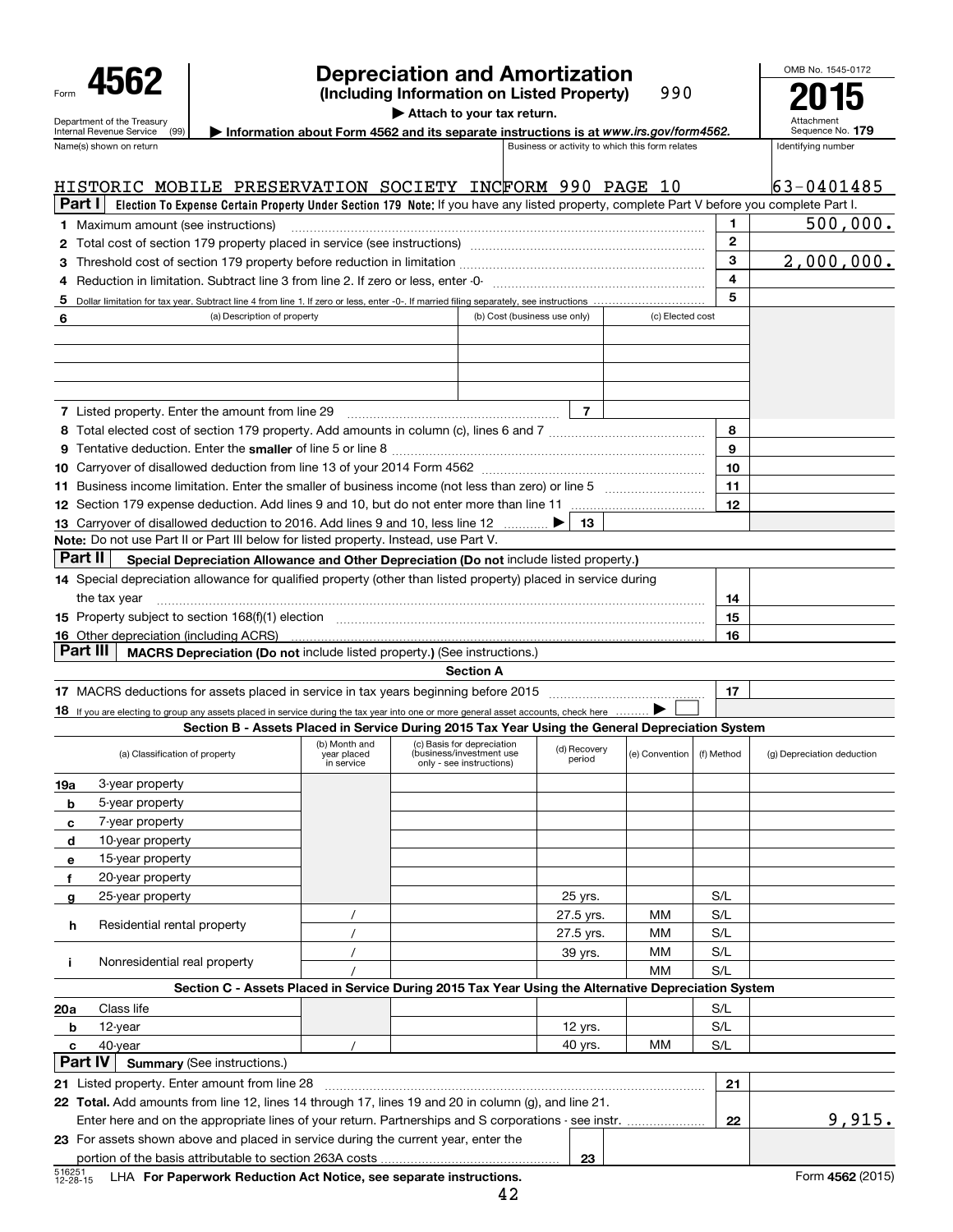| Form 4562 (2015)                                                                                                                                                  |                                                                                     | HISTORIC MOBILE PRESERVATION SOCIETY INC                                                                             |                          |                |                    |                                                |     |                                           |         |                      |     | $63 - 0401485$ Page 2 |                     |                        |
|-------------------------------------------------------------------------------------------------------------------------------------------------------------------|-------------------------------------------------------------------------------------|----------------------------------------------------------------------------------------------------------------------|--------------------------|----------------|--------------------|------------------------------------------------|-----|-------------------------------------------|---------|----------------------|-----|-----------------------|---------------------|------------------------|
| Listed Property (Include automobiles, certain other vehicles, certain aircraft, certain computers, and property used for entertainment,<br><b>Part V</b>          |                                                                                     |                                                                                                                      |                          |                |                    |                                                |     |                                           |         |                      |     |                       |                     |                        |
| recreation, or amusement.)<br>Note: For any vehicle for which you are using the standard mileage rate or deducting lease expense, complete only 24a, 24b, columns |                                                                                     |                                                                                                                      |                          |                |                    |                                                |     |                                           |         |                      |     |                       |                     |                        |
| (a) through (c) of Section A, all of Section B, and Section C if applicable.                                                                                      |                                                                                     |                                                                                                                      |                          |                |                    |                                                |     |                                           |         |                      |     |                       |                     |                        |
|                                                                                                                                                                   |                                                                                     | Section A - Depreciation and Other Information (Caution: See the instructions for limits for passenger automobiles.) |                          |                |                    |                                                |     |                                           |         |                      |     |                       |                     |                        |
| 24a Do you have evidence to support the business/investment use claimed?                                                                                          |                                                                                     |                                                                                                                      |                          |                |                    | <b>Yes</b>                                     |     | No 24b If "Yes," is the evidence written? |         |                      |     |                       | Yes                 | No                     |
| (a)                                                                                                                                                               | (b)                                                                                 | (c)                                                                                                                  |                          | (d)            |                    | (e)                                            |     | (f)                                       |         | (g)                  |     | (h)                   |                     | (i)                    |
| Type of property                                                                                                                                                  | Date<br>placed in                                                                   | Business/<br>investment                                                                                              |                          | Cost or        |                    | Basis for depreciation<br>(business/investment |     | Recovery                                  |         | Method/              |     | Depreciation          |                     | Elected<br>section 179 |
| (list vehicles first)                                                                                                                                             | service                                                                             | use percentage                                                                                                       |                          | other basis    |                    | use only)                                      |     | period                                    |         | Convention           |     | deduction             |                     | cost                   |
| 25 Special depreciation allowance for qualified listed property placed in service during the tax year and                                                         |                                                                                     |                                                                                                                      |                          |                |                    |                                                |     |                                           |         |                      |     |                       |                     |                        |
|                                                                                                                                                                   |                                                                                     |                                                                                                                      |                          |                |                    |                                                |     |                                           |         | 25                   |     |                       |                     |                        |
| 26 Property used more than 50% in a qualified business use:                                                                                                       |                                                                                     |                                                                                                                      |                          |                |                    |                                                |     |                                           |         |                      |     |                       |                     |                        |
|                                                                                                                                                                   |                                                                                     |                                                                                                                      | %                        |                |                    |                                                |     |                                           |         |                      |     |                       |                     |                        |
|                                                                                                                                                                   | $\mathbf{1}^{\prime}$ , $\mathbf{1}^{\prime}$ ,                                     |                                                                                                                      | %                        |                |                    |                                                |     |                                           |         |                      |     |                       |                     |                        |
|                                                                                                                                                                   | $\mathbf{1}^{\mathrm{H}}$ , $\mathbf{1}^{\mathrm{H}}$ , $\mathbf{1}^{\mathrm{H}}$ , |                                                                                                                      | %                        |                |                    |                                                |     |                                           |         |                      |     |                       |                     |                        |
| 27 Property used 50% or less in a qualified business use:                                                                                                         |                                                                                     |                                                                                                                      |                          |                |                    |                                                |     |                                           |         |                      |     |                       |                     |                        |
|                                                                                                                                                                   |                                                                                     |                                                                                                                      | %                        |                |                    |                                                |     |                                           | $S/L -$ |                      |     |                       |                     |                        |
|                                                                                                                                                                   | $\mathbf{1}^{\prime}=\mathbf{1}^{\prime}$ .                                         |                                                                                                                      | %                        |                |                    |                                                |     |                                           | $S/L -$ |                      |     |                       |                     |                        |
|                                                                                                                                                                   | $\mathbf{1}^{\mathrm{H}}$ , $\mathbf{1}^{\mathrm{H}}$ , $\mathbf{1}^{\mathrm{H}}$ , |                                                                                                                      | $\%$                     |                |                    |                                                |     |                                           | $S/L -$ |                      |     |                       |                     |                        |
|                                                                                                                                                                   |                                                                                     |                                                                                                                      |                          |                |                    |                                                |     |                                           |         | 28                   |     |                       |                     |                        |
|                                                                                                                                                                   |                                                                                     |                                                                                                                      |                          |                |                    |                                                |     |                                           |         |                      |     | 29                    |                     |                        |
|                                                                                                                                                                   |                                                                                     |                                                                                                                      |                          |                |                    | Section B - Information on Use of Vehicles     |     |                                           |         |                      |     |                       |                     |                        |
| Complete this section for vehicles used by a sole proprietor, partner, or other "more than 5% owner," or related person. If you provided vehicles                 |                                                                                     |                                                                                                                      |                          |                |                    |                                                |     |                                           |         |                      |     |                       |                     |                        |
| to your employees, first answer the questions in Section C to see if you meet an exception to completing this section for those vehicles.                         |                                                                                     |                                                                                                                      |                          |                |                    |                                                |     |                                           |         |                      |     |                       |                     |                        |
|                                                                                                                                                                   |                                                                                     |                                                                                                                      |                          |                |                    |                                                |     |                                           |         |                      |     |                       |                     |                        |
|                                                                                                                                                                   |                                                                                     |                                                                                                                      |                          |                |                    |                                                |     |                                           |         |                      |     |                       |                     |                        |
|                                                                                                                                                                   |                                                                                     |                                                                                                                      |                          | (a)<br>Vehicle |                    | (b)<br>Vehicle                                 |     | (c)<br>Vehicle                            |         | (d)<br>Vehicle       |     | (e)<br>Vehicle        | (f)<br>Vehicle      |                        |
| <b>30</b> Total business/investment miles driven during the                                                                                                       |                                                                                     |                                                                                                                      |                          |                |                    |                                                |     |                                           |         |                      |     |                       |                     |                        |
| year (do not include commuting miles)                                                                                                                             |                                                                                     |                                                                                                                      |                          |                |                    |                                                |     |                                           |         |                      |     |                       |                     |                        |
| 31 Total commuting miles driven during the year                                                                                                                   |                                                                                     |                                                                                                                      |                          |                |                    |                                                |     |                                           |         |                      |     |                       |                     |                        |
| 32 Total other personal (noncommuting) miles                                                                                                                      |                                                                                     |                                                                                                                      |                          |                |                    |                                                |     |                                           |         |                      |     |                       |                     |                        |
|                                                                                                                                                                   |                                                                                     |                                                                                                                      |                          |                |                    |                                                |     |                                           |         |                      |     |                       |                     |                        |
| 33 Total miles driven during the year.                                                                                                                            |                                                                                     |                                                                                                                      |                          |                |                    |                                                |     |                                           |         |                      |     |                       |                     |                        |
|                                                                                                                                                                   |                                                                                     |                                                                                                                      |                          |                |                    |                                                |     |                                           |         |                      |     |                       |                     |                        |
| 34 Was the vehicle available for personal use                                                                                                                     |                                                                                     |                                                                                                                      | Yes                      | No             | Yes                | No                                             | Yes | No                                        | Yes     | No                   | Yes | No                    | Yes                 | No                     |
|                                                                                                                                                                   |                                                                                     |                                                                                                                      |                          |                |                    |                                                |     |                                           |         |                      |     |                       |                     |                        |
| 35 Was the vehicle used primarily by a more                                                                                                                       |                                                                                     |                                                                                                                      |                          |                |                    |                                                |     |                                           |         |                      |     |                       |                     |                        |
| than 5% owner or related person?                                                                                                                                  |                                                                                     |                                                                                                                      |                          |                |                    |                                                |     |                                           |         |                      |     |                       |                     |                        |
| 36 Is another vehicle available for personal                                                                                                                      |                                                                                     |                                                                                                                      |                          |                |                    |                                                |     |                                           |         |                      |     |                       |                     |                        |
| use?                                                                                                                                                              |                                                                                     |                                                                                                                      |                          |                |                    |                                                |     |                                           |         |                      |     |                       |                     |                        |
|                                                                                                                                                                   |                                                                                     | Section C - Questions for Employers Who Provide Vehicles for Use by Their Employees                                  |                          |                |                    |                                                |     |                                           |         |                      |     |                       |                     |                        |
| Answer these questions to determine if you meet an exception to completing Section B for vehicles used by employees who are not more than 5%                      |                                                                                     |                                                                                                                      |                          |                |                    |                                                |     |                                           |         |                      |     |                       |                     |                        |
| owners or related persons.                                                                                                                                        |                                                                                     |                                                                                                                      |                          |                |                    |                                                |     |                                           |         |                      |     |                       |                     |                        |
| 37 Do you maintain a written policy statement that prohibits all personal use of vehicles, including commuting, by your                                           |                                                                                     |                                                                                                                      |                          |                |                    |                                                |     |                                           |         |                      |     |                       | Yes                 | No                     |
| employees?                                                                                                                                                        |                                                                                     |                                                                                                                      |                          |                |                    |                                                |     |                                           |         |                      |     |                       |                     |                        |
| 38 Do you maintain a written policy statement that prohibits personal use of vehicles, except commuting, by your                                                  |                                                                                     |                                                                                                                      |                          |                |                    |                                                |     |                                           |         |                      |     |                       |                     |                        |
| employees? See the instructions for vehicles used by corporate officers, directors, or 1% or more owners manu-                                                    |                                                                                     |                                                                                                                      |                          |                |                    |                                                |     |                                           |         |                      |     |                       |                     |                        |
|                                                                                                                                                                   |                                                                                     |                                                                                                                      |                          |                |                    |                                                |     |                                           |         |                      |     |                       |                     |                        |
| 40 Do you provide more than five vehicles to your employees, obtain information from your employees about                                                         |                                                                                     |                                                                                                                      |                          |                |                    |                                                |     |                                           |         |                      |     |                       |                     |                        |
|                                                                                                                                                                   |                                                                                     |                                                                                                                      |                          |                |                    |                                                |     |                                           |         |                      |     |                       |                     |                        |
|                                                                                                                                                                   |                                                                                     |                                                                                                                      |                          |                |                    |                                                |     |                                           |         |                      |     |                       |                     |                        |
| Note: If your answer to 37, 38, 39, 40, or 41 is "Yes," do not complete Section B for the covered vehicles.                                                       |                                                                                     |                                                                                                                      |                          |                |                    |                                                |     |                                           |         |                      |     |                       |                     |                        |
| <b>Part VI</b><br>Amortization                                                                                                                                    |                                                                                     |                                                                                                                      |                          |                |                    |                                                |     |                                           |         |                      |     |                       |                     |                        |
| (a)<br>Description of costs                                                                                                                                       |                                                                                     |                                                                                                                      | (b)<br>Date amortization |                | (c)<br>Amortizable |                                                |     | (d)<br>Code                               |         | (e)<br>Amortization  |     |                       | (f)<br>Amortization |                        |
|                                                                                                                                                                   |                                                                                     |                                                                                                                      | begins                   |                | amount             |                                                |     | section                                   |         | period or percentage |     |                       | for this year       |                        |
| 42 Amortization of costs that begins during your 2015 tax year:                                                                                                   |                                                                                     |                                                                                                                      |                          |                |                    |                                                |     |                                           |         |                      |     |                       |                     |                        |
|                                                                                                                                                                   |                                                                                     |                                                                                                                      |                          |                |                    |                                                |     |                                           |         |                      |     |                       |                     |                        |
|                                                                                                                                                                   |                                                                                     |                                                                                                                      | $\mathbb{C}^{\times}$    |                |                    |                                                |     |                                           |         |                      |     |                       |                     |                        |
|                                                                                                                                                                   |                                                                                     |                                                                                                                      |                          |                |                    |                                                |     |                                           |         |                      | 43  |                       |                     |                        |
|                                                                                                                                                                   |                                                                                     |                                                                                                                      |                          |                |                    |                                                |     |                                           |         |                      | 44  |                       |                     |                        |